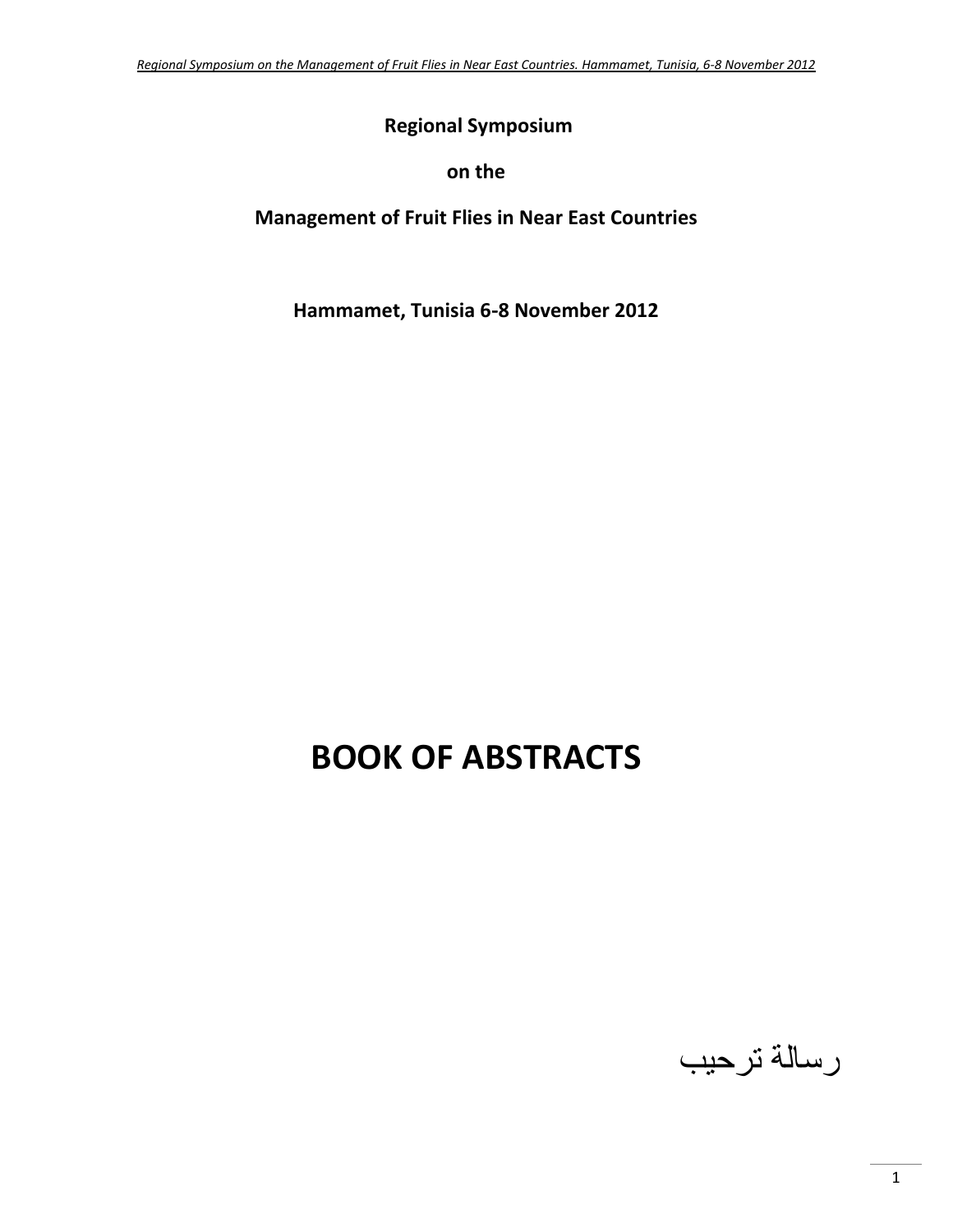سيداتي سادتي، ضيوفنا الكرام

مرحبا بكم في هذا المؤتمر الخاص بالمكافحة المتكاملة لذباب الفاكهه في منطقة الشرق الأدنى الذي ينتظم بالبلاد التونسية من 6 إلى 8 نوفمبر .2012

يعتبر ذباب الفاآهة الذي ينتمي إلى عائلة ذوات الجناحين، فصيلة Tephritidae، من أهم الآفات المضرة بالمحاصيل الزراعية على غرار القوارص/الحمضيات والزياتين والأشجار المثمرة ذات النوى وبعض الخضروات. وتتسبب هذه الآفات في خسائر فادحة على المحاصيل حيث تشتمل على أضرار مباشرة على الإنتاج زيادة على ارتفاع كلفة التدخل. كما تحد هذه الآفة من إمكانيات التصدير في الأسواق الخارجية باعتبار الإجراءات الصارمة للحجر الزراعي التي تطبقها عديد البلدان.

وأمام تطور عمليات التبادل التجاري في العالم، أصبحت بلدان الشرق الأدنى أكثر عرضة لتواجد بعض الأنواع الدخيلة من الذباب التي لا يستبعد أن تجد المجال المناسب للانتشار في غياب مستلزمات الرصد والمعطيات الفنية الضرورية للتشخيصها والتوقي منها.

هذا، وفي مجال المكافحة، لا بد من التذكير بأهم الأولويات في التنمية الفلاحية المستدامة التي تتجسد في ضرورة العمل على اعتماد طرق تدخل ضد الآفات الزراعية، ومن بينها ذباب الفاآهة، تمكن من المحافظة على التوازن البيئي وصحة الإنسان.

وفي هذا السياق، تتنزل أهمية هذا المؤتمر في توفير منتدى مشترك لمختلف المتدخلين في القطاع من باحثين وخبراء وعاملين في مجال حماية النباتات ومجال الإرشاد، يمكّن من تبادل المعلومات والخبرات في الجوانب البيولوجية والإيكولوجية لذباب الفاكهة، وكذلك الطرق المعتمدة لرصد ومكافحة هذه الأفة. كما يتيح الفرصة لوضع الإجراءات والتدابير الصحة النباتية الكفيلة بإحكام إدارة عملية المكافحة المتكاملة لهذه الآفة.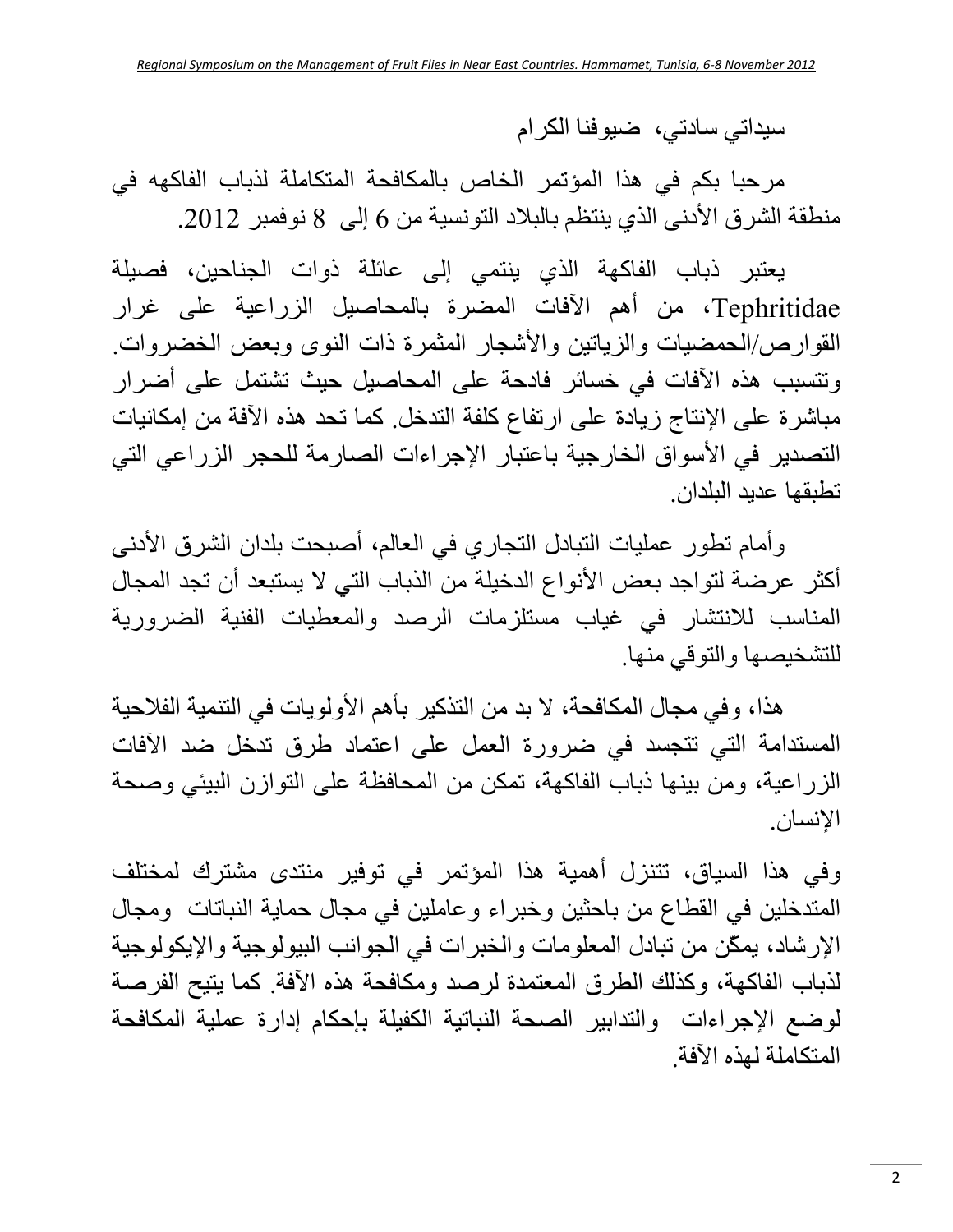**د. بوزيد نصراوي د. خالد الرويشدي**

### **Welcome message**

Ladies and gentlemen, our guests.

Welcome to this special Symposium on Integrated Pest Management of fruit flies in the Near East region, which is organized in Tunisia from 6 to 8 November 2012.

The fruit flies, which belong to Diptera: Tephritidae, one of the most important pests causing damages to fruits and other plant crops such as citrus, olive, stone fruits and some vegetables. These pests cause significant losses to crops which include direct damage to production and rising cost of protection. These pests are also limiting the access to potential foreign markets since strict quarantine measures are applied by many countries. And due to the development of trade exchange in the world, the Near East countries became more vulnerable to some exotic species of flies that may find the appropriate conditions to their dispersion in the absence of monitoring, survey and technical data necessary for the diagnosis and prevention. Thus, to control pests it is necessary to remember that the most important priorities in sustainable agricultural development is to adopt control methods against agricultural pests, including fruit flies, while managing to maintain ecological balance and human health.

In this context, this symposium will provide a common forum for the various stakeholders: researchers, experts, technicians and plant protection stffs, that can exchange information and experience in the biological and ecological aspects of fruit flies, as well as the methods adopted to monitor and control these pests. It also provides the opportunity to develop procedures and phytosanitary measures to tightly manage the process of integrated control of these pests.

**Dr Bouzid Nasraoui Dr Khaled Alrouechdi**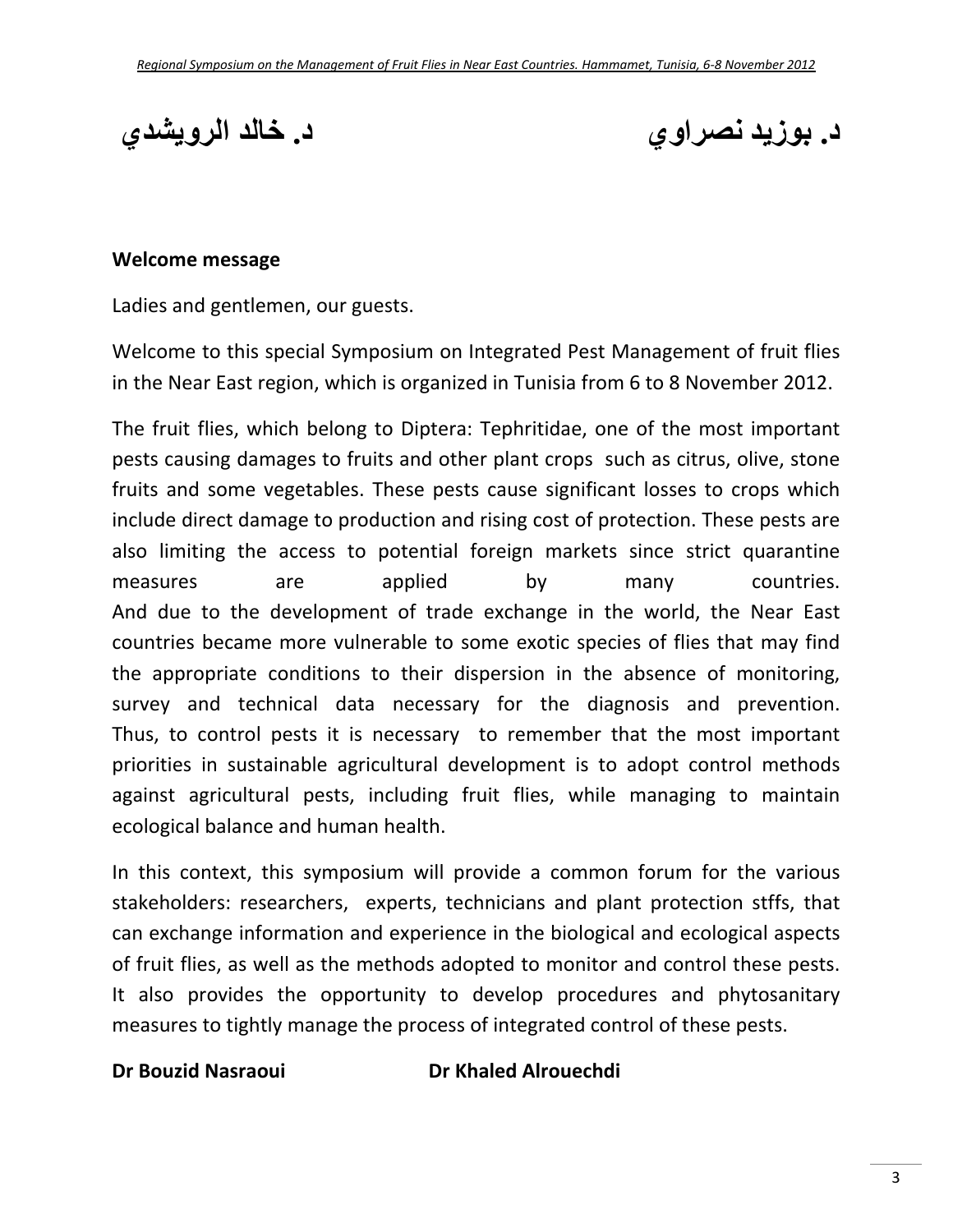# **Tribute to Mr. Hassine Ben Salah**

The choice of a great person to honor in an international symposium, is difficult, no doubt, but never arbitrary in the context, objective and program of the present congress. In this event, we are pleased to honor Mr. Hassine Ben Salah.

Born in Sousse in 1944, he served as a Researcher Officer in the Entomology Laboratory of the National Institute of Agricultural Research of Tunisia from 1970 to 2004.

Agronomist engineer, he has one of the major contributions in the field of Integrated Pest Management (IPM) in Tunisia. He had a decisive contribution both at the institutional level and the human relationship.



He participated to medfly SIT in Tunisia, desert locust control campaigns, citrus scale control. After retirement, he participated in the PASP as a national adviser for 7 years and in an IPM program to control the potato tuber moth which is presently largely used by Tunisian farmers.

Mr. Hassine Ben Salah obtained the First Price of the Technology Innovation CAT/CIT in 1995 and the National Order of Merit (Chevalier) in the Agriculture Field in 1995.

To honor the researcher and the man, we want to testify today our esteem for his countless contributions to the advancement of science.

This symposium aims to develop further control of fruit flies in the regional level that Mr. Hassine Ben Salah helped to initiate.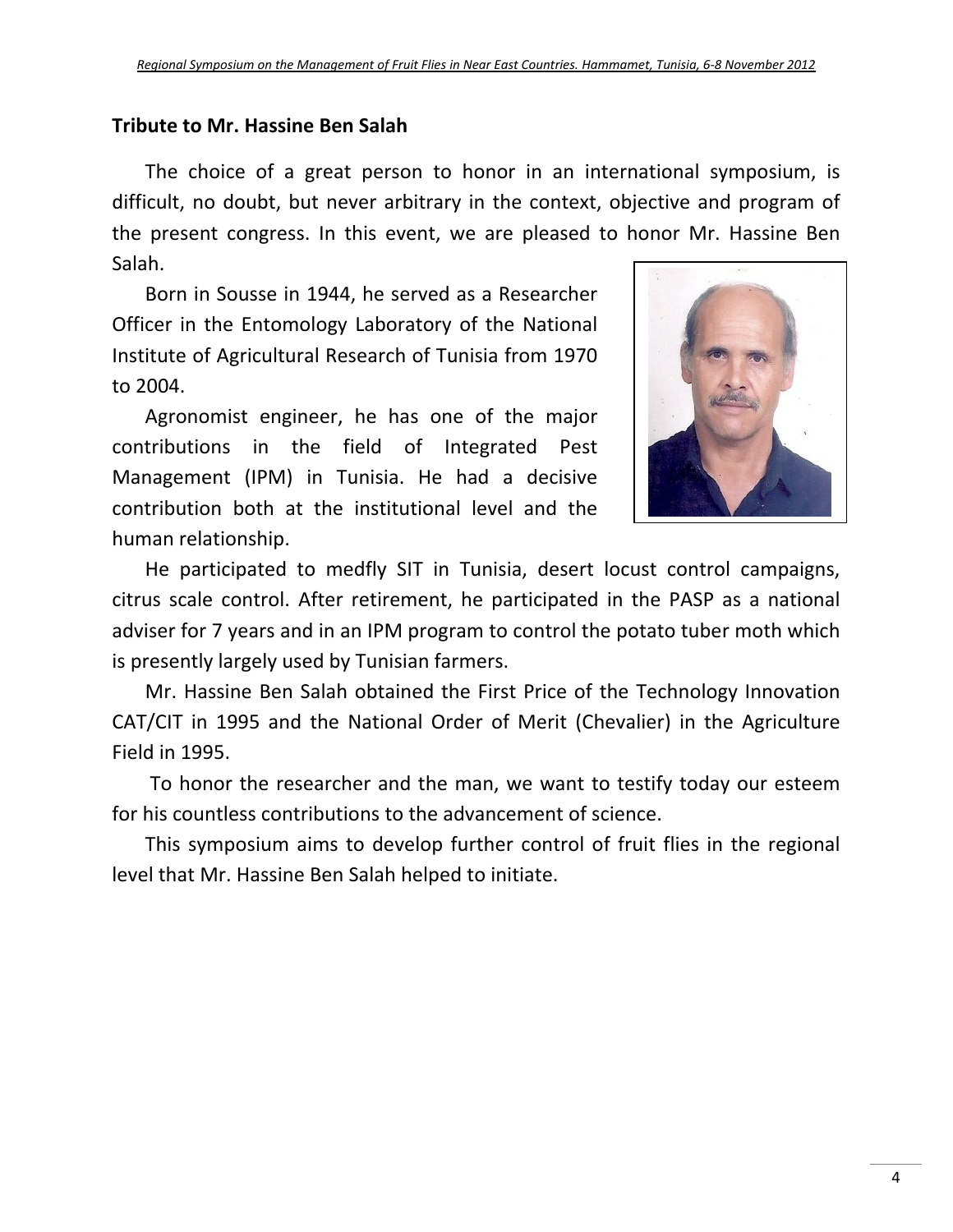# **International Organizing Committee:**

- AlDobai, Shoki, FAO‐RNE;
- Alrouechdi, Khaled, FAO‐AGP (Coordinator);
- Alsaqan, Fahed, KSA;
- Baangoud, Saeed, Yemen;
- Bahdousheh, Mary, Jordan;
- Besri, Mohamed, IOBC, North Africa Commission;
- Birisik, Nevzat, Turkey;
- Cardoso Pereira, Rui, FAO‐IAEA;
- Chouibani, Mekki, NEPPO;
- Eltayb, Najat, Sudan;
- Faris, Samira Mohamed, icipe;
- Hasanain, Yousuf Abdel Raheem, Iraq;
- Hashem, A.F., Egypt;
- Heidary, Hussein, Iran;
- Impiglia, Alfredo, FAO, Reg. IPM, N.E.;
- Kafou, Ali Amin, Libya;
- Mahjoub, Abdelmajid, AAEA;
- Mansour, Mohamed, Syria;
- Mazih, Ahmed, Morocco;
- Nasraoui, Bouzid, Tunisia;
- Petter, Françoise, EPPO.

# **Local Organizing Committee (Tunisia):**

- Nasraoui, Bouzid (Coordinator), DGPCQPA;
- Chébil, Mehrez (Vice‐Coordinator), ATPP;
- Bougacha, Ahmed, FAO‐Tunisia;
- Rashad, Kassem Ahmed, AAEA;
- M'saad, Meriem, CNSTN
- Boulehya, Synda, INAT;
- Chérif, Mohamed, CTA;
- Hélali, Fethia, DGPCQPA ;
- Jammazi, Adel, DGPCQPA;
- Loussaief, Faycal, DGPCQPA;
- Mediouni, Jouda, INRAT ;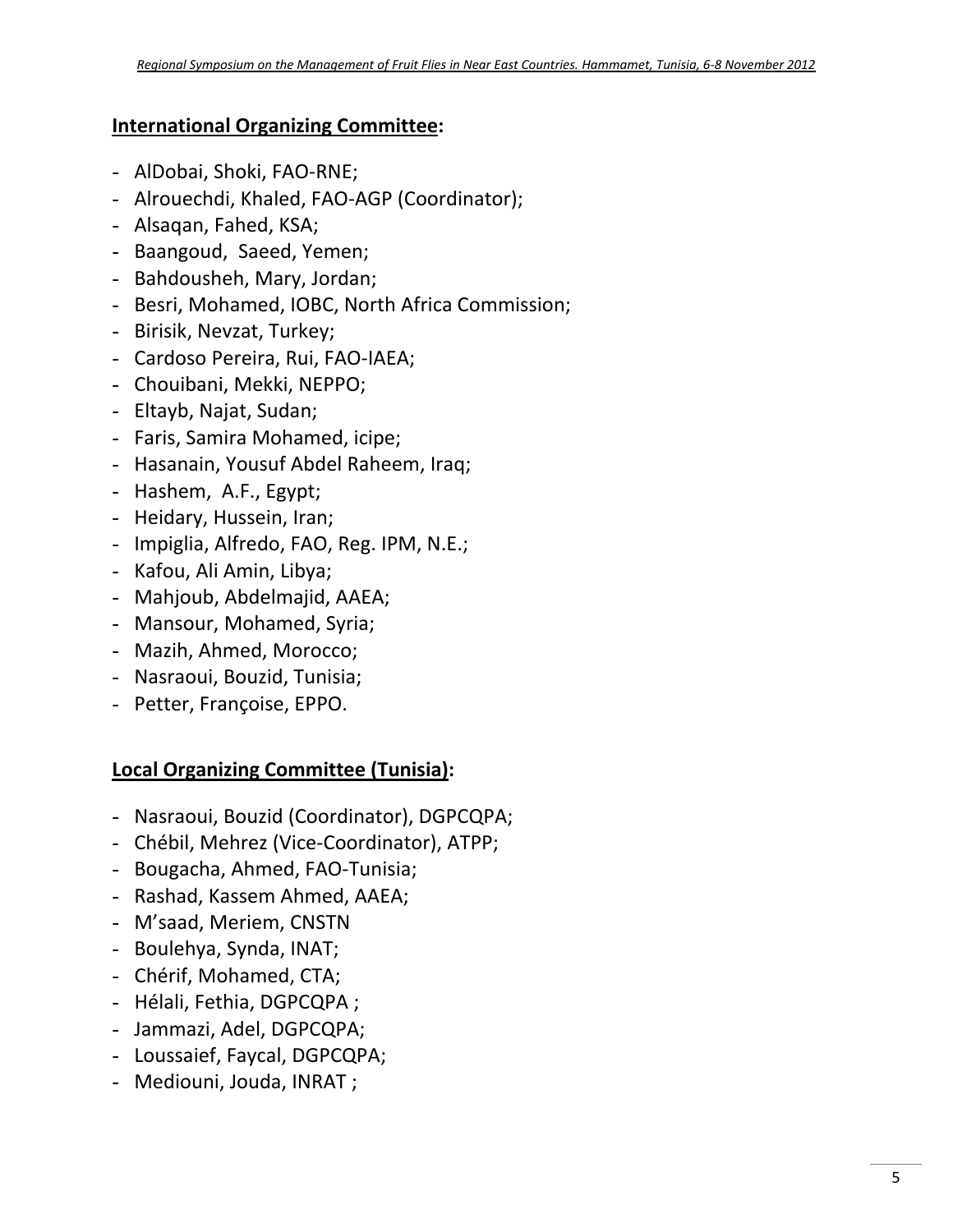- Merhaben, Jamal, CRDA, Nabeul;
- Sakli, Fethi; DGPCQPA.

## **Secretary team**

- BenLarbi, Neila (FAOSNE);
- Ben Jaafar, Monia (ATPP).

# **Agenda committee**

- Cardoso Pereira, Rui, Coordinator;
- Kafu, Ali amine;
- Bluemel Silvia,
- El‐Heneidy, Ahmed;
- Papadopoulos, Nikos;
- Msaad, Meriem;
- Hassani, Mounir;
- Eltayb, Nagat.

# **Staff of technical visit**

- Rahmouni, Ridha;
- Chérif, Mohamed;
- Ben Romdhane; Salma.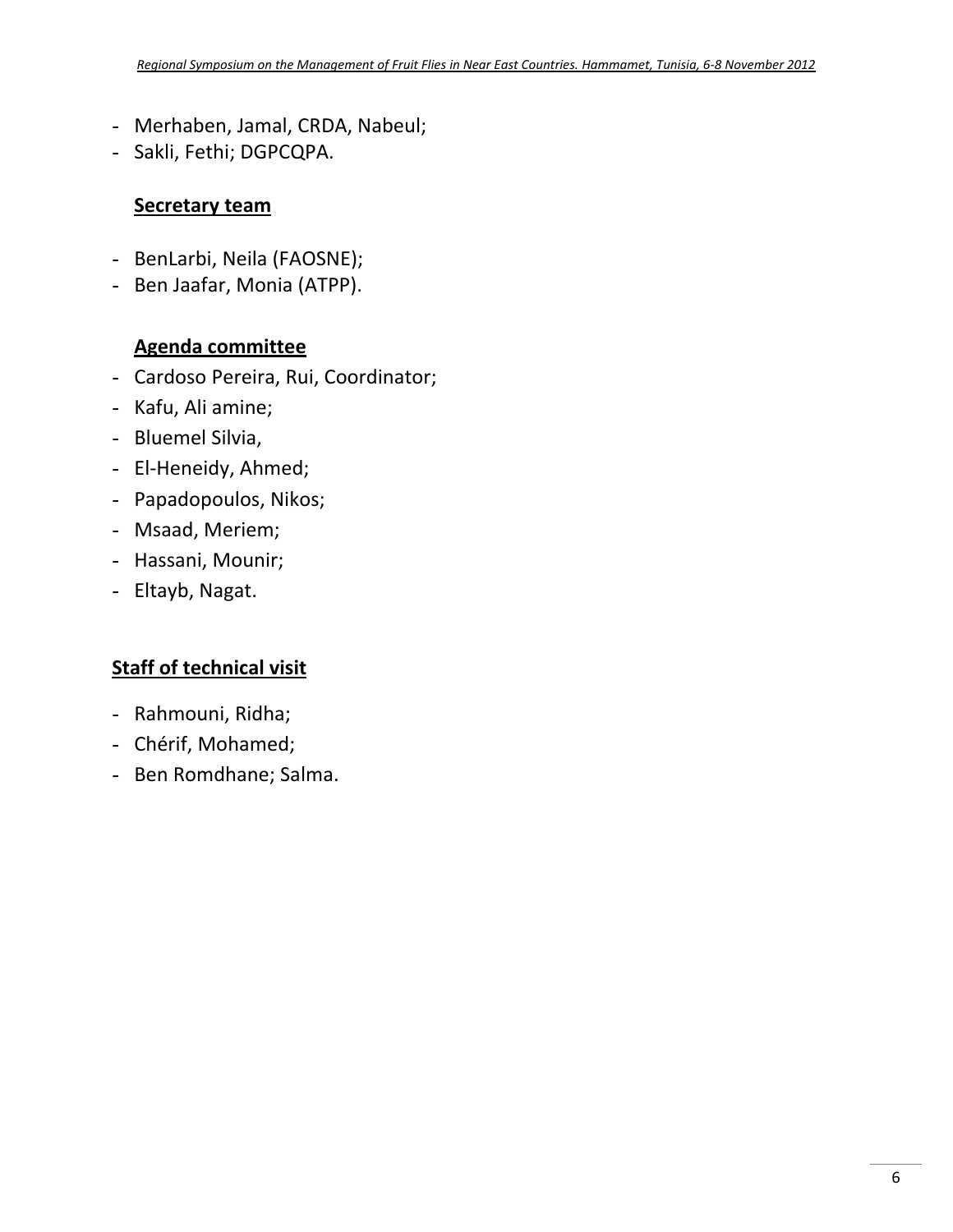# **Acknowledgement to Official Organizing and Supporting Institutions**

The organizing committee would like to give thanks to the following Tunisian and international institutions which had provided funds to develop this event

- **E** Arabic Atomic Energy Agency, AAEA
- Association Tunisienne de la Protection des Plantes, ATPP
- **Agence de Vulgarisation et de Formation Agricole, AVFA**
- Direction Générale de la Protection et du Contrôle de la Qualité des Produits Agricoles, DGPCQPA
- European and Mediterranean Plant Protection Organisation, EPPO
- **Food and Agriculture Organization, FAO**
- **International Atomic Energy Agency, IAEA**
- **International Organisation for Biological and Integrated Control for Noxious** Animals and Plants (IOBC)
- **Institution de la Recherche et de l'Enseignement Supérieur Agricoles,** Tunisie, IRESA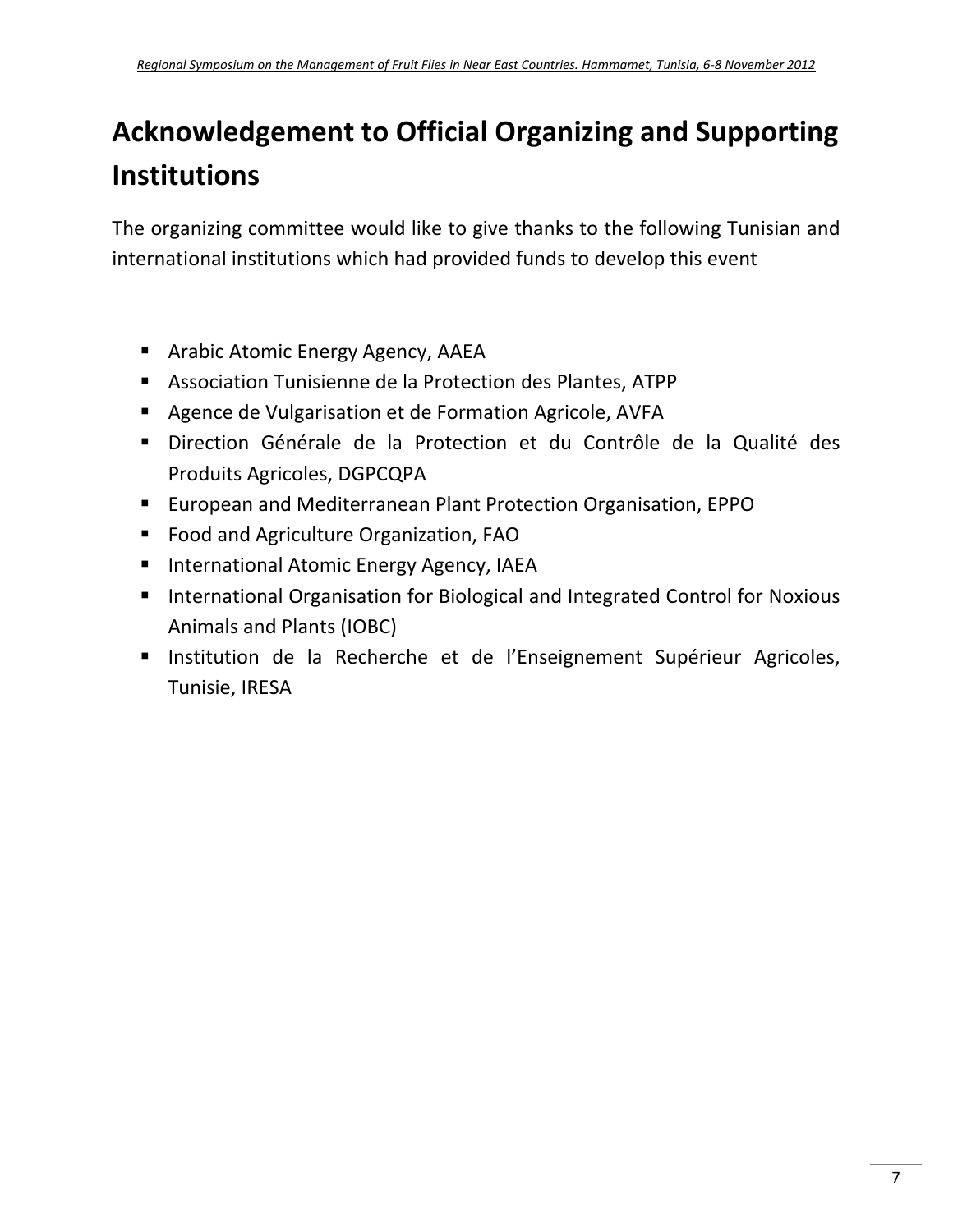# **Hammamet City glance**

**Hammamet** (Arabic:الحمامات*El‐ammāmāt*) is a town in Tunisia. Due to its beaches it is a popular destination for swimming and water sports. It was the first tourist destination in Tunisia. It is located in the south east of the northern peninsula of Cap Bon in the Governorate of Nabeul, on the northern edge of the Gulf of Hammamet.The reported number of inhabitants varies from 20,000 to 70,000 and the population quadruples due to tourists in the summer.



# *History*

In the  $1<sup>st</sup>$  century, there was a settlement here known as Pupput. It was a town (now in the suburbs of Hammamet) that became a Roman colony in  $2^{nd}$  century. In 13th century, walls around town were built and medina of Hammamet was built in 15th century. Then it came under Spanish and Turkish rule.

In 1601 it was the object of a successful Spanish attack. At that time the Spanish name for the place was "La Mahometa". Alonso de Contreras participated and tells the story in his autobiography. Three hundred men took seven hundred prisoners, mostly women and children because most of the men in the town had fled.

On 14 August 1605 there was another Spanish attack in which Contreras also participated but this time the result was disastrous for the attackers. It was carried out by six galleys, four from Malta, six from Sicily carrying Spanish and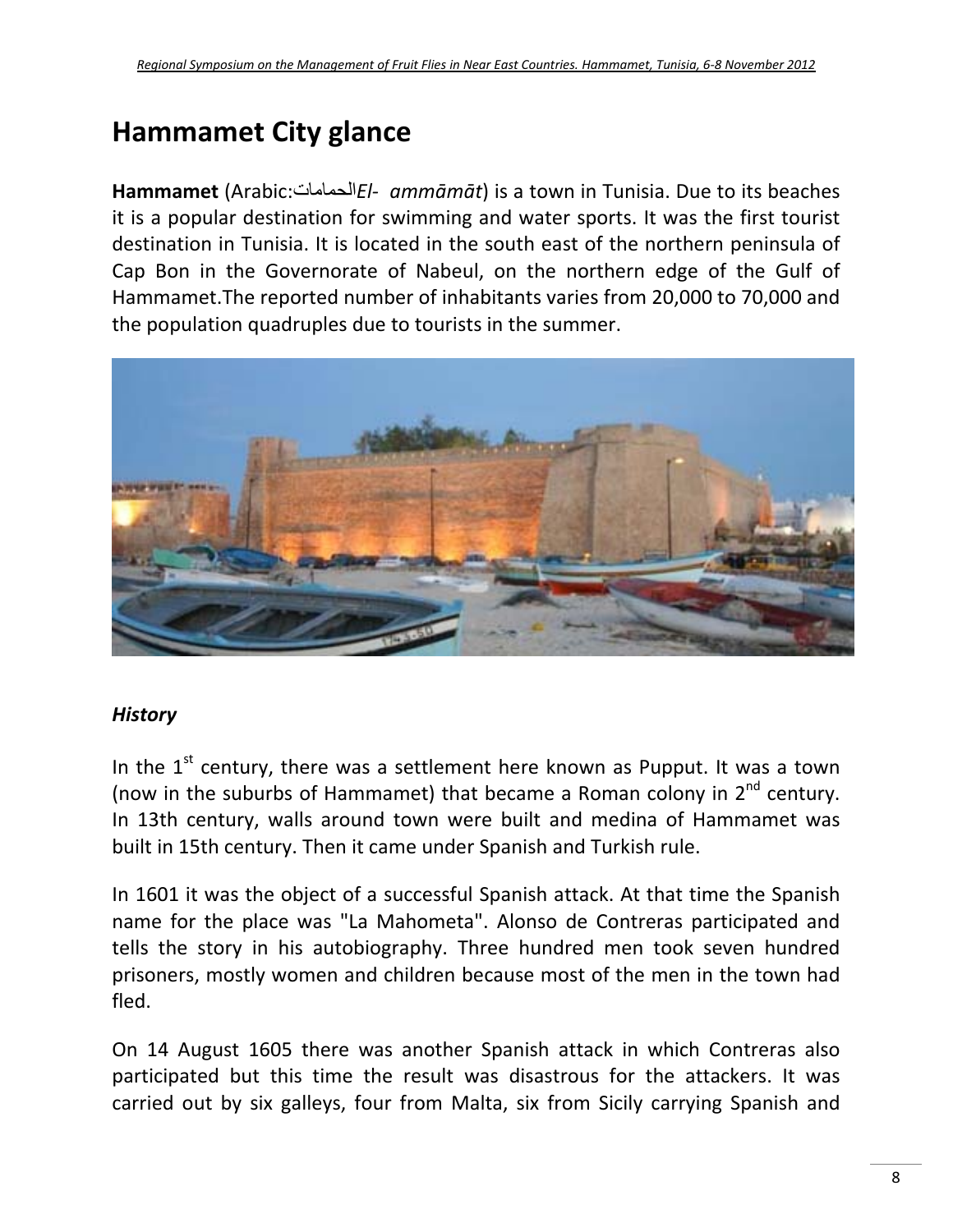other Christian troops. The initial taking of the town was successful as the Spanish managed to climb the walls and open the gates but then there was an unexpected call to retreat which could not be later determined where or how it originated. In the confusion the retreat was done in disorder and the Spanish were massacred at the beach by a much smaller number of Moors. There were 1200 men gathered at the beach trying to get back to their ships but the wind had changed and conditions were difficult. The leader of the expedition, Adelantado de Castilla, lost his life as he tried to swim out to the Spanish ships and as the captain in charge of his skiff fled and ignored his calls for help. That captain was later court-martialed and, when it became clear he would be sentenced to die, his own brother poisoned him. In World War II, it became one of the headquarters of general Erwin Rommel.

*Source (Wikipedia: http://en.wikipedia.org/wiki/Hammamet,\_Tunisia)*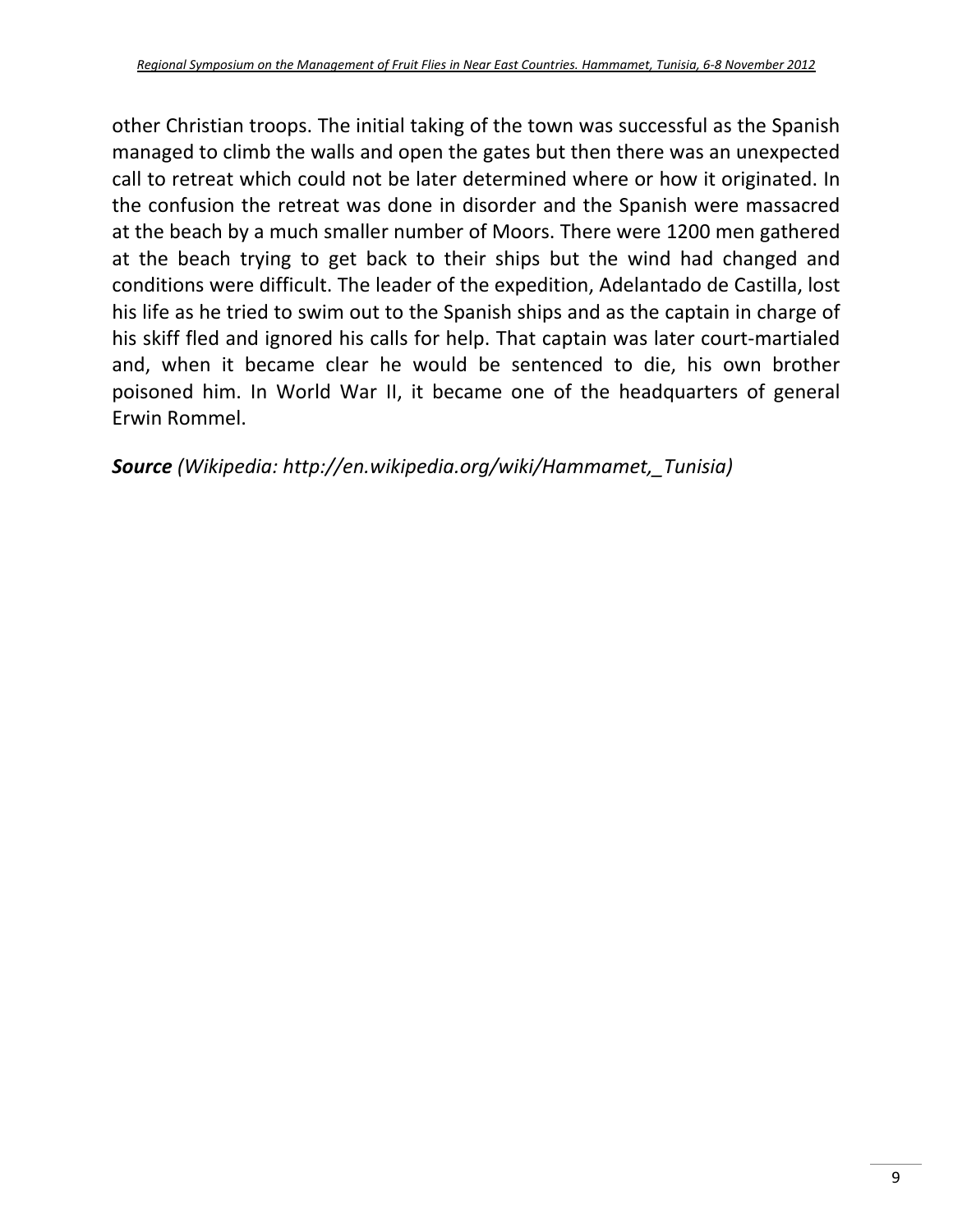# **Sessions**

**Session 1 :**Biology, Ecology and Population Dynamics(I)

**Session 2 :**Biology, Ecology and Population Dynamics (II)

**Session 3 :** Biology, Ecology and Population Dynamics (III)

**Session 4 :**Control methods‐ Cultural and biocontrol

**Session 5 :**Control methods‐ Chemical control

**Session 6 :**Control methods‐ Mass trapping and bait stations

**Session 7 :**Control methods‐ MAT and SIT

**Session 8:**Genetics, Quarantine and Post‐harvest Treatments

# **Keynote presentations**

Biology and management of fruit flies in Africa and their potential impact in Near East countries by Samira Mohamed Faris. Tuesday 06<sup>th</sup>.

IPM activities of IOBC‐WPRS for the control of fruit flies (Tephritidae) in Europeby Sylvia Blümel. Wednesday 07<sup>th</sup>.

Area‐wide integrated pest management of tephritid fruit flies using the sterile insect technique by Rui Pereira. Thursday  $8<sup>th</sup>$ .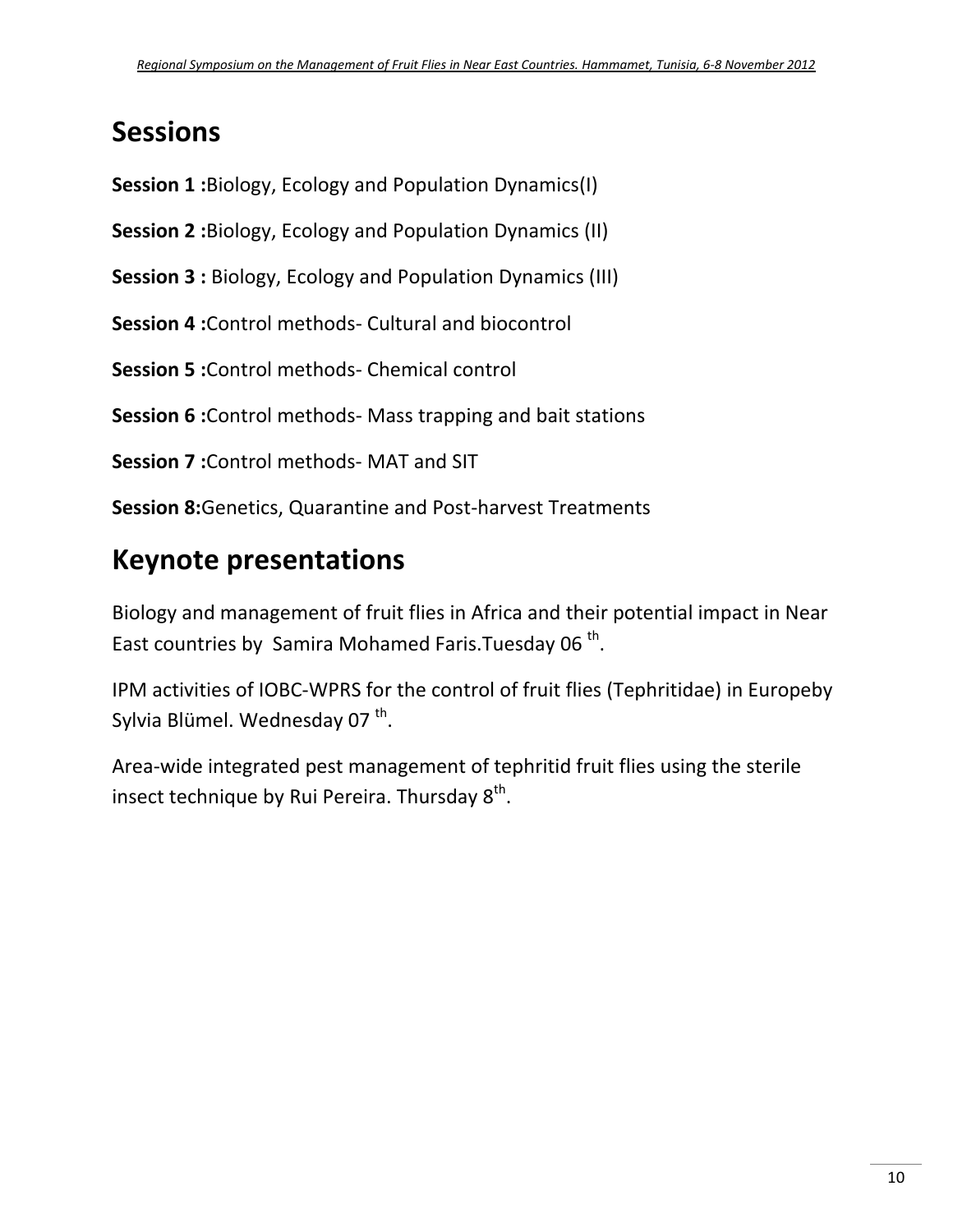# **ORAL PRESENTATIONS**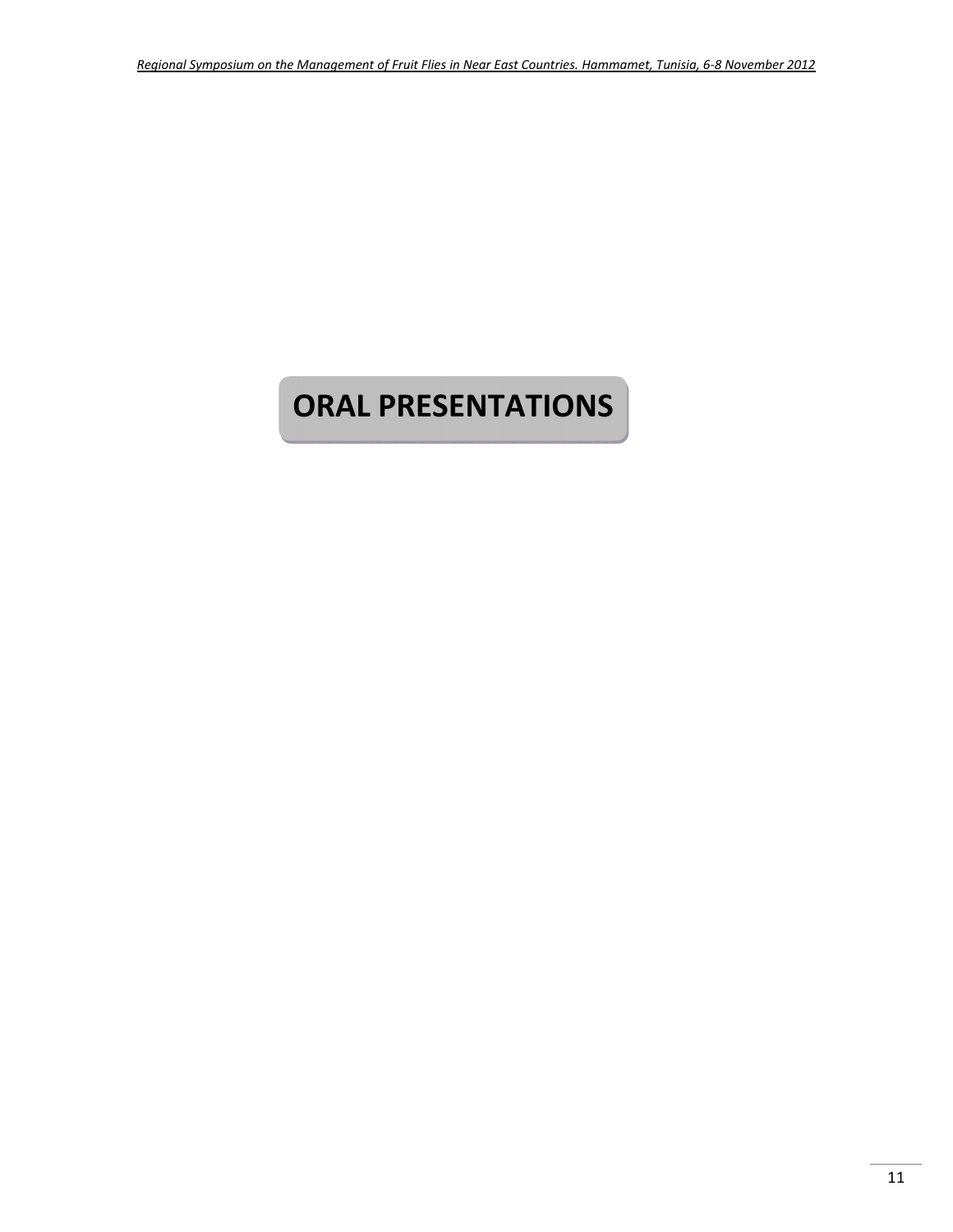# **Session 1**

# **Biology, Ecology and Population Dynamics (I)**

**(O‐1)**

**A look at fruit flies species in the Near East countries**

### **Khaled Alrouechdi and Shoki Aldobae**

Food and Agriculture Organisation of the United Nations (FAO).

E‐mail: Khaled.alrouechdi@fao.org, Shoki.aldobae@fao.org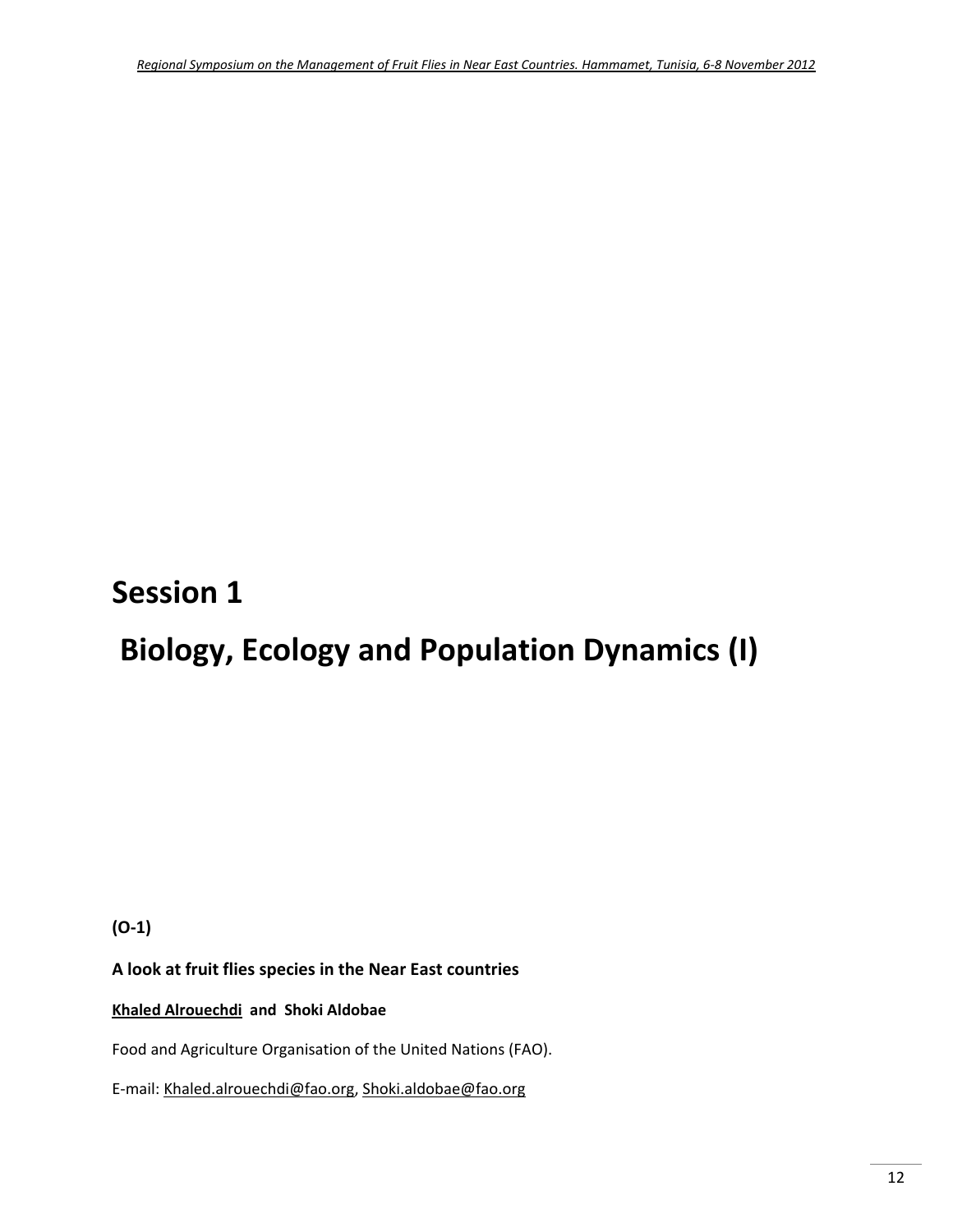A table of the known species of fruit flies in the Near East countries was established, in collaboration with colleagues from the region, as an introduction to our work on the subject. ( According to FAO, Near East countries are: from Iran until Mauritania " Middle East, GCC and North Africa"). Do we know which species of fruit flies are surly identified, not sure or not yet identified, or need to be properly identified, in Near East countries? The answer in all the countries is: not at all. We talk usually about *Ceratitis capitata* and some species of *Bactrocera*, especially *B. oleae* and recently *B.*zonata. But what about *B.cucubitae* , *B. dorsalis* and *B. invadens*? What about *C. cosyra*? *C. quinaria*? Fig fruit flies? What about *Carpomylia* spp.? The picture is not clear. A regional and updated survey is highly needed, in collaboration with our colleagues in Asia, Europe and Africa. A first draft, could be established during this symposium with the identification of suitable donors.

**Key words:** Fruit flies, Near East, Survey, regional project, donors.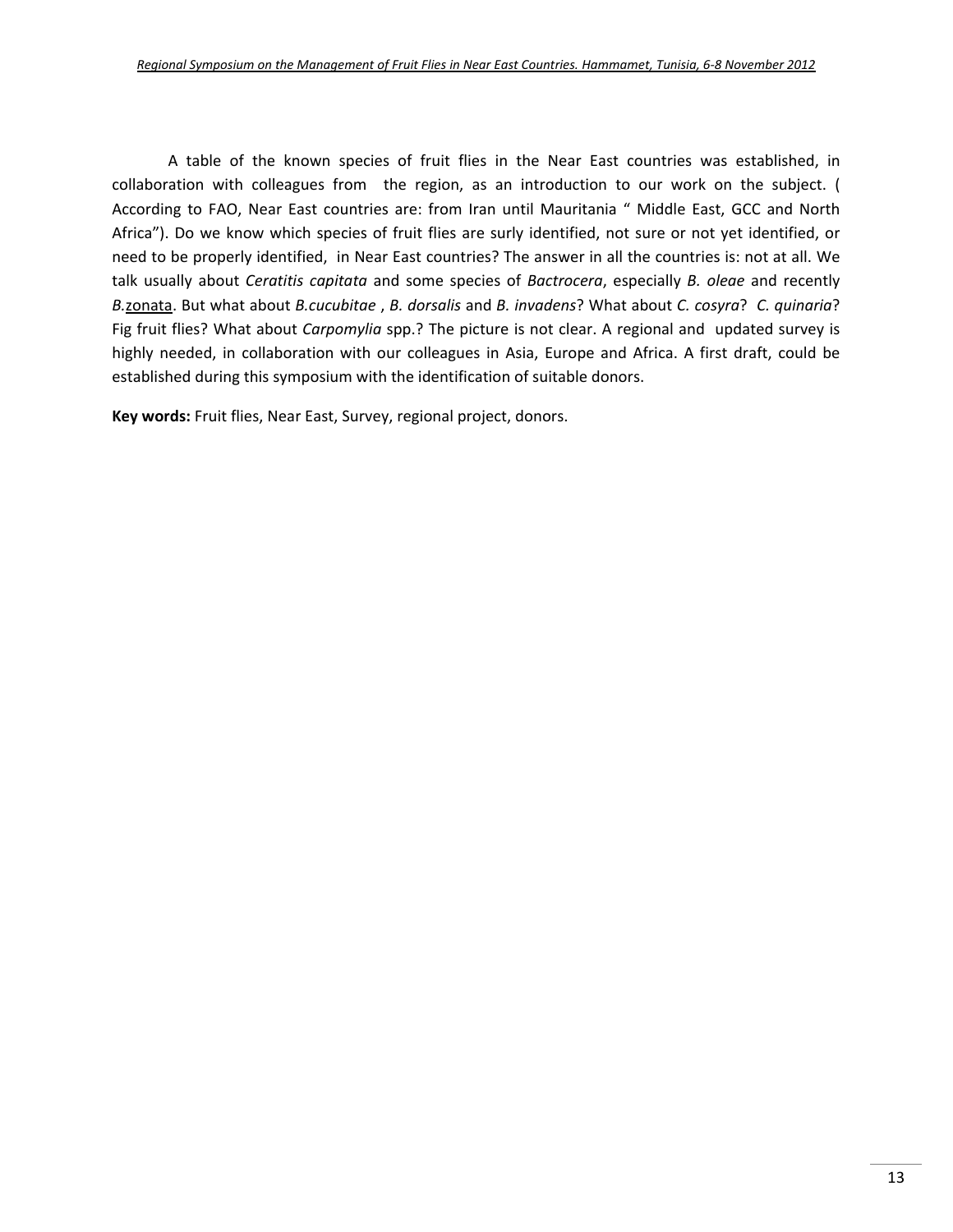#### **(O‐2)**

## **Biology and management of fruit flies in Africa and their potential impact in Near East countries.**

#### **Samira A. Mohamed1 , Sunday Ekesi, Fathiya Khamis.**

<sup>1</sup>The International Centre of Insect Physiology and Ecology, P. O. Box 30772, Nairobi, Kenya

E‐mail: sfaris@icipe.org, Tel: +254 (20) 8632000, Fax: +254 (20) 8632001/8632002

Despite the economic importance and high potential of horticultural production in Africa and the Middle East, the subsector is severely hampered by several constraints. Notably are the biotic factors, which include among others, heavy attacks by several insect pests for which fruit flies of the family Tephritidae rank very high. Tephritids of the genus *Bactrocera* are globally recognized to be frequent invaders and aggressive colonizers of new environments. Due to globalization of trade and ever-growing tourism coupled with the fragile nature of the quarantine facilities and lack of phytosanitary expertise in Africa and Middle East countries, these regions continue to be under continuous threat of invasion by species belonging to this genus. Species that have invaded Africa and some of Middle East countries, and already causing havoc to the horticultural industry are *Bactrocera cucurbitae*, *B. latifrons,B. zonata*, and *B. invadens*, the latter two being of major threat to this industry in North Africa/Middle East and sub‐Saharan Africa, respectively. *Bactrocera invadens* putatively believed to be of Sri Lankan origin was detected in 2003 at the Kenyan Coast. Currently the pest is established in over 30 African countries including Sudan, thus it represent an eminent threat to North Africa and the Middle East. On the other hand, the peach fruit fly *B. zonata*, a highly polyphagous pest has invaded some of the Middle East (e.g. Saudi Arabia, Oman, Yemen, Iran,..) and Northern African countries (e.g. Egypt, Libya). The pest has recently invaded Sudan, a clear indication of its south wards movement. Owing to their high reproductive capacity coupled with the lack of competitors and efficient natural enemies of these pests, and further compounded with the poor quarantine infrastructure in the regions, the pests have continued to spread at an alarming rate across the regions, with far reaching socioeconomic consequences. The Trans-regional invasions by these alien invasive pests require a consolidated and systematic regional‐wide approach for their early detection and management. This presentation highlights the current distributional range and projects the African and global potential areas at risk of invasion and establishment by these pests. The paper also highlights proven technology for fruit fly monitoring and management using eco-friendly IPM approach.

**Keywords**: *Bactrocera zonata*, *B. invadens*, trans‐regional invasion, Middle East, Sub‐Saharan Africa, Management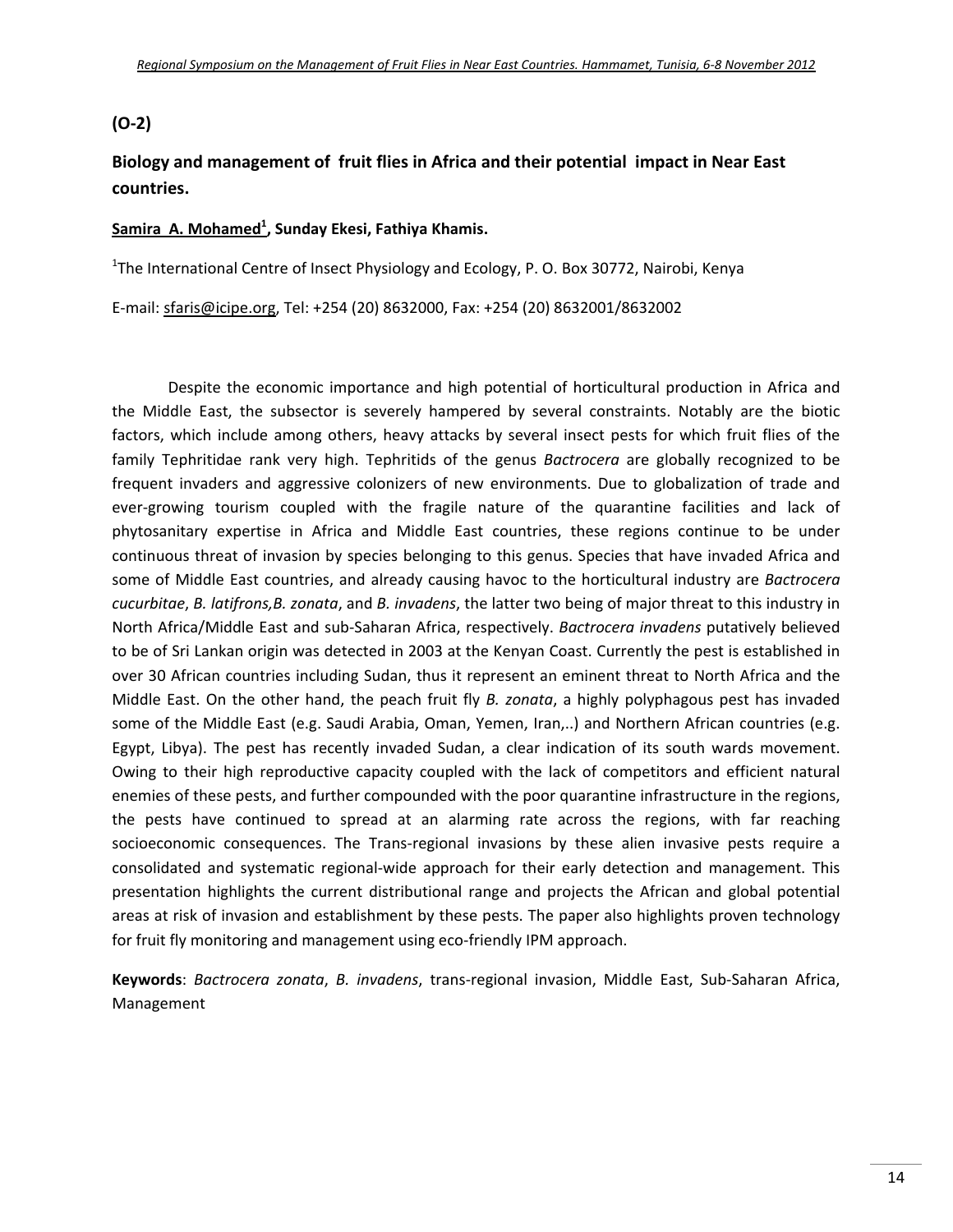# **(O‐3)**

#### **Fruit flies and role of regional plant protection in minimizing their impact**

#### **Mekki Chouibani**

Near East Plant Protection Organization (NEPPO), Avenue Hadj AHmed Cherkaoui. Agdal. 10090. Rabat.

#### Email: hq.neppo@gmail.com

Agriculture dominates the economies of most Near East countries, and for many people it is their main source of income. This sector continues to play a crucial role due to its contribution to employment and represents about 12% of the regional gross domestic product. Main agricultural exported products are fresh fruit and vegetables, contribute significantly to total commodities exports in some countries. However, these exports are threatened by fruit flies.

Fruit flies (*Tephritidae*) are of major economic importance. They cause direct losses in the yield and result in losses of marketability, they represent significant threats to international trade by affecting adversely export of fruit and vegetables to lucrative markets abroad.*Ceratitiscapitata* (Wiedemann), one of the world's most destructive fruit pests, is originating from the Mediterranean region of Europe and North Africa. *Bactrocera zonata* (Saunders) occurs in Egypt, Iran, Libya, Oman, Saudi Arabia and Sudan and poses a real threat to their neighboring countries.

Regional cooperation is crucial in surveying, controlling and reducing the impact of such transboundary pest, and this is one of the mandate of the Near East Plant Protection Organization (NEPPO). NEPPO is an intergovernmental organization which entered into force on January 8, 2009, and is currently constituted by 10 member countries namely, Algeria, Egypt, Jordan, Libya, Malta, Morocco, Pakistan, Sudan, Syria and Tunisia.

One of the objectives of NEPPO is to promote international cooperation, to support the work of the plant protection organizations and strengthen the capacity to control pests properly; to prevent the introduction and spread of pests; and to promote safe trade; through:

- Better coordination in surveying and preventing the introduction and spread of pests,
- Cooperation within the region to strengthen implementation of phytosanitary measures and build capacity of NPPOs staff;
- collection and sharing of information,
- Cooperation with International Plant Protection Convention Secretariat in developing and implementing international standards for phytosanitary measures.

**Keywords:** NPPO, economy, information, standards, phytosanitary.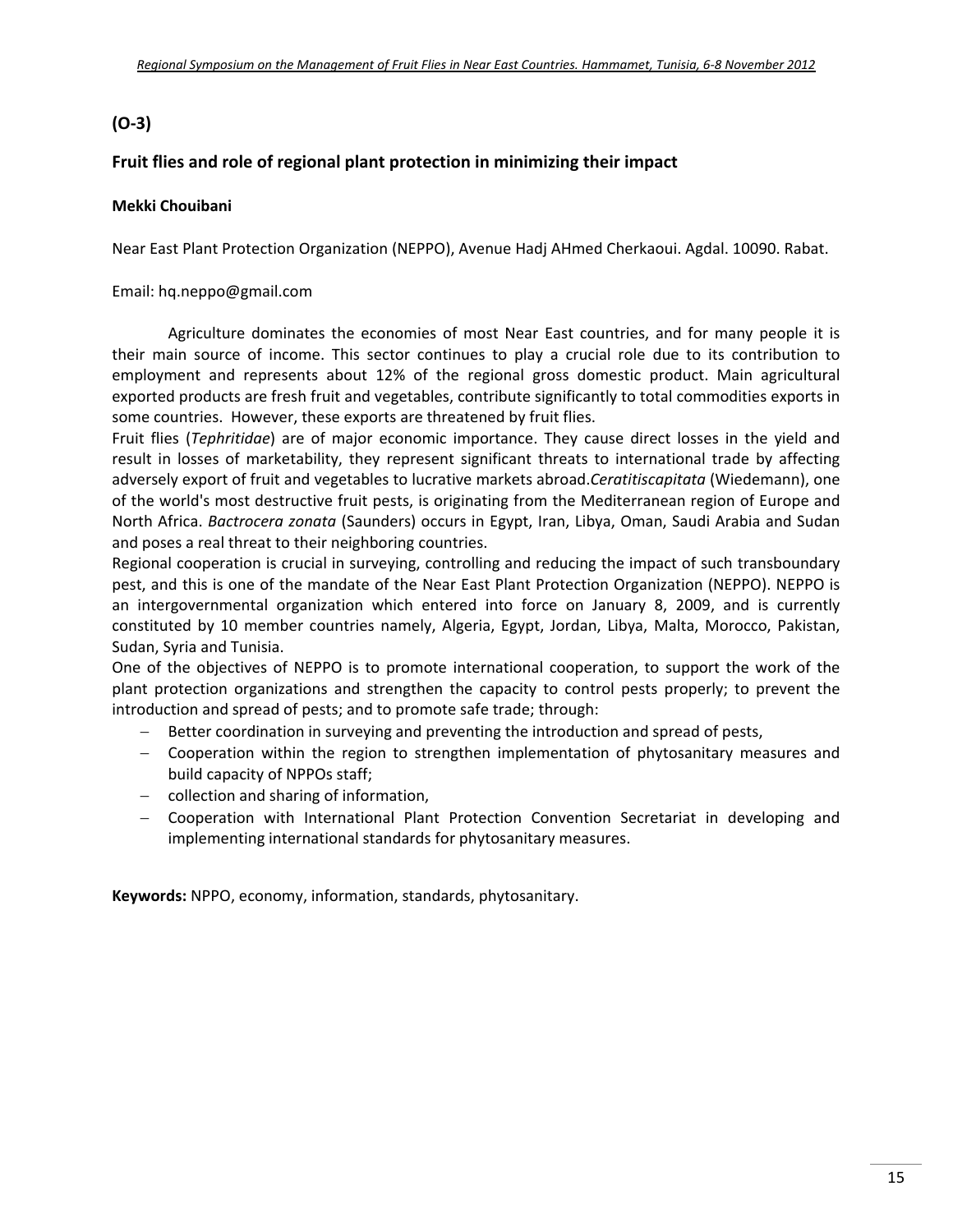**Session 2**

**Biology, Ecology and Population Dynamics(II)**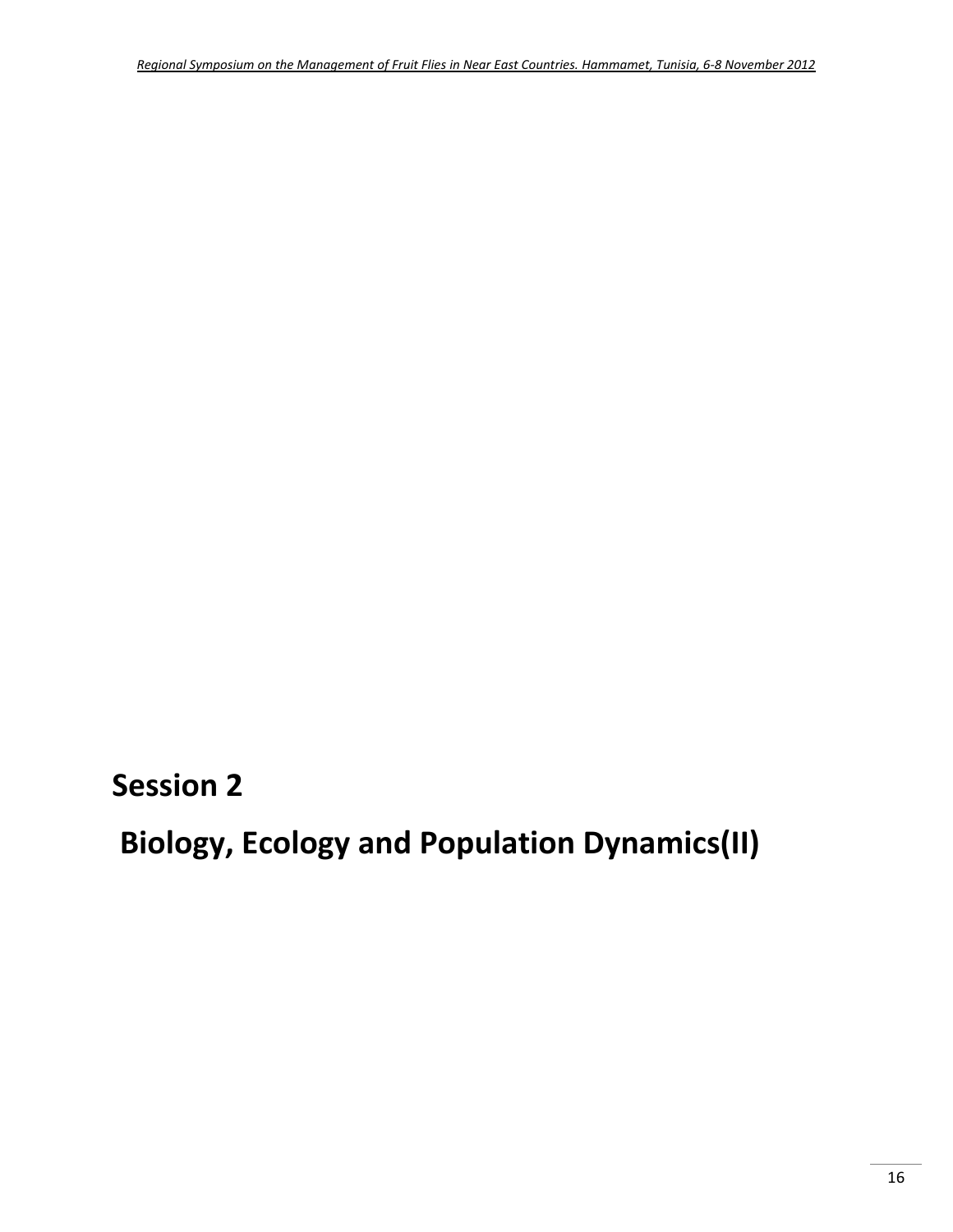## **(O‐4)**

#### **Status of the peach fruit fly,** *Bactrocera zonata* **(Saunders) and its control measures in Egypt**

#### **Ahmed H. El‐Heneidy**

Department of Biological Control (DBC), Plant Protection Research Institute (PPRI), Agricultural Research Centre (ARC), Giza, EGYPT. P.O. Box # 915, Postal Code 11728, Maadi, Cairo, Egypt.

E‐mail: aheneidy@link.net

The tephritid peach fruit fly (PFF), *Bactrocera zonata* (Saunders) is a recently introduced exotic fruit fly species that has established and become a widespread pest in Egypt. It was ranked as an A1 serious quarantine pest. *B. zonata* threatens countries in the Near East and North Africa and to a lesser extent in Southern Europe. PFF has not established yet in any other region of the Mediterranean or Africa so quarantine concerns are likely to be much more significant for Egypt. PFF poses a threat to many of Egypt's export markets and a more immediate threat to the welfare of the industry than the Medfly and for this reason is likely to prevent further spread. PFF populations are building up slowly from early April reaching high levels in July which persist well in to the fall. Its major host plants in Egypt are; mango, guava, peach, apricot and citrus. PFF has beenalso recorded as a secondary pest species threatens some vegetable crops in Egypt. PFF detection in Egypt depends on scattered traps using non‐ toxic methyl eugenol plugs. Control methodology, using killing bags, bait spraying of tree trunks beside chemical control has relatively limited effect on the pest control. Through a wide survey, natural enemies, particularly native parasitoid species, seem to be absent. For nonnative pests, conservation is likely to be inadequate because sufficiently effective natural enemies will be absent. In such cases, introducing new effective natural enemy species as additional mortality factors against the pest is absolutely essential, and is an approach that historically has been extremely successful.

**Keywords:** *Bactrocera zonata*, Status, Control measures, Egypt.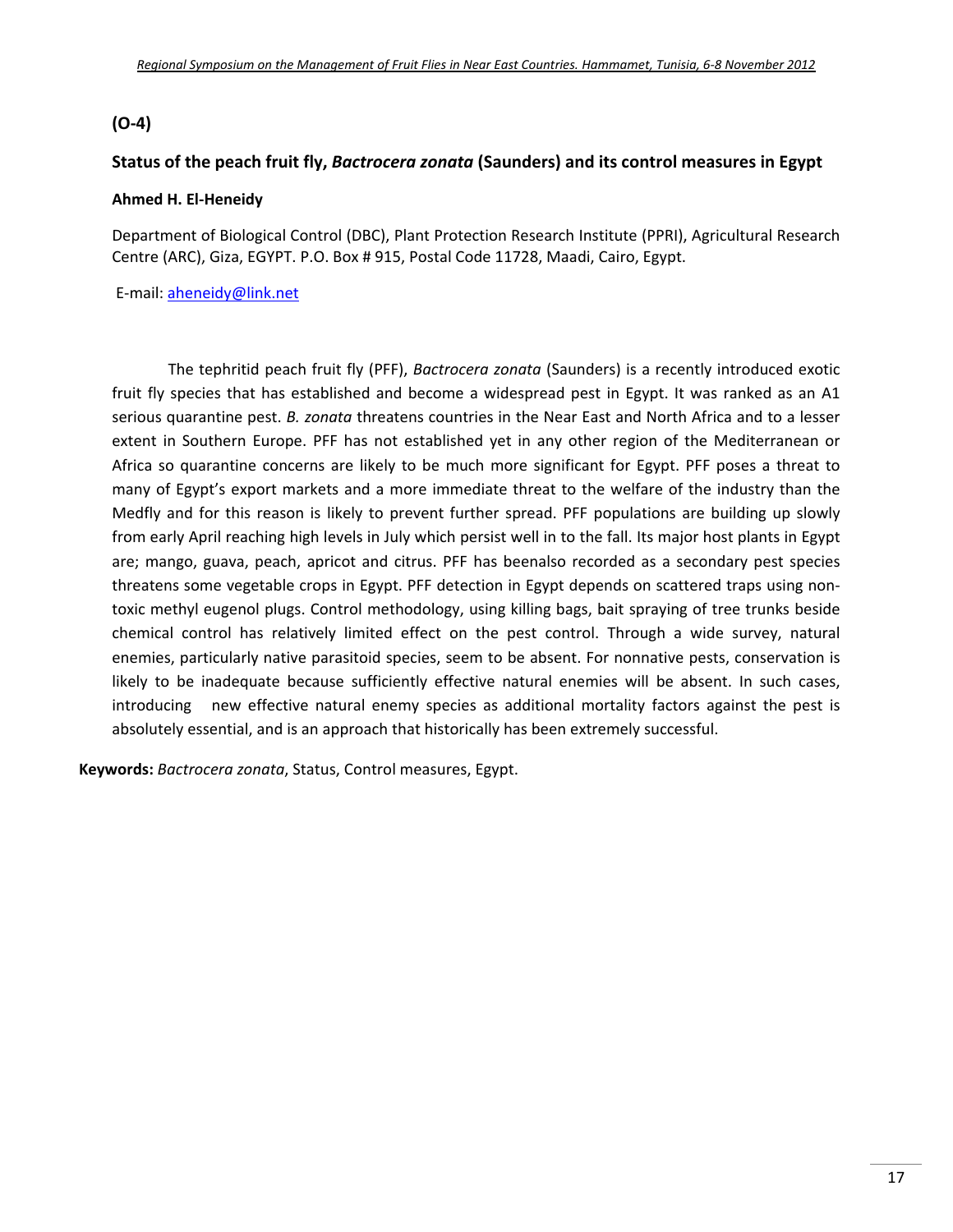## **(O‐5)**

## **Seasonal occurrence and infestation patterns of fruit flies invading guava orchards in upper Egypt**

### Eman M. M. El-Kousy $^1\,$  ; F.A .Abdel-Galil $^2$ ; <u>M.A. Amro $^3$ </u>; Doaa S. Mohamed $^1$ and M. H. A. Shafey $^1$

1 Plant Protection Research Institution

<sup>2</sup> Agricultural Research Center, Dokki, Giza, Egypt.

#### E mail: Moamro1953@yahoo.com

Seasonal occurrence of the peach fruit fly (PFF) and infestation patterns of the peach and med flies were determined in guava orchards in three areas belonging to Manfalut province, Assiut Governorate, Upper Egypt, during 2010 and 2011 seasons. The (PFF) *Bactrocera zonata* (Saunders) exhibited gradually increase in numbers and showed annually peak, with an average of 58.63 and 110.86 individuals/lure trap in October of both 2010 and 2011 seasons, respectively. Peaks of the pest were coincided with the ripening period of guava fruits in both seasons. The pest incidence showed highly significant difference between the examined areas. Infestation patterns of the fruit flies in guava orchards showed that: 1‐ Most of the ripening and/or fallen guava fruits were infested by the pest (23.21 pupae/18.54 fruits). 2‐ Mean numbers of the emerged adults is equal 75.79% of the collected pupae. 3‐ The emerged *B. zontata* flies is equal 6.71 fold of *C. capitata*.

**Keywords:***Ceratitis capitata* (Wiedemann), *Bactrocera zonata* (Saunders), Guava (*Psidium guajava* L.), Seasonal Occurrence and Infestation Patterns.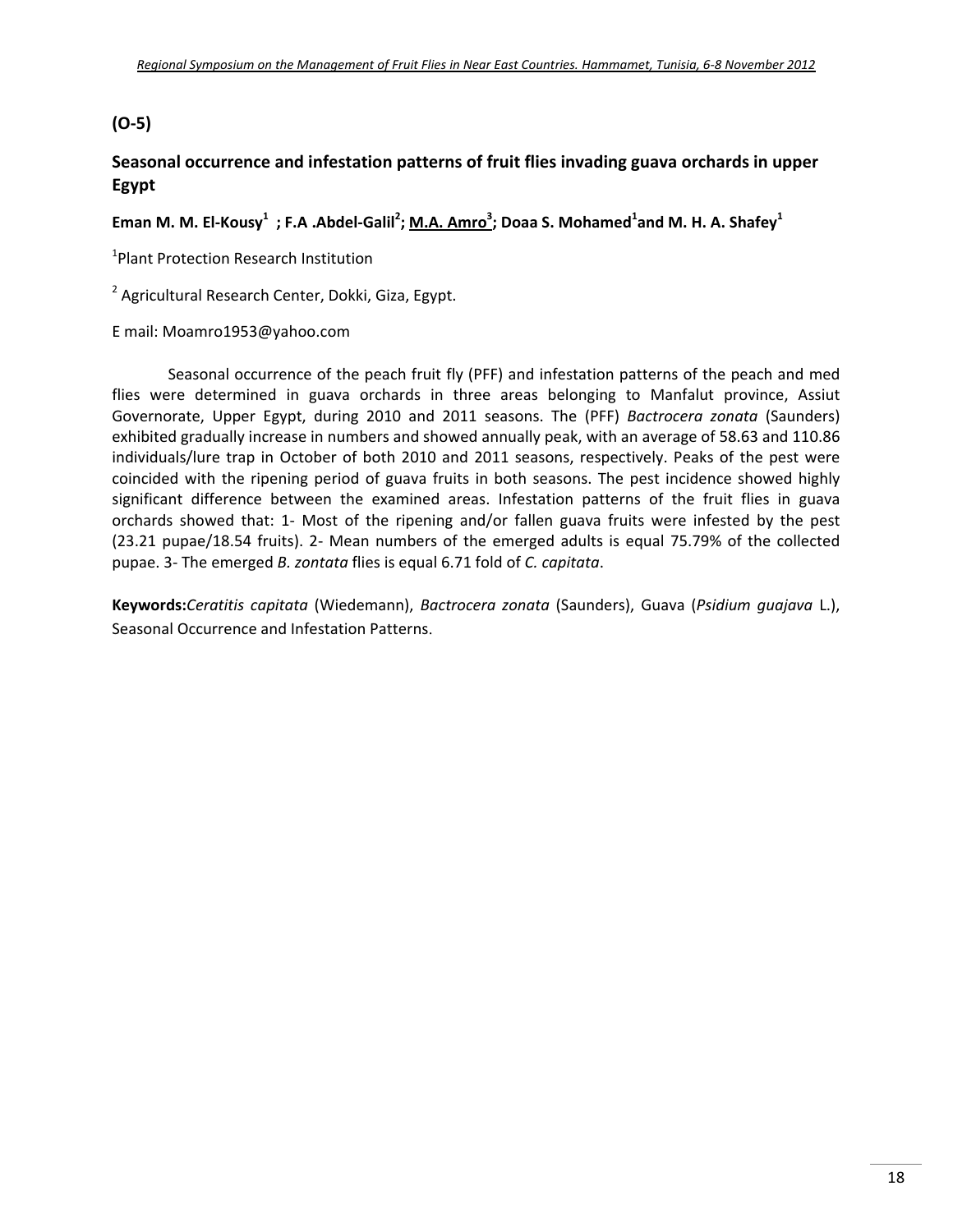#### **(O‐6)**

#### **Population fluctuation of the peach fruit fly,** *Bactrocera zonata* **(Saunders) (Diptera:**

#### **Tephritidae) in relation to prevailing weather factors in Assuit Governorate.**

#### **N. A. Ali1 , Azza A. Awad<sup>2</sup> , and Hend O. Mohamed<sup>1</sup>**

<sup>1</sup>Plant Protection Research Institute, ARC.

2 Zoology Department, Faculty of Science, Assiut University, Egypt – Assiut‐ Management of Experimental Agriculture ‐ Insect laboratory

#### Email: nashat\_hafiz@yahoo.com

Monitoring of the pest population round the year is one of the most important basic information in formulating IPM concept for sustainable agriculture. The study aimed to investigate the seasonal fluctuation of the adult fly round the year for two successive seasons 2008/2009 and 2009/2010 through the use of cue-lure, as well as the main affecting weather factors such as temperature (minimum, maximum) and mean relative humidity at Assiut Governorate.Significant variation in occurrence of the pest was recorded during the period of investigation. During warm months the flies were more active as compared to the cold weather period (December, January, and February) . Significant positive correlation (r) of fly incidence was noted with maximum and minimum temperature (r = +0.395 and +0.413 respectively) with the fruit fly catch per trap for the first year 2008/09 and ( $r = +0.243$  and  $+0.280$  respectively) for the second year 2009/10. However, for relative humidity negative correlation was obtained for the two Years (r= -0.218 and -0.182 respectively) with the fly catch. The efficiency ofthese factors was: minimum temperature first, relative humidity, and maximum temperature came second or third in its efficiency. Results of the present investigation may be utilized in sustainable pest management strategy in the agro-ecological system under consideration.

**Keywords:** Peach fly‐sticky traps‐ weather factors‐ IPM.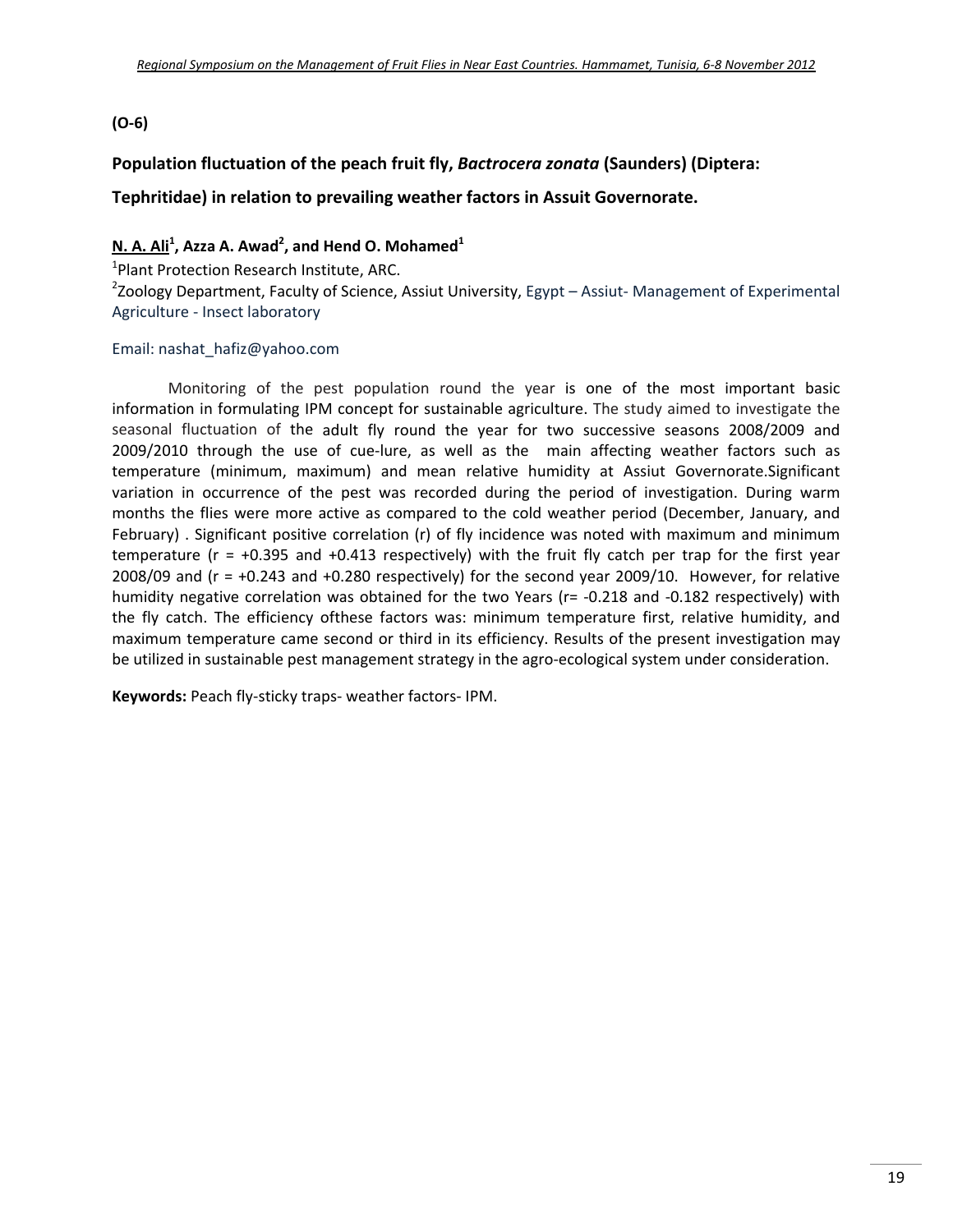# **(O‐7)The occurrence of the peach fruit fly,** *Bactrocera zonata* **(Saunders) (Tephritidae) in fruit**

### **orchards in Sudan**

#### **Faiza E. E. Salah1 , Hayder Abdelgader<sup>2</sup> , De Villiers, Marelize<sup>3</sup>**

<sup>1</sup>University of Gezira (Sudan).

<sup>2</sup>Agricultural Research Corporation (Sudan), <sup>3</sup> Citrus Research International (South Africa)

Email: Faizaruba@yahoo.com

The peach fruit fly, *Bactrocera zonata* (Saunders) (Tephritidae), was captured in fruit fly detection traps during July 2011 in three locations in the Gezira area, Sudan. The first samples were identified through Marcde Meyer (Royal Museum for Central Africa, Belgium) and Ian White (The Natural History Museum, London) in fruit fly traps. The traps were meant to survey *Bactrocera invadens* in Sudan, mounted in Wad Medani, Gezira, mid 2011. A survey during late 2011 and early 2012 revealed the presence of *B. zonata* in all traps at various periods in Wad Medani area. The percentage *B. zonata* of the total catch ranged between 4 and 82% during the surveyed period in Wad Medani area. In Singa and Elkamlin area, *B. invadens* was present in all traps at various periods. However, *B. zonata* was present with a very small proportion only on two occasions in Singa and one occasion in Elkamlin.

**Keywords:** *Bactrocera zonata*, identification, survey, Sudan.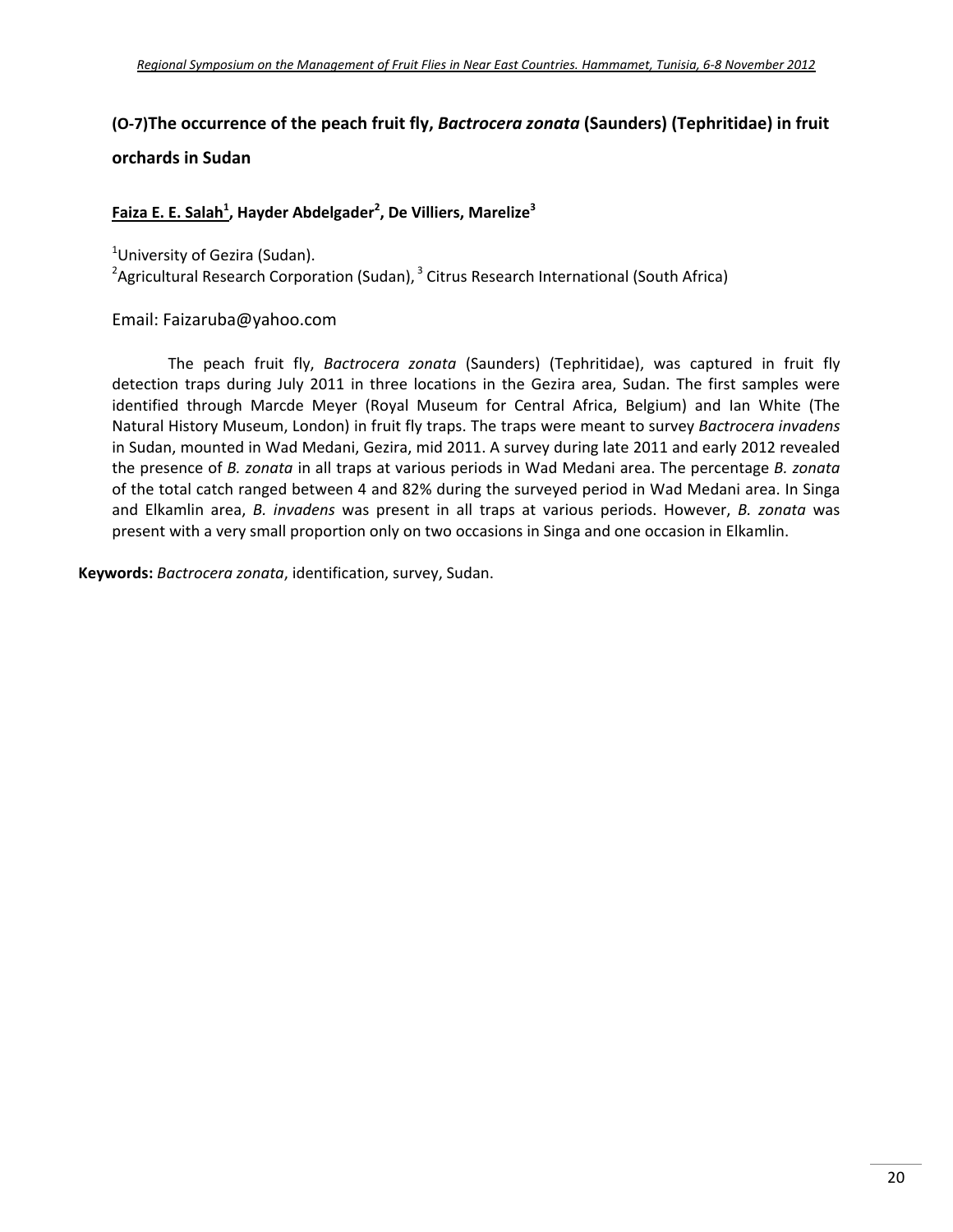# **(O-8) Abundance of** *Bactrocera invadens* **in central Sudan**

### **Hayder Abdelgader** $^1$ **, Faiza E. E. Salah<sup>2</sup> and De Villiers, Marelize<sup>3</sup>**

<sup>1</sup>Agricultural Research Corporation (Sudan), <sup>2</sup>University of Gezira (Sudan), <sup>3</sup> Citrus Research International (South Africa)

Email: abdelgaderh@yahoo.com

The newly described species ofTephritidae*, Bacrocera invadens* appears to have invaded Africa from Sri Lanka. In Africa it has been detected in Kenya and Tanzania in 2003 and it had spread to more than 10 countries in CentralAfrica where is reported as pest of economic importance. This fruit fly is highly invasive and polyphagous with high reproductive potential. A survey was initiated in 6 orchards of mixed fruits in central Sudan (Gezira and Khartoum areas) between December 2011 and August 2012. In this study CHEMPAC bucket traps® were used to capture fruit fly species. Methyl Eugenol was used to attract the fruit flies and Dichlorvos tablets were used to kill any attracted flies. The results showed a differential abundance of the three sites surveyed in Gezira area. The weekly number of *B. invadens* adult flies attracted in the three sites ranged between 50-900, 36-1207 and 104-2027 for Hantop 1, Hantop 2 and Geziert Alfil. In Khartoum area in the three sites surveyed the weekly number of fruit flies caught ranged between 12‐47, 12‐29 and 22‐25 for Alfaki Hashim, Shambat and Albagir sites.

**Keywords:** *Bacrocera invadens,* survey, trapping, Khartoum.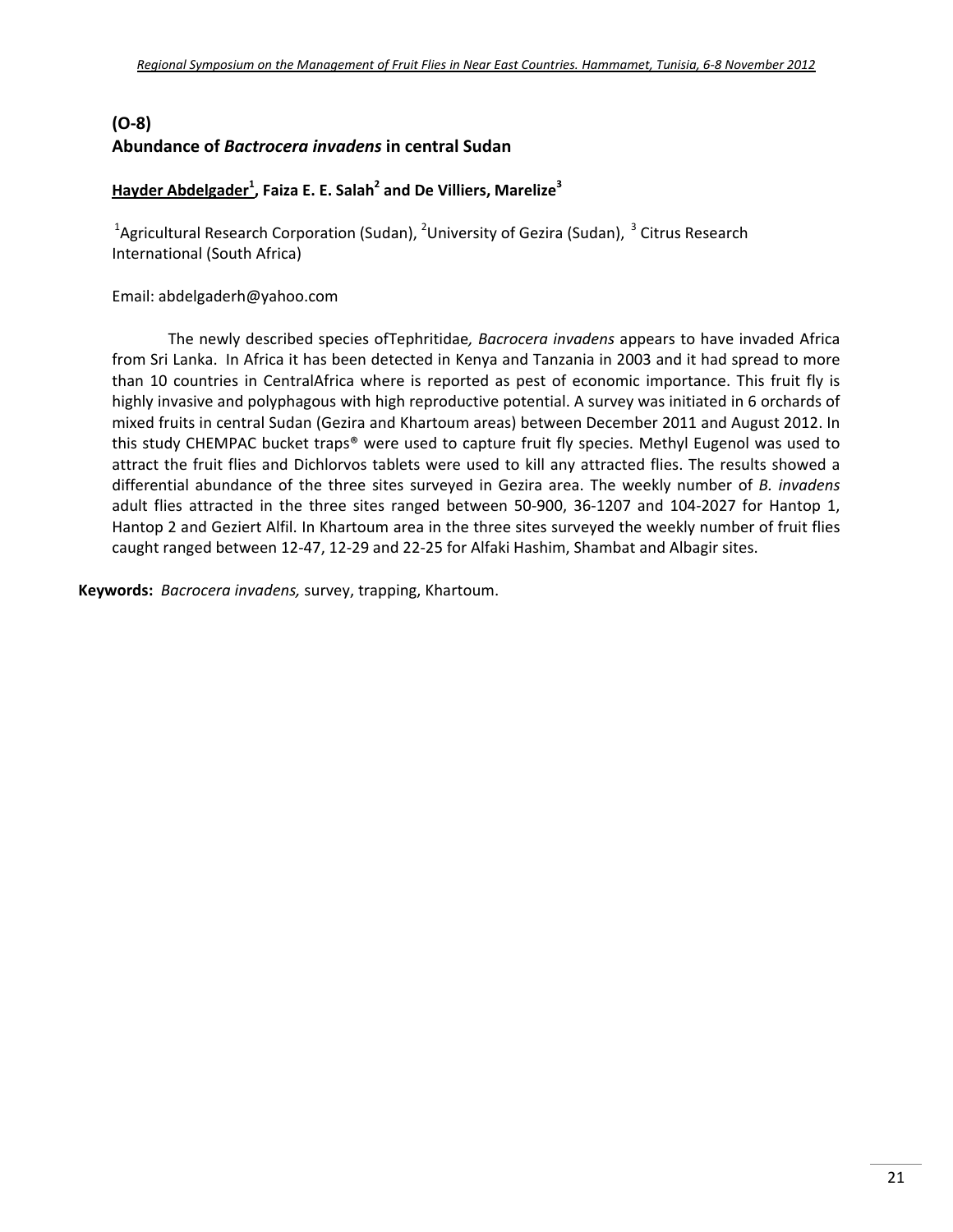# **(O‐9) Seasonal abundance of** *Bactrocera invadens***,** *Ceratitis cosyra* **and** *Ceratitis capitata* **(Tephritidae: Diptera) in river nile state (Shendi area), Sudan**

#### **Faiza M. A. Magid1 , Eltigani E. Ali2 , Amani M. Khair<sup>3</sup> and Mohammed E. E. Mahmoud4**

<sup>1</sup>Department of Entomology, Faculty of Science and Technology, Shendi university.

Email: amaniomda@yahoo.com

Fruit flies of the family Tephritidae are among the major pests that attack horticultural crops reducing economically their. This study was conducted in Shendi area, River Nile State, during the period from May‐2007 to May‐2008 to monitor the fluctuation of the population of three fruit flies species, *Bactrocera invadens*, *Ceratitis cosyra* and *Ceratitis capitata* and to correlate their relation to climatic factors in order to determine specific time for control operation. The study showed that the fruit fly, *Bactrocera invadens* has two peaks, in August and November while the other two species have one peak, August for *Ceratitis cosyra* and November for *Ceratits capitata*. The seasonal activity of fruit flies varies according to climatic factors and host range availability. Climatic factors, especially relative humidity have contribute significantly to the fluctuation of fruit flies populations and fruit infestation. Monitoring based on Pheromone traps is necessary to detect the presence of the different species and to evaluate their populations, because both the species and their populations are continuously changing.

**Keywords***: Ceratitis capitata, Ceratitis cosyra, Bactrocera invadens*, fluctuation, monitoring.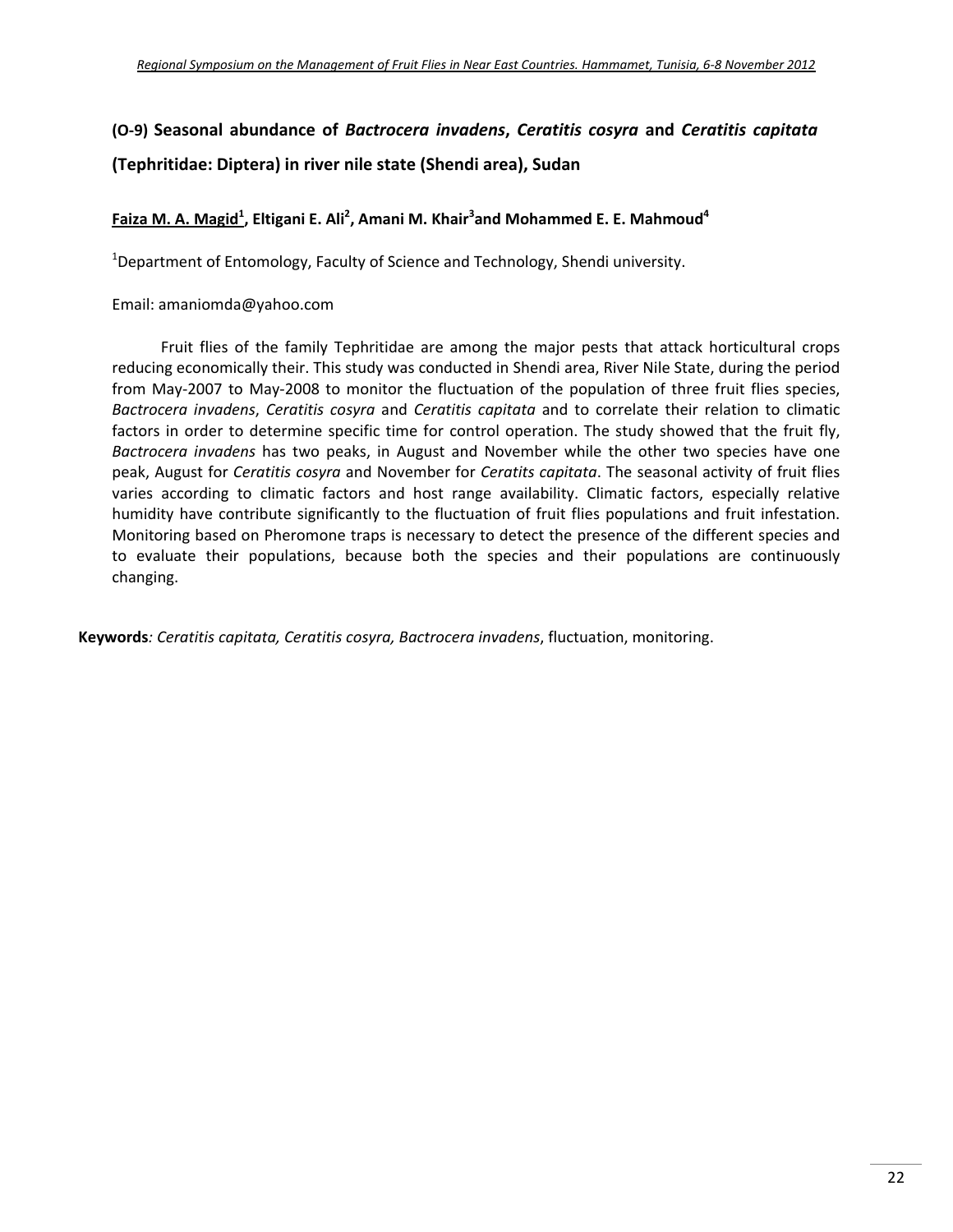**Session 3**

# **Biology, Ecology and Population Dynamics (III)**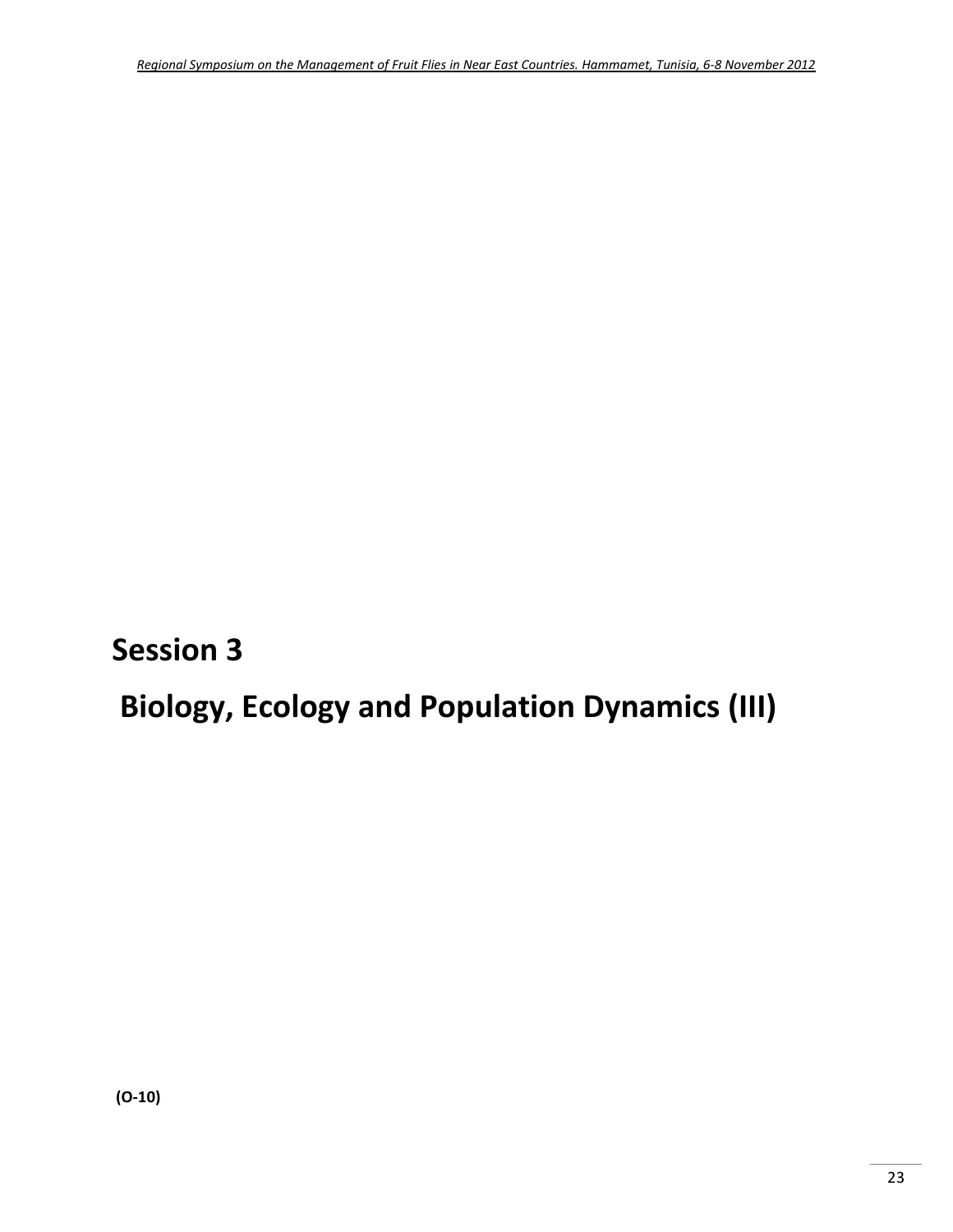#### **Effect of Guava Fruit Colour and Size on Fruit Fly Incidence in Khartoum State**

#### **Esam Eldin B. M. Kabbashi<sup>1</sup> and Osman E. Nasr<sup>2</sup>**

1 Food Research Centre, Ministry of Science and Telecommunication, Khartoum, Sudan, e‐mail: esameldinkabbashi@hotmail.com; <sup>2</sup> Institute of Environment and Natural Resources, National Centre for Research, Ministry of Science and Telecom., Khartoum, Sudan.

The guava (*Psidium guajava* L.) fruit marketable sizes were measured attempting to standardize them. That is, the means for the big (B), medium (M) and small (S) guavas are 6 cm X 5 cm, 5cm X 4 cm, and 4 cm X 3 cm, respectively. However, the mean infestation of fruit flies in guava fruits decreases with the fruit size. That is, the Green (G) B, M and S guavas showed an infestation of 13.04, 8.28, and 6.56 worm/ fruit (w/ f), respectively. Whereas, the corresponding figures for the yellow green (YG) guava are 20.24, 18.42 and 10.54, respectively and for Y guavas are 25.66, 17.22, and 18.44, respectively. These results reflect a decreasing pattern in infestation proportional to the fruit size and the rind yellowness and vice versa. It is worth noting that the total means for B, M and S guavas were 19.65, 14.64 and 11.85 (w/ f), respectively which are closer to the M colour/ size readings. However, the LSD is highly significant for G and Y, G and YG guavas and insignificant for that of Y and YG. It is also highly significant for the B & M guavas, and for the B & S guavas. Nevertheless, it is insignificant for the M & S guavas at 0.05 level.

**Keywords:** Guava fruit size, guava fruit color and fruit flies.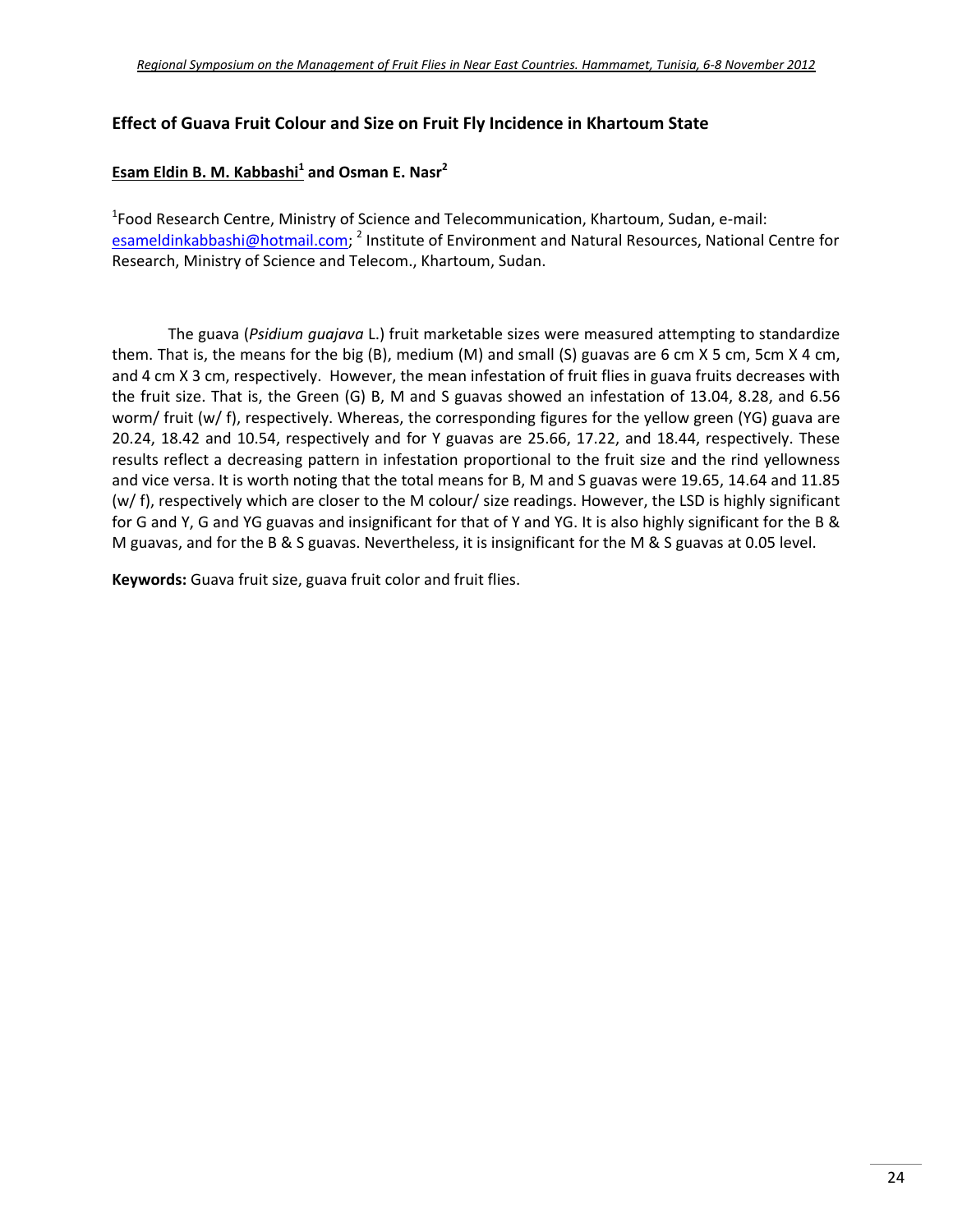#### **(O‐11)**

## **Study the geographical distribution and host range for Medfly** *Ceratitis capitata* **in fruit planting regions in Babylon‐Iraq during 2009‐2010**

#### **Nassir A. Al‐jamali1, Adel K. Al‐rubai2 and Aid N. Al‐zubaid3**

<sup>1</sup>Agriculture college, <sup>2</sup>Al-musaib Technical College, <sup>3</sup>Karbala university Email:nassir\_aljamali@yahoo.com

This study was conducted in the fruit planting regions in Babylon,100 km south of Baghdad during 2009‐2010. The results revealed that the Medfly *C. capitata* was found in all fruit planting regions and the highest number of Medfly was found in the Hindia duck region, was reached to 16.5 insect/ trap and the least was in the Tihmazia region, was reached 2.33 insect/ trap. the results also revealed that the apple fruits *Malus pumila* gave high infection,was reached 10.84 scar and 19.79 larvae/fruit respectively, but the *Citus limone*,*Ficus carica*,*Ziziphusmauitania,Prunus domestica* and *Pyrus communis* was none preference by the Medfly, the infection rate was 0.0 scar and 0.0 larvae fruit.

**Keywords:** *Ceratitis capitata,* Babylone, trapping.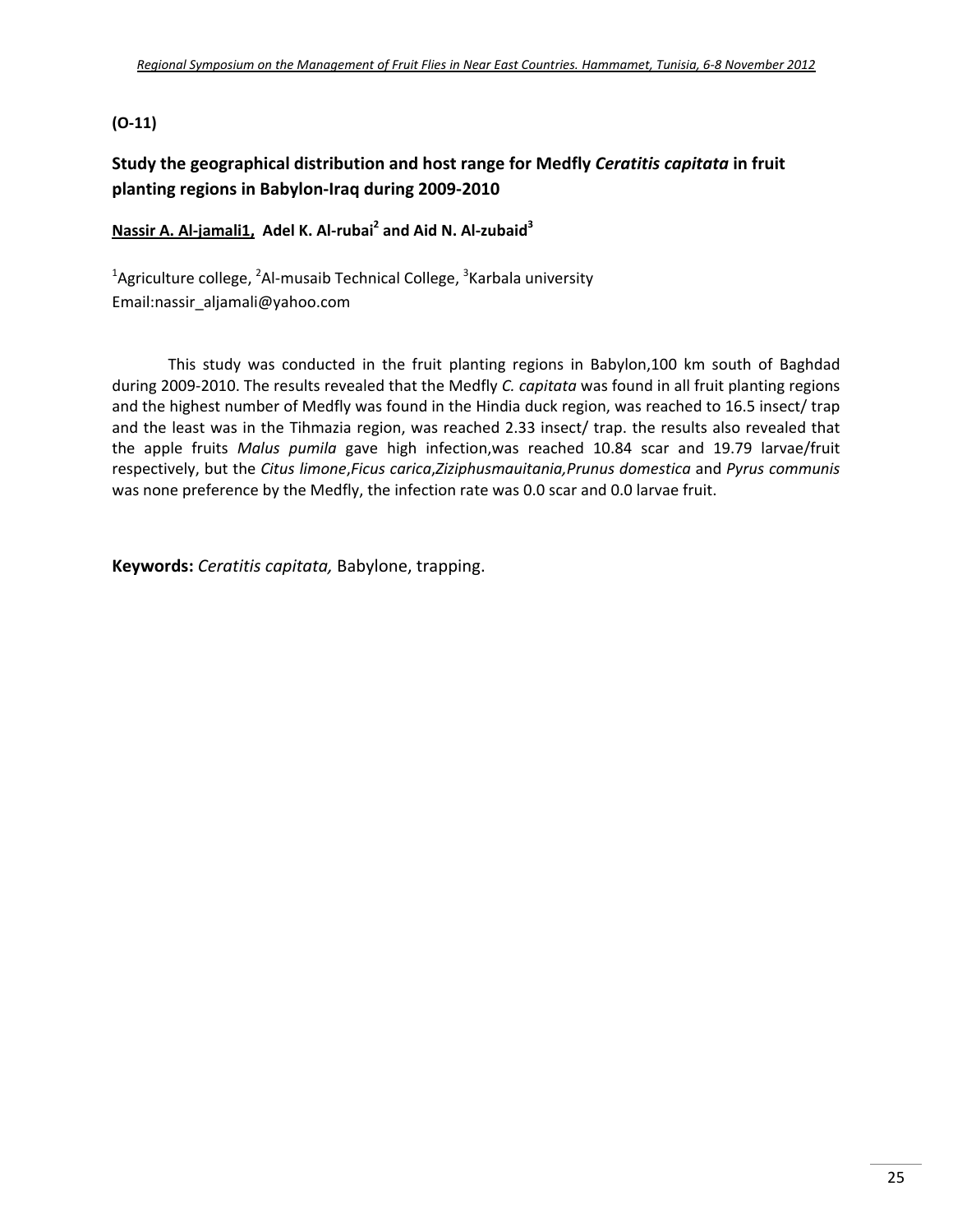#### **(O‐12)**

### **Ecological studies on the peach/mango fruit fly** *Bactrocera zonata* **(saunders) Tephritidae: Diptera) in Lahij Governorate, Republic of Yemen.**

#### **Saeed A. Ba‐Angood and Nasir Kh. Sunaid**

Department of Plant Protection, Nasir's College of Agriculture, University of Aden, P. O. Box 6172 Khormaksar, Aden, Yemen

E‐ mail: baangood@yemen.net.ye

The Peach/Mango fruit fly *Bactrocera zonata* (Saunders) Tephritidae: Diptera) is a quarantine pest that has been spread during the past few years and causing economic damages to mango, peach, guava and other crops. Pheromone traps using Methyl eugenol, were used to monitor the movement of the pest in mango and guava fields in 2010/2011. The results have shown that the pest is available almost all the year around, but it reached its peak in September, where the mean pheromone trap catch was 2278 male adults. The number declined when the temperature decreased reaching its minimum (196 male adult) in January and March. It has been noticed that the number of male adults caught in pheromone traps was higher in morning that in evening. The preferred color of the pheromone trap that attracts more male adults was the white color, followed by the yellow one; the least attracted was the black color. There is a positive correlation between the increase in temperature and the number of adults available in the pheromone traps (r=0.85). Rainfall has little correlation, while the effect of winds was not that clear. Field food preference trials, as well as fruit juices, showed that the insect prefers mango compared to other fruit trees available in the area. This information is vital for developing an Integrated Pest Management (IPM) program for the pest in the area.

**Keywords:** *Bactrocera zonata*, traps, fruit juices, IPM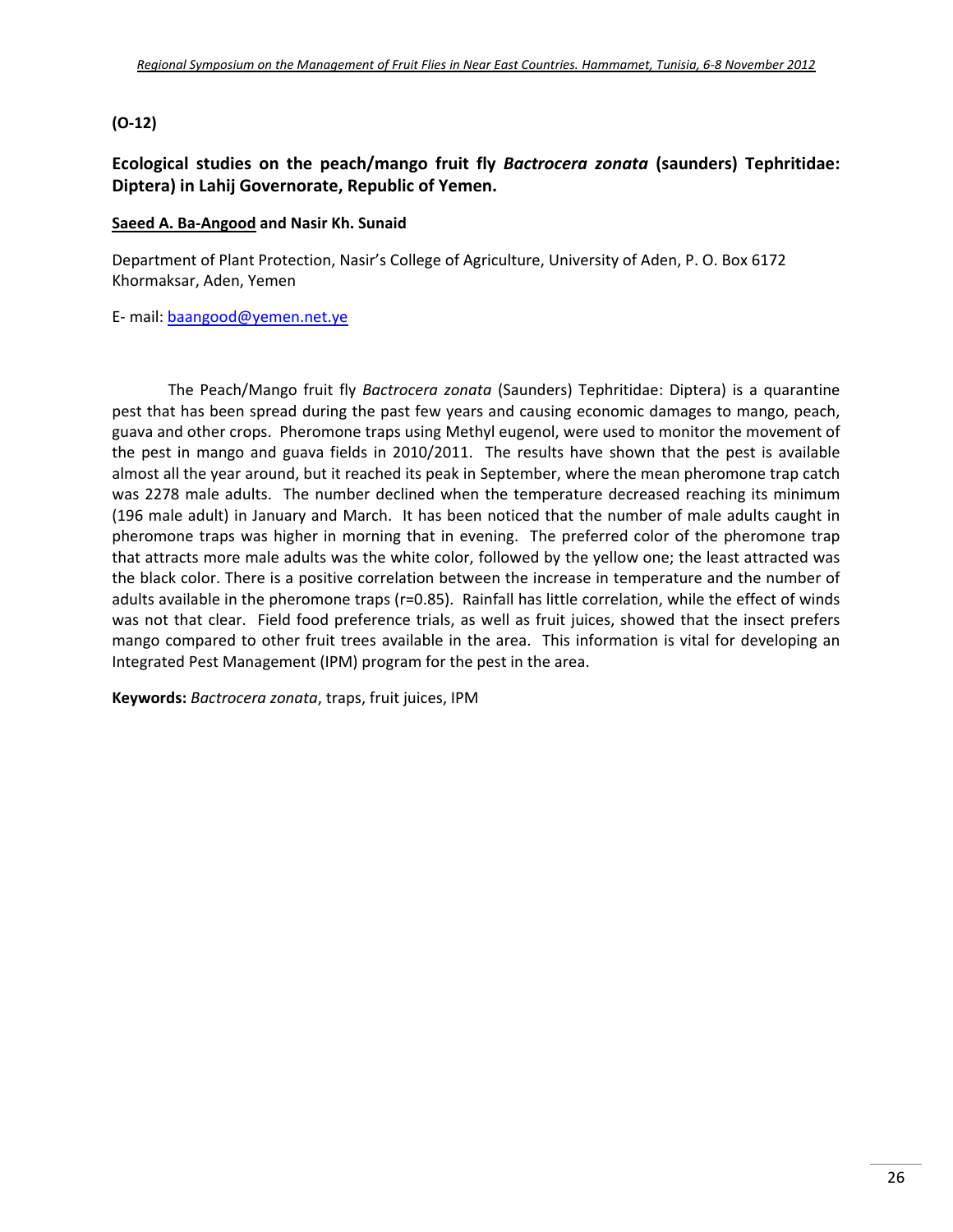#### **(O‐13)**

**Comparative study between nine trapping techniques for monitoring the med fly in citrus orchard in Jordan** 

#### **Tawfiq M.Al‐Antary, Muna Salem Al‐Faweer and Muhammad Adel Eftayeh**.

Plant Protection Dept, Faculty of Agriculture, University of Jordan, Amman, Jordan.

E‐mail: tawfiqm@yahoo.com or t.antary@ju.edu.jo

Field trial was conducted in the central Jordan valley, to compare captures of med fly, *Ceratitis capitata* (Wied.) in nine types of traps, baited with female and male targeted lures. Traps consisted of food synthetic attractants: three component lures (ammonium acetate, putreseine and trimethylamine) tested in McPhail type traps with Dichlorovinyl Phosphate (DDVP) and water, additionally dome traps baited with diammonium phosphate (DAP) + yeast and protein hydrolysate + borax, vertical yellow sticky traps alone or with solid diammonium phosphate ovoid yellow sticky traps alone or with soluble trimedlure and finally Jackson trap with TML. Jackson and ovoid yellow sticky traps, baited with male specific trimedlure, captured more males than in the traps baited with female attractants. However, the total capture of med fly was highest in Jackson traps than in McPhail traps, baited with the three component synthetic lures. More females were captured in traps baited with the three component lures than in traps baited with other female targeted lures. Moderate number was obtained from dome trap with protein hydrolysate and borax. The lowest efficient traps were both vertical yellow sticky traps and dome traps, with DAP. Two main flight activities were appeared for med fly in central Jordan valley. The first one extended from January to June and the second one from October to December. Results showed five generations of the med fly in central Jordan valley with three miner peaks.

**Key words**: *Ceratitis capitata* (Wied.), Trapping techniques, Monitoring, Citrus orchard, Jordan.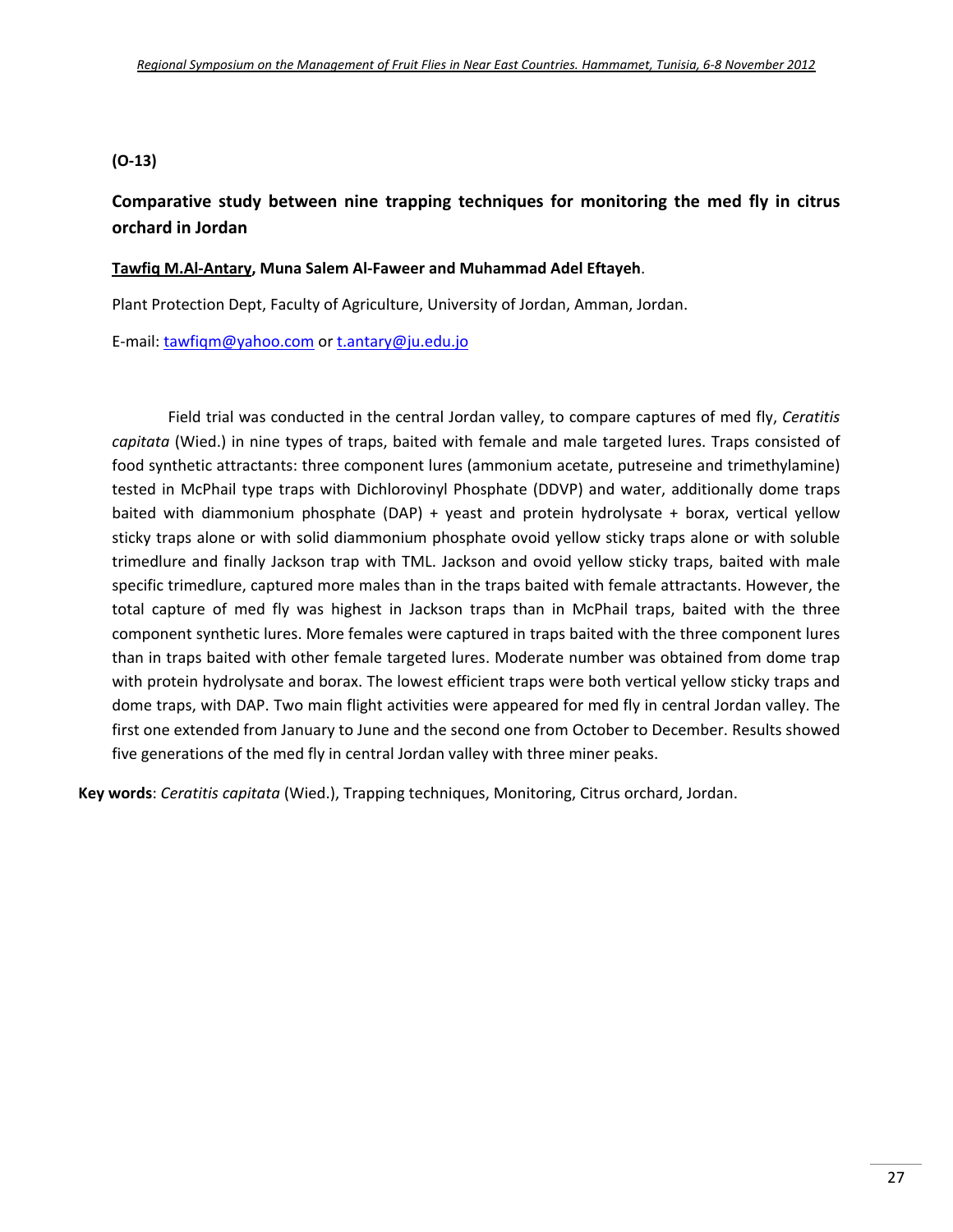#### **(O‐14)**

#### **Current Status of The Mediterranean Fruit Flyin Montenegro**

#### **S. RADONJIĆ**

University of Montenegro, Biotechnical Faculty, Department of Plant Protection, Mihaila Lalića 1, 81000 Podgorica, Montenegro0.

#### E-mail: sanja\_radonjic@t-com.me

The Mediterranean fruit fly, *Ceratitis capitata* Wied. (Diptera: Tephritidae) is an established pest on Montenegro coast for more than 10 years. Distribution, host plants and population dynamic of *C. capitata* were recorded since 2002. Different lures were used. From 2008 only 3 component female‐ targeted attractants (ammonium acetate, trimethylamine and putrescine) in Tephri traps were practiced. Initially, presence of *C. capitata* was restricted to the coast. It was detected inland in surrounding area of the city Podgorica in 2008 and Skadar Lake in 2010. Mandarins, oranges, lemon (cultivar Lunario), grapefruit, figs, persimmon, jujube and apples were confirmed as host plants so far. All these fruit species were found infested on the coast, while in the area of Podgorica and Skadar Lake were only persimmons and apples. Apples were detected as new host in 2010. In an economic sense, the most important host is mandarin (cultivar Unshiu) which mainly grows along the coast. Figs and persimmons (although without economic importance) are very important for breeding of the fly in early summer and early autunm. Figs are the first infested fruits in the season (July and August), while mandarins is from mid-September. Results of four years monitoring with Biolure-Unipak (2008-2011) showed some earlier captures of *C. capitata*. Along the coast, first flies were detected in July, with an exception in 2011 when it was detected on  $17<sup>th</sup>$  June. Number of captured flies / trap/ day (FTD) also indicated that after low capture rates in July and August, level of population reached a peak from mid‐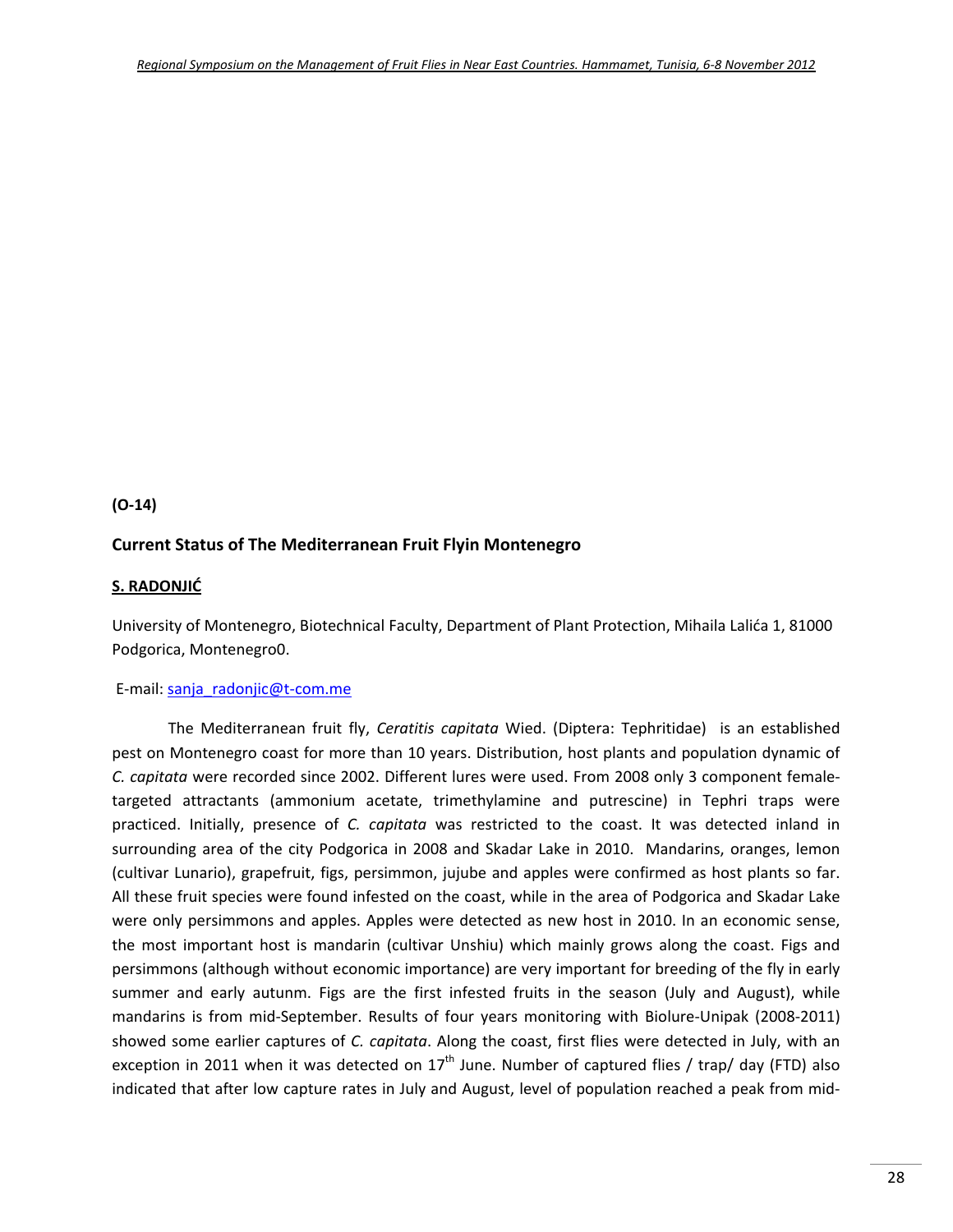September to end of October and started decreasing in November. Flies capture ending in December. No flies were detected between January and June/July. In inland first captures were in August and September with low number until mid‐November. Results of monitoring also showed fluctuation of FTD depending on monitoring date and locality, with statistical significant differences in adult population density. A maximum FTD reached 153.3, 162.07, 197.19 and 53.5 (in 2008, 2009, 2010 and 2011, respectively). It was recorded in the last week of September 2009 and 2010 and in the second half of October in 2008 and 2011. Our findings suggest that *C. capitata* has spread from Montenegro coast towards the inland and gradually increased number of host plants. Surrounding of Podgorica is the most important area for peach production in Montenegro and *C. capitata* could become a serious threaten for it, although peaches haven`t found infested so far.

**Keywords:***Ceratitis capitata*, distribution, host plants, population dynamic, Pheromone traps, Montenegro.

#### **(O‐15)**

### **Geographic distribution, population dynamics and management of the Mediterranean fruit fly ,** *Ceratitis capitata* **(Wiedemann) (Diptera: Tephritidae) in northern Mediterranean countries**

#### **Nikos T. Papadopoulos**

Laboratory of Entomology and Agricultural Zoology, Department of Agriculture, Crop Production and Rural Environment, University of Thessaly, Phytokou Street, N. Ionia 384 46 Magnisias, Greece

E‐mail: nikopap@uth.gr Tel (+30)2421093197, Fax: (+30)2421093285

The Mediterranean fruit fly (medfly), *Ceratitis capitata* (Wiedemann) (Diptera: Tephritidae) is one of the most important insect pests of fruit commodities world wide, and a highly "virulent" invasive species that threatens the sustainable fruit and vegetables production worldwide. From the ancestral habitats of the sub‐Saharan Africa, *C. capitata* has dispersed, in less than 200 years, to multitude tropical and subtropical areas including some temperate ones. In Europe, established populations occur in many (mostly) coastal areas of almost all the Mediterranean countries and Portugal. The northern limits of the geographic distribution of *C. capitata* in Europe lay south of the 43° northern latitude, and within this marginal zone established populations occur in northern Greece, the coastal area of Slovenia, Croatia, Montenegro, and southern France. Sporadic detections of *C. capitata* in several central European countries are attributed to non‐established populations introduced via fruit trading from Mediterranean and possible other countries. Analyzing the population dynamics of medfly across a range of latitudes, from Crete (Southern Greece) to Split (Coastal Croatia) distinct seasonal patterns emerge. Year round adult detections (sporadic and few during winter though), and peak population densities during summer and mid autumn are reported in the southern warmer areas. On the other hand, adult detection is restricted to 3‐4 months (late summer – autumn) for the northern most established populations.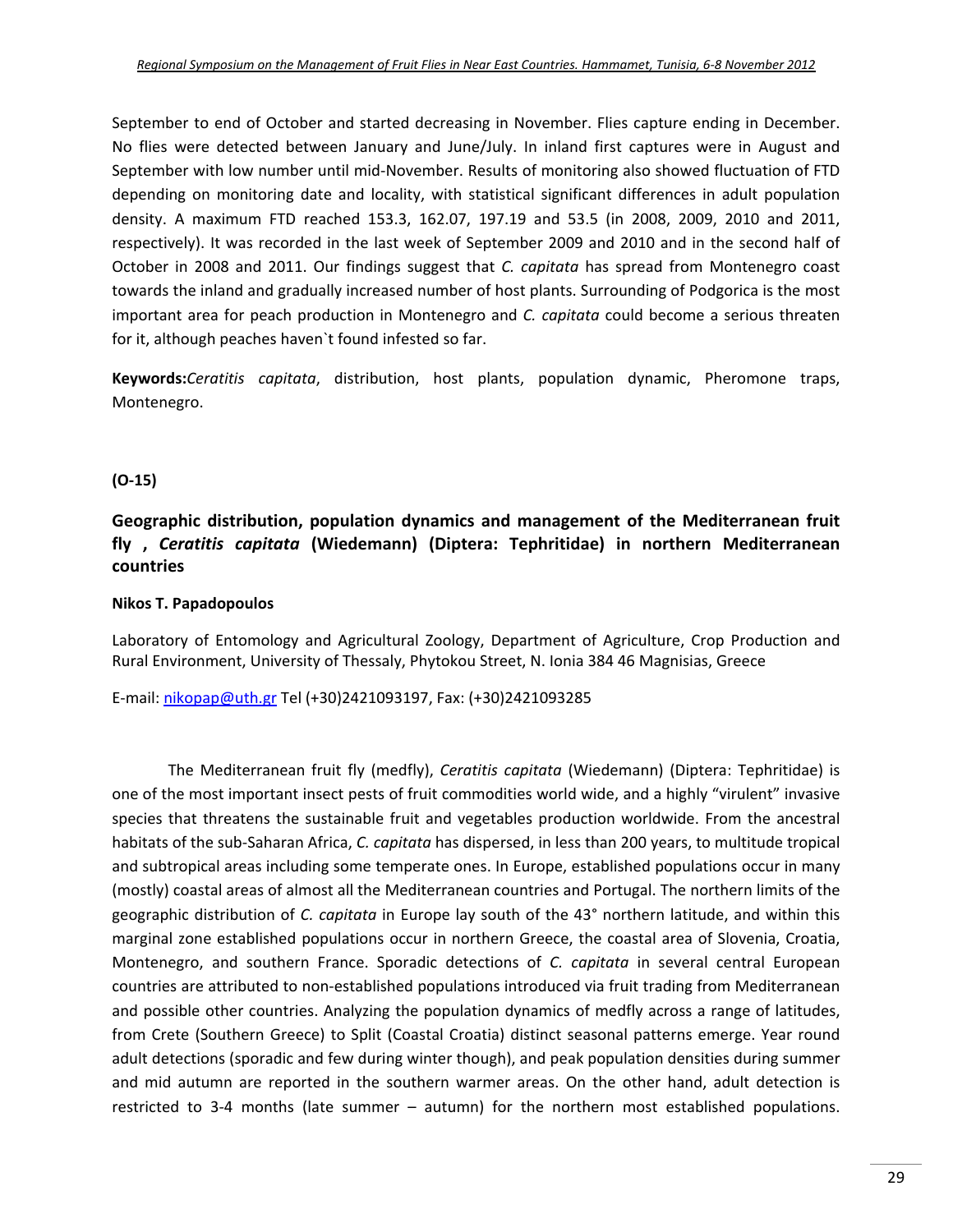Apparently, the northern (cooler) the area, the higher the habitat resilience for medfly development and thriving. An extremely long overwinter generation and small population increase rates, under low population densities, in spring and early summer explains the long absence of adult detection in northern areas. It seems that life history adjustments, such as long – lasting duration of the immature stages (especially larvae), certain degree of cold tolerance, and thermal plasticity account for successful establishment in cooler more temperate areas. Winter temperatures that inhibit overwintering, host fruit availability and the duration of the fruiting season consists the main barriers prohibiting *C. capitata* of being established in the fruit growing areas of central Europe. However, recent climatic changes seem to relax some of the previous constrains rendering currently unsuitable areas appropriate for medfly establishment. The results of the current analysis points towards developing area specific strategies for the managements of the Mediterranean fruit fly based on local population trends and climatic conditions.

**Key words:** The Mediterranean fruit fly, population dynamics, northern Mediterranean countries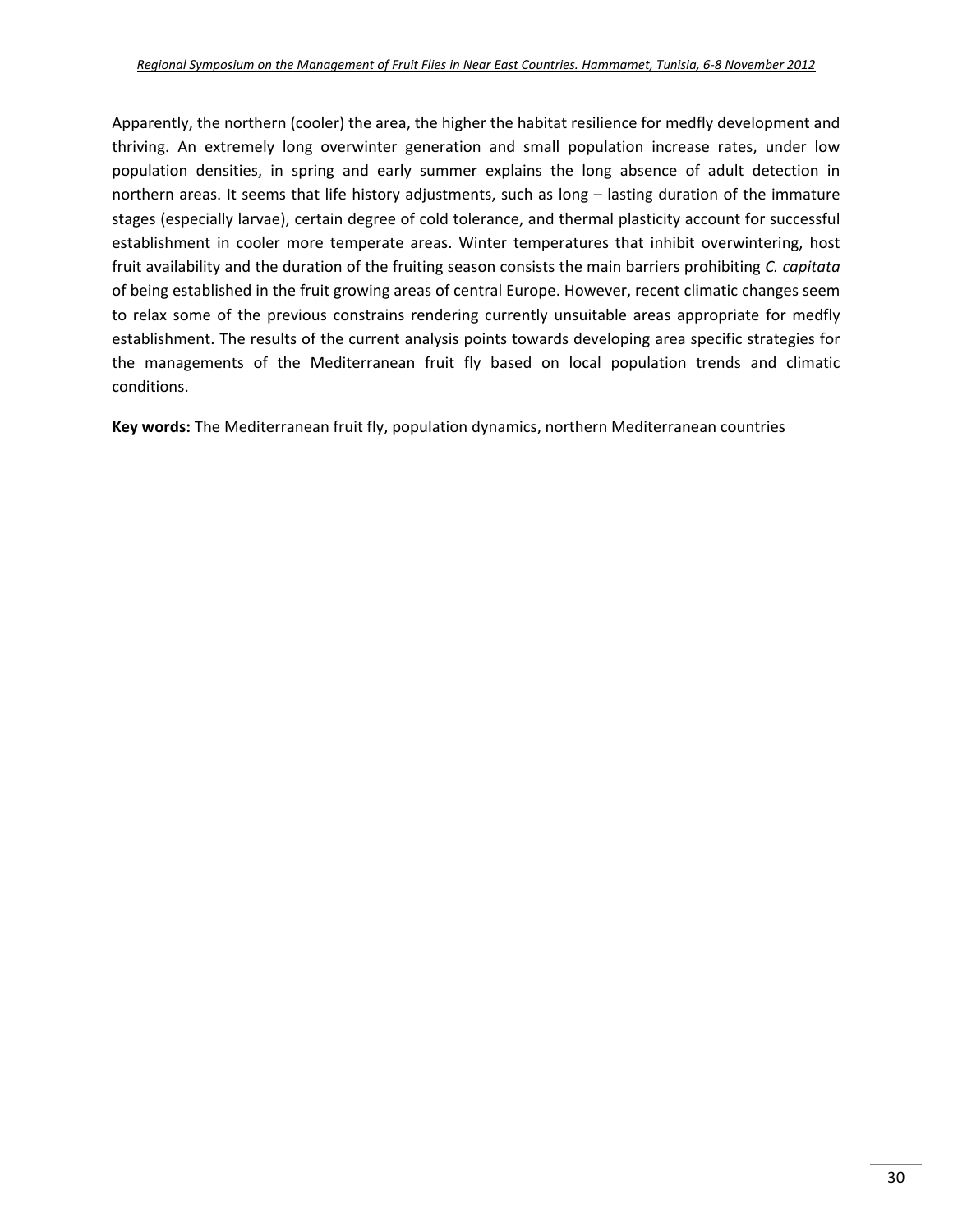# **Session 4**

# **Control Methods: Cultural and Biological Control**

#### **(O‐16)**

#### **IPM activities of IOBC‐WPRS for the control of fruit flies (Tephritidae) in Europe.**

#### **Sylvia Blümel**

Institute for Sustainable Plant Production, Austrian Agency of Health and Food Safety, Spargelfeldstr. 191, A‐1220 Vienna, Austria

#### Email:sbluemel@ages.at

The contributions of the International Organization for Biological Control (IOBC) to research and development of tools and strategies for Integrated Pest Management of three economically important Tephritid species in Europe are presented. The potential utilization of thereby generated knowledge for the control of other fruit fly species, which pose an actual or emerging plant health risk is discussed with regard to future challenges for sustainable plant protection. Integrated Pest Management activities for fruit flies (Tephritidae) are covered in the IOBC Working Groups (WG) of "Fruit Flies of Economic Importance" (1956‐2004) and more specifically in the crop related IOBC‐WPRS WGs for IPM in citrus crops, olives and stone fruits and are supported by input from the WG "Pesticides and beneficial organisms" http://www.iobc‐wprs.org/). Whereas the WGs on "Fruit Flies of Economic Importance" mainly focused on research about natural enemies or autocidal techniques, the crop related WGs address other important aspects of IPM such as the use of biotechnical tools, biopesticides or combinations of several plant protection measures and their implementation into integrated control strategies. The fruit fly species of major interest are *Bactrocera* (syn. *Dacus*) *oleae* (Gmelin), *Ceratitis capitata* (Wiedemann) and *Rhagoletis cerasi* L., which are not categorized as quarantine pests in Europe, except *C. capitata* which is recommended for regulation by EPPO (http://www.eppo.int/QUARANTINE/listA2.htm). Research topics include studies on developmental cycles, host plant range, flight activity, spatio-temporal infestation patterns, population genetics, population dynamics and geographical distribution, on forecasting and monitoring, on autocidal control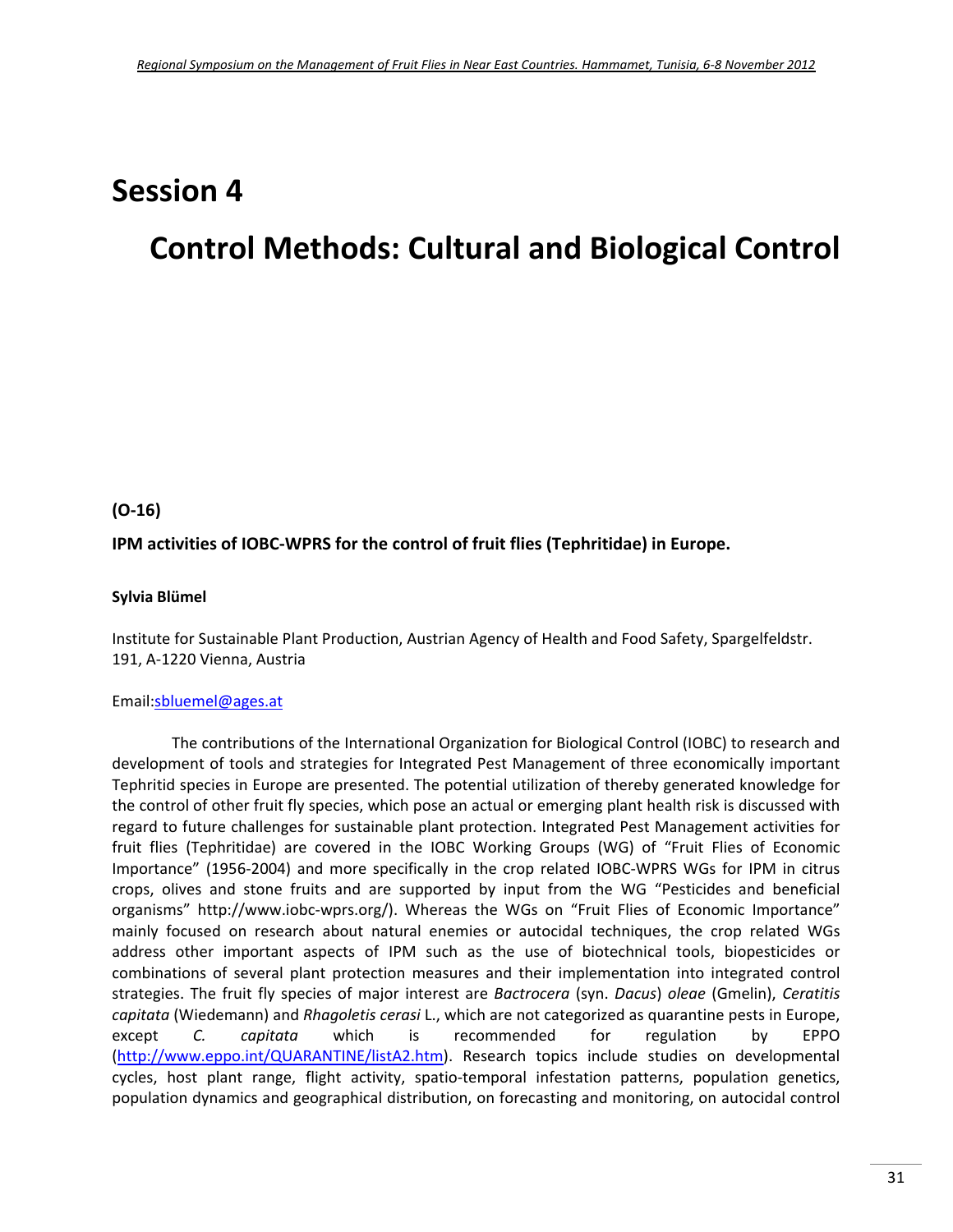(SIT and IIT), on natural enemies (parasitoids and ground beetles), on chemical ecology (attractants, repellents, pheromones) and mass trapping systems, on combined control techniques such as different combination bait sprays (attract and kill) or push and pull, on microorganisms as fruit fly biocontrol agents and recently also on host plant resistance (olive trees).

For the knowledge exchange and dissemination at least 18 IOBC meetings (3 of them in cooperation with the EC) with emphasis on IPM and biocontrol of fruits flies, were held and as many IOBC-WPRS bulletins produced. Additionally crop specific Integrated Production Guidelines reflecting a holistic plant production concept were developed under the coordination of the IP‐Commission for the crops olive, citrus and stone fruits. With regard to the future challenges due to increasing threats to plant health from the introduction and natural invasion of non-endemic fruit fly species and a decline in the availability of conventional synthetic pesticides, as well as growing consumer and market demands, integrated plant protection strategies will gain more importance**.**

**Keywords:** fruit flies, IPM , biocontrol, Europe**.**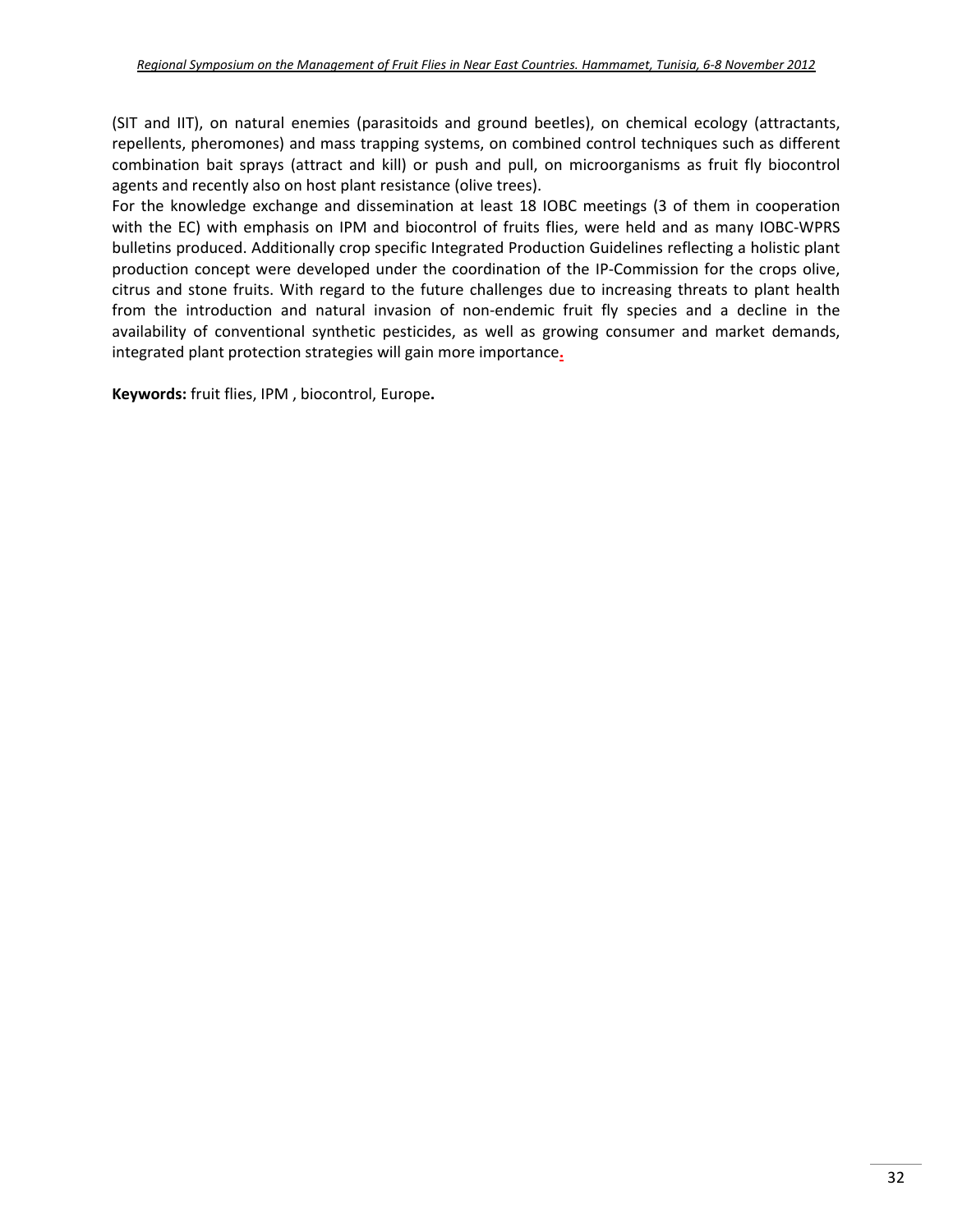## **(O-17)**

#### **Cultural Practices: The Hidden Role on Management of Tephritid Fruit Flies (Diptera)**

### **Faiza M. A. Magid1 ,Eltigani E. Ali2 , Amani M. Khair3 and Mohammed E. E. Mahmoud4**

<sup>1</sup>Department of Crop Protection, College of Agriculture, University of Bahri, Khartoum North, Sudan.

E‐mail: neltayb@yahoo.com

Fruit flies of the family Tephritidae are the major pests that attack horticultural crops reducing economically their production. In Sudan, in the year 2007, the fruit fly problem exaggerated to the extent that thepest statusof Tephritidae was upgraded and they were added to the list of the notorious national pests of Sudan. The role of cultural practices as part of integrated pest management to control fruit flies was investigated for two consecutive growing seasons of mango. Three orchards within the study area were chosen and subjected to a package of cultural practices included hoeing, flooding, orchard cleaning and early harvesting of fruits before ripening. Results showed a highly significant difference in the level, percentage and degree of infestation for the different mango varieties grown on the study areas. The reduction percentage ranged from 49‐73% and 57.3‐99 %, from 44.9‐72% and 64.6‐83.4% and from 29‐55%and 49.6‐75.4 % for the three parameters respectively for the two seasons.This result was in accordance withthe number of trapped fruit flies per month. High performance of cultural practices on lessening infestation levels of fruit flies give it the priority to be applied as an effective method in management of fruit flies to avoid overlapping of generations and to reduce the growth rate of insects' population.

**Keywords**: cultural practices, fruit flies, infestation.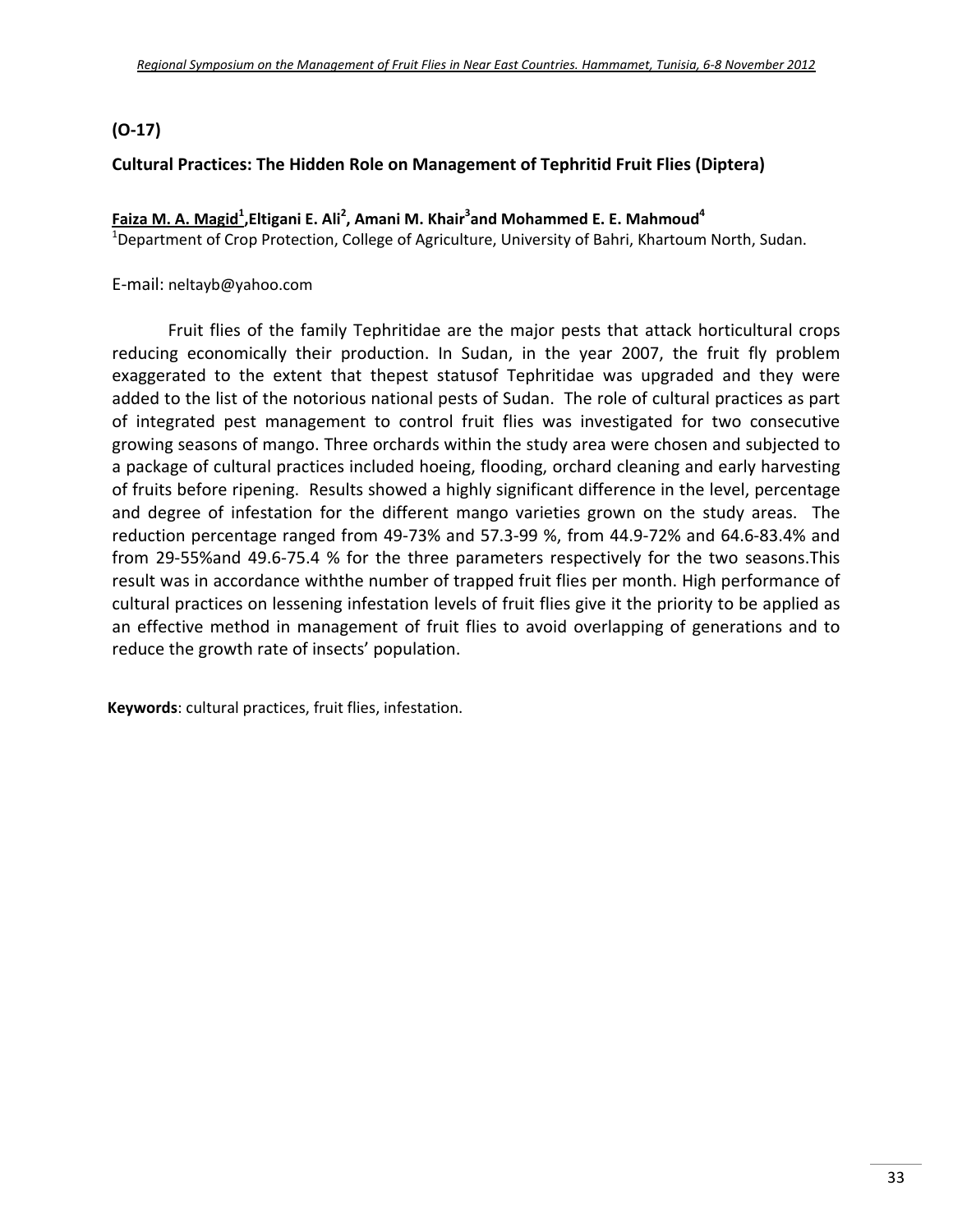#### **(O‐18)**

**La fourmi** *Monomorium subopacum* **(Formicidae) agent de control biologique de la mouche méditerranéenne des fruits** *Ceratitis capitata* **(Tephritidae) dans la forêt d'arganier au sud‐ ouest du Maroc.**

#### **A. El Keroumi<sup>1</sup> , K. Naamani1 N. Zhar<sup>1</sup> and A. Dahbi2**

<sup>1</sup>Laboratoroire de Biochemie, Biotechnologies, Valorisation et Protection des Plantes, Faculté des Sciences SEMLALIA, Départ. de Biologie, Université Cadi Ayyad Marrakech, Maroc.

<sup>2</sup>Groupe Environment et Santé (EnSa), Départ. des Sciences Naturelles, Faculté Polydisciplinaire de Safi, Université Cadi Ayyad Marrakech, Maroc.

#### **E‐mail: kabderahim@gmail.com**

L'arganier représente le plus grand réservoir au monde de la prolifération et la dissémination de la mouche méditerranéenne des fruits *Ceratitis capitata*. Ce ravageur occasionne des pertes énormes dans la production des fruits et des légumes maraichères dans les régions de pullulation. L'utilisation des agents biologiques contre la Cératite représente une alternative viable contre les méthodes chimiques de lutte de plus en plus contestées. Dans cette étude, notre objectif vise l'étude des attributs de la myrmécofaune de l'arganeraie et leur importance dans le control des populations de la Cératite.

Notre étude est conduite au laboratoire et sous les arganiers dans les conditions de terrain. Dans un premier lieu, nous nous somme intéressée à dresser l'inventaire des espèces de fourmis qui fourragent sous les arganiers et la caractérisation de la structure spatio‐saisonnière de leurs peuplements. Ensuite, cette recherche a visé la détermination des espèces prédatrices et l'évaluation du taux de prédation qu'elles occasionnent. Enfin, l'étude s'est focalisée sur l'importance des rythmes circadiens d'activité de l'espèce prédatrice *Monomorium subopacum* et celui de l'émergence des larves de la Cératite des fruits d'arganiers dans la synchronisation du comportement de la prédation entre les deux antagonistes.

Les résultats ont montré que deux espèces de fourmis *Monomorium subopacum* (54%) et *Tapinoma simrothi* (31%) sont écologiquement dominantes dans l'arganeraie. Quatre espèces de fourmis sont impliquées dans la prédation des larves de la Cératite. La fourmi *M*. *subopacum* est le prédateur majeur des larves de *C. capitata* (66%). L'étude des rythmes d'activité de l'espèce *M. subopacum* et de la dynamique d'émergence des larves montre une nette synchronisation de l'activité entre les deux espèces antagonistes.Ces résultats mettent en évidence les attributs de *M. subopacum* comme majeur prédateur de la Cératite et soulignent son efficacité comme agent de lutte biologique éventuel dans les programmes de gestion biologiques de la mouche méditerranéenne des fruits dans l'arganeraie et dans les systèmes agro‐forestiers de la région.

**Mots clés:**lutte biologique – *Ceratitis capitata – Monomorium subopacum – Argania spinosa*‐– Morocco.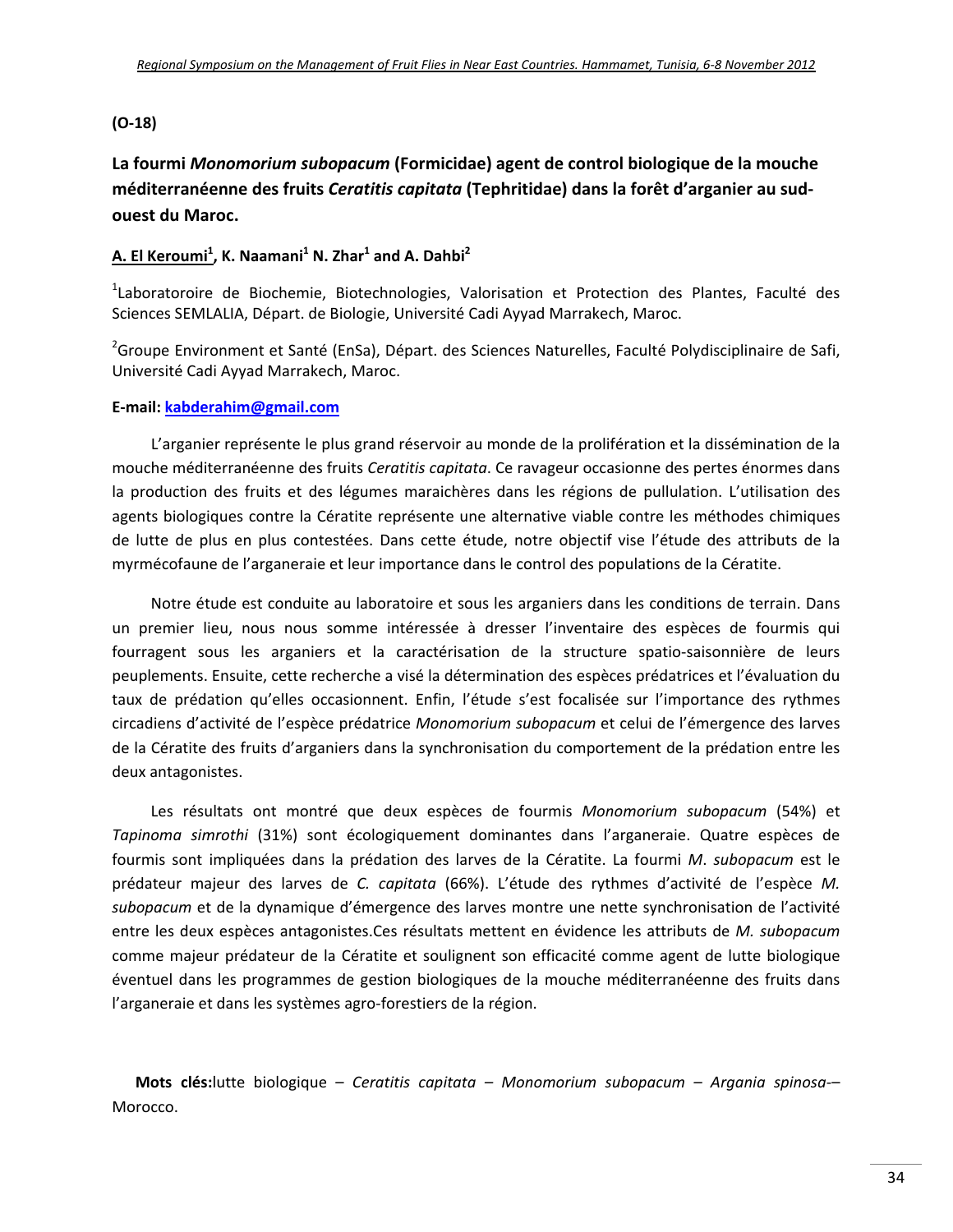#### **(O‐19)**

#### **Status of the management of the invasive fruit fly,** *Bactrocera invadens* **in Senegal**

#### **Larry Vaughan1 and Kémo BADJI<sup>2</sup>**

<sup>1</sup>Office of international research, Education, and Developpement, Virginia Tech, 526 Price Fork Rd Blacksburg Virginia USA. laryjv@vt.edu

<sup>2</sup>Chief Laboratory for Entomology, Agricultural Ecology, and biological Control, Plant Protection Directorate DVP.km 15 ropute de Rufisqye, Dakar, Senegal

E‐mail: kemo2fr@ayhoo.fr

*Bactrocera invadens* is an invasive tephritid fruit fly introduced to Senegal since July 2004. It has become the most economically important tephritid on mango.A mango IPM associate award began in July 2008 for the management of *B. invadens* in Senegal but fruit flies remain a severe constraint on mango growers in Senegal. Three techniques were tested for managing these fruit flies in orchards and two variations of a technique were tested to reduce fruit fly emersion from culled fruit in an area where retail fruit is sold by women alongside the road. A fruit fly population monitoring network was established. Extension agents were trained to collect data on fruit fly populations in the field and DPV took the role of validating the field data. Fruit bagging was tested as a technique appropriate for protecting fruit because it requires no cooperation between growers. It was found to be effective, and two types of bags tested also seemed to protect mangoes from the fungal disease anthracnose. At the end of the bagging period, the incidence infestation by *B. invadens* was 70% on unbagged control fruits compared with 0.45% for fruit bagged with any of the three bag types. Therefore, substantial protection can be provided by any of the three bag types. The incidence of the fungal disease anthracnose (*Colletotrichum gloesporiodes)* on unbagged mangoes was 64%. Over 50 field agents, grower group representatives, and other stakeholders were trained in fruit fly management and fruit fly identification. 352 mango growers were trained in area-wide fruit fly management. The field trial covered a total of 180ha. It demonstrated the effectiveness of combining the male annihilation technique with protein bait sprays that attract and kill female flies at a period when fruit fly pressure is high. The result was highly significantly different (p<0.0005), indicating that growers who received one treatment had significantly higher opinion of the quality of their harvest compared to nearby growers outside of the treatment block. Biological control method was recently introduced in Senegal as part of an integrated fruit fly management approach. The abundance of alternative hosts for fruit flies in Basse Casamance and the frequent proximity of orchards to forests there makes fruit fly management with sprays or traps inherently more difficult there than north of the Gambia where mangoes themselves are the dominant vegetation. The parasitoid, *Fopius arisanus* waspis a small insect that seeks out eggs of their preferred host and lays eggs in them.

**Key words:***Bactrocera invadens,* Status*,* IPM measures*,* Fruit bagging, Senegal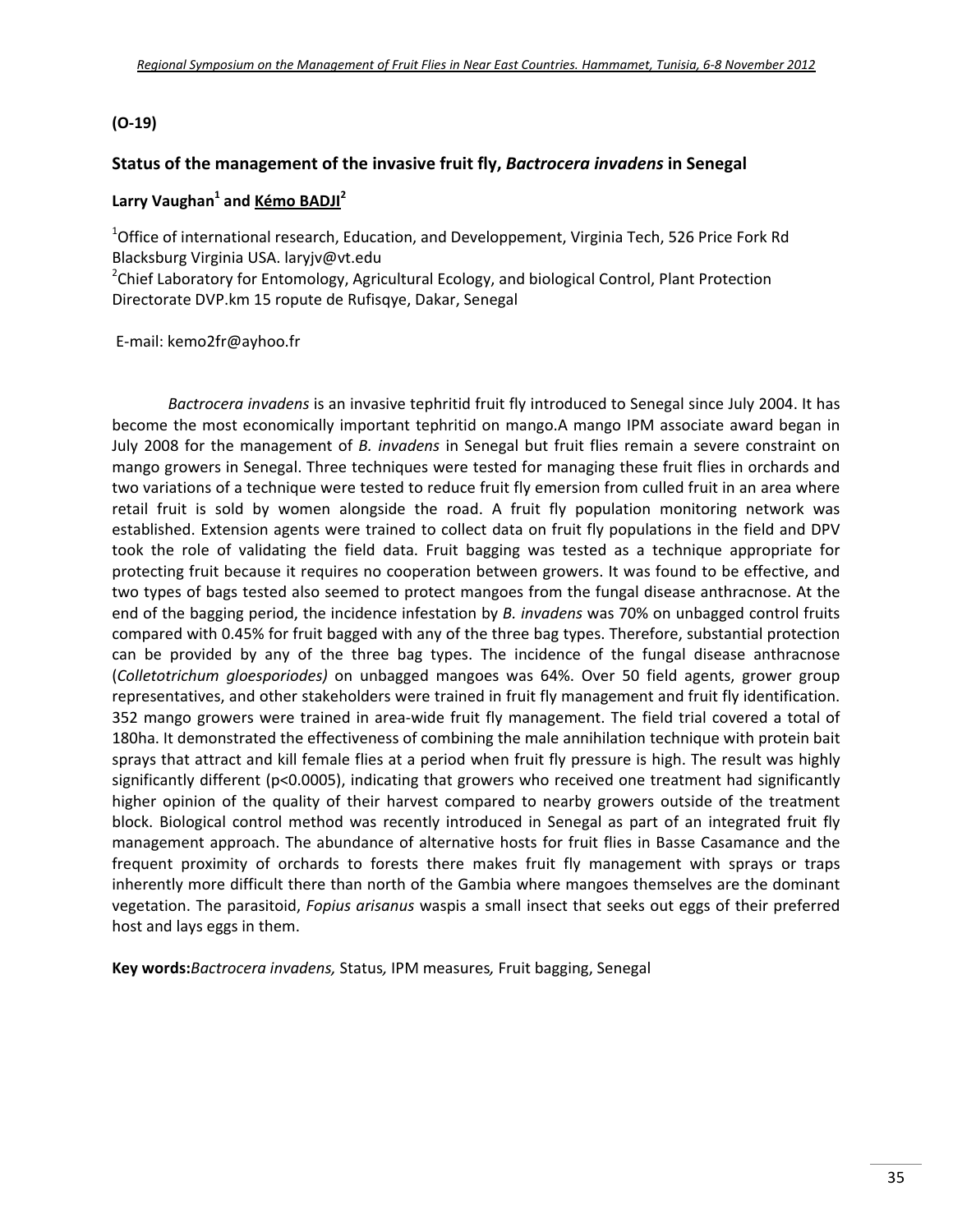### **(O‐20)**

## **Spinosad bait an organic green bio‐insecticide for the control of the cucurbit fly** *Dacusciliatus* **(Loew) and the peach fly** *Bactrocera zonata* **(Saunders) (Diptera: Tephritidae) in Egypt**

### $\mathbf{S}$ . Temerak $^1$ , M. Lysandrou $^2$ , A. Moussa $^3$ , A. Chloridis $^4$  , P. Nagy $^3$

<sup>1</sup> Research Entomologist Professor, Plant Protection Department, Assiut University, Egypt;

2 Dow AgroSciences Export SAS, Thoriko Lavriou, 19500 Lavrio, Greece

<sup>3</sup> Dow AgroSciences Export S.A, ZAC du Font de l'Orme, 790, Mougin, France

4Dow AgroSciences, Kalymnou 2, 55133, Thessaloniki, Greece

#### E‐mail: stemerak@hotmail.com

The efficacy of spinosad (GF‐120) as a bait application was evaluated in Egypt for the control of *Dacus ciliatus* (Loew) on three cucurbit crops;squash, snake cucumber and cucumber, the bait was also tested on mango for the control of *Bactrocera zonata* (Saunders), compared to Malathion 57% EC as a cover spray. The products were evaluated under a high population pre**s**sure especially pronounced in the cucurbit crops*.*GF‐120 applied at 3 weekly intervals at 1.2 L product diluted in three water concentrations of 9.6, 14.4, 19.2 L to treat one hectare of crop out performed Malathion at 1.2 L/ha in 480 L water for the 3 vegetables. GF‐120 was sprayed 3 times with a 7 days interval at 0.98, 1.2 and 1.2 L in 9.8 , 9.8 and 24 L of water, respectively and was also better than malathion at 2.4 L in 2400 L water / ha to control *B. zonata* onmango. The GF‐120 in lower volumes of water showed better results than high volumes on the 3 vegetable crops as well as on Mango versus Malathion.Delete space There was no emergence of any pupae of *D. ciliatus* in the three vegetable crops when GF‐120 was used diluted at the lowest water volume, as well in the two cucumber crops at the middle dilution.Delete spaceThe spinosad bait proved to be a very effective and viable alternative to Malathion, and could be a valuable tool within IPM programs for the control of both fruit fly in Egypt.

**Key words:** GF‐120, Malathion, fruit fly, *Cucurbitaceae,* mango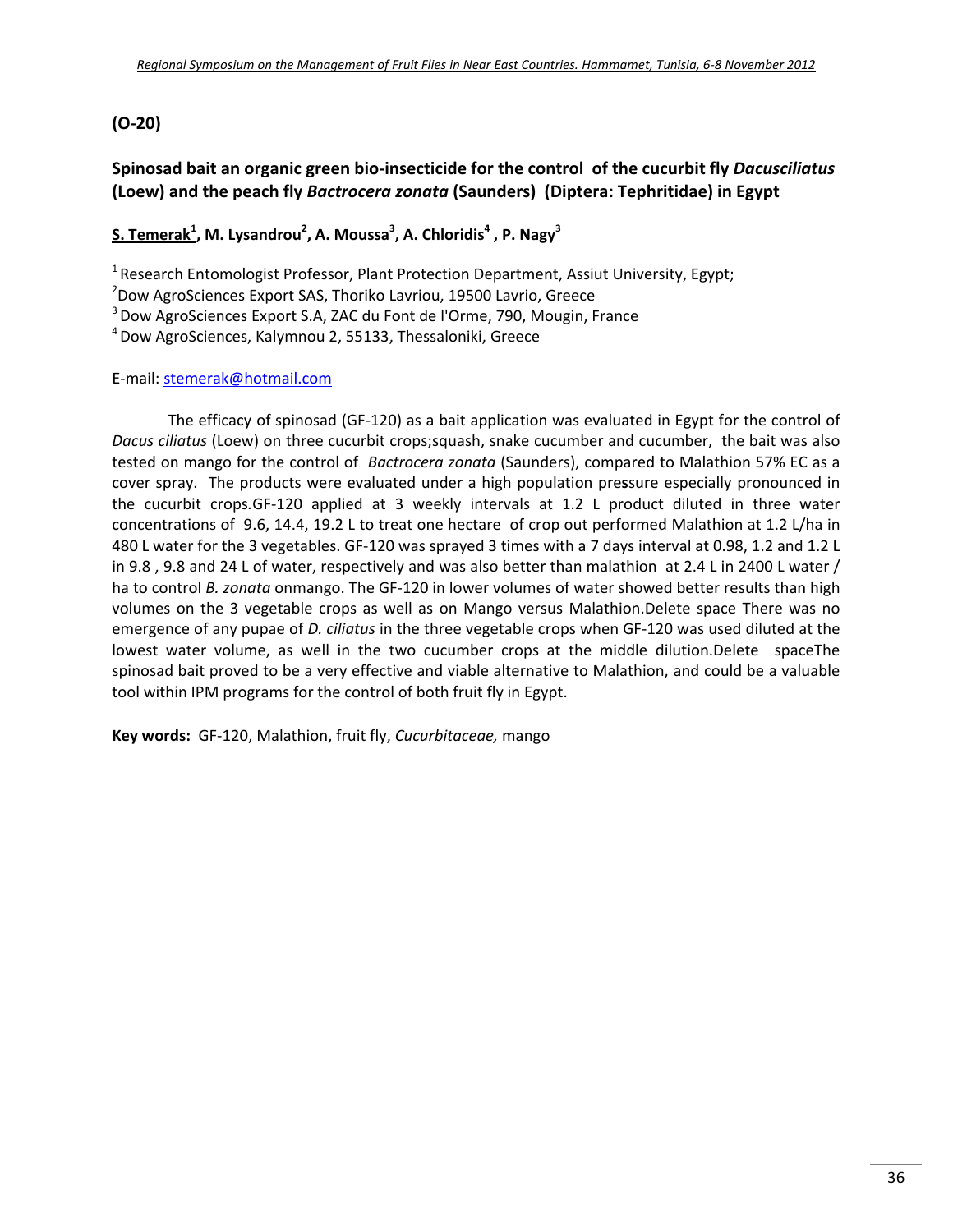## **Session 5**

**Control Methods: Chemical Control**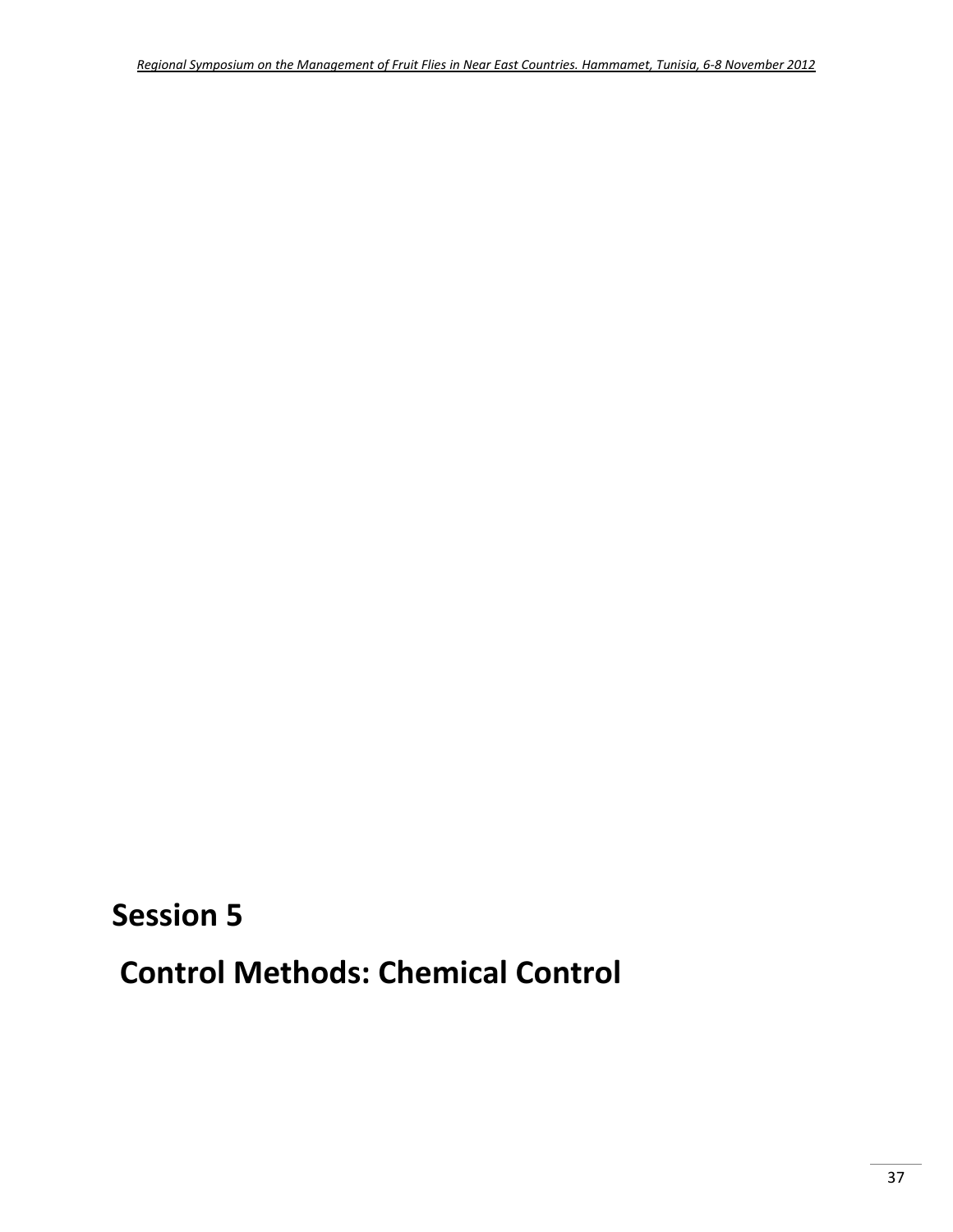## **(O‐21)**

## **Geographical distribution of the Mediterranean fruit fly,** *Ceratitis capitata* **(Wiedeman) (Diptera: Tephritidae) and its management in Iraq**

#### **Hasanein Yousuf Abdul Raheem**

State Board for Plant Protection‐ Ministry of Agriculture, Iraq.

#### Email:hasanein\_2003@yahoo.com

*Ceratitis capitata* (Wied.) is considered an invasive pest which introduced to Iraq recently. This pest was recorded on Citrus in Diyala 2006. Several surveillances have been conducted to monitor its population density in 2009‐10. These surveillances have been done in citrus, stone fruits and poly crops orchards. Pheromone traps; Tephri and Jackson traps have been used to monitor the population density and geographical distribution in seven provinces at middle of Iraq. Pheromone traps optimization was studied mainly on citrus. The results showed that highest infestation was found in Wasit, Diyala and Salahddin. Also, it approved that the poly crop orchards have recorded the highest populations in comparison with the mono crop orchards like *e.g.* citrus orchards.The major component of the pest management have been discussed.

**Key words:** *Ceratitis capitata,* Population density, poly crops, Pheromone traps, optimization, control, Iraq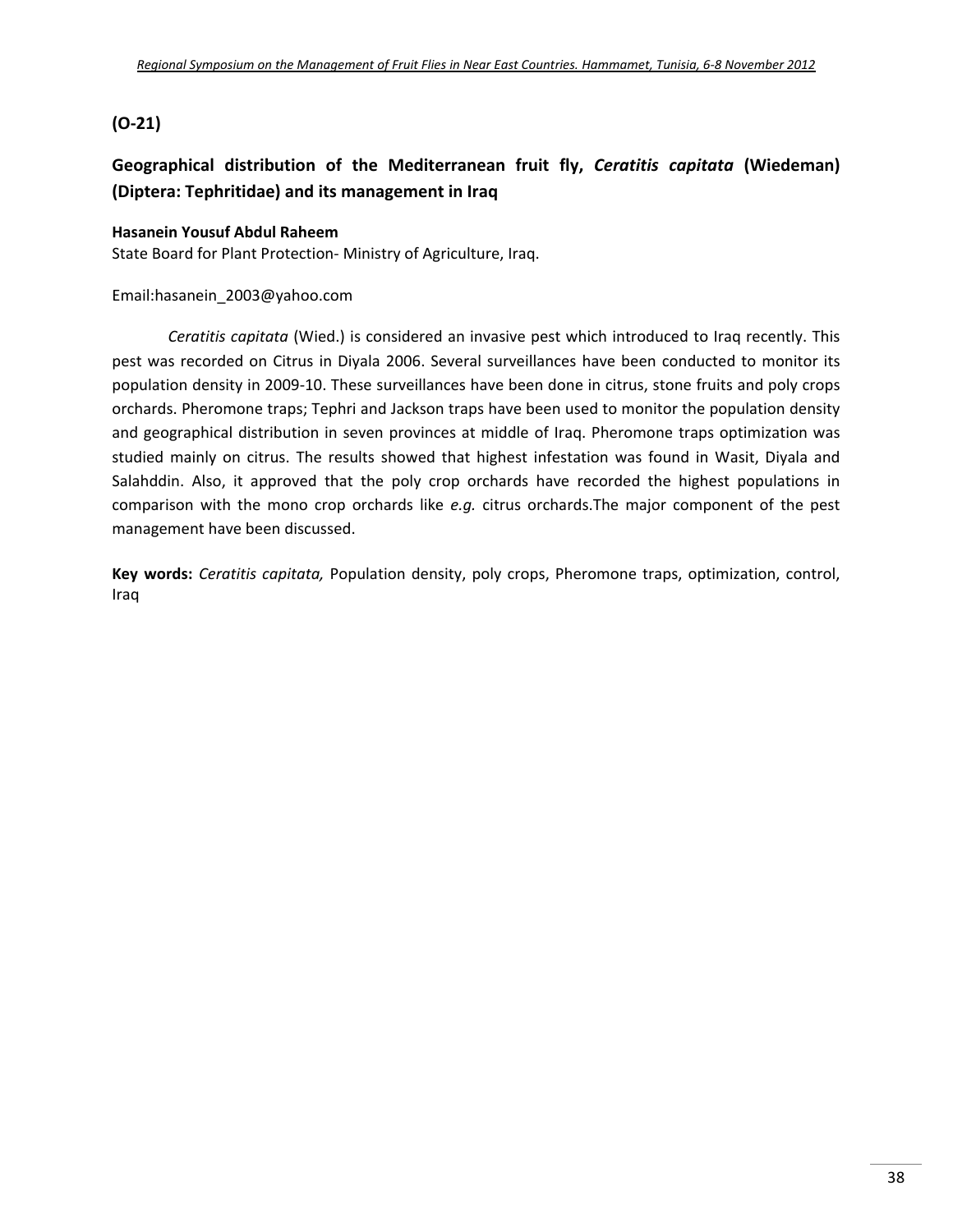## **(O‐22)**

#### **The olive fruit fly,** *Bactrocera oleae* **Gmelin (Dip: Tephritidae) management in Iran**

#### **H. Noori and H. Heidary**

Iranian Research Institute of Plant protection, Tehran, Iran

E mail:drhn55@gmail.com and hheidari\_2000@yahoo.com

During the past 15 years its plantation has widely extended up to 100000 ha in 3 north provinces of country and other provinces with suitable conditions.Till, 2004 Olive fly was a Quarantine pest for the country but during this year its damage was recorded in olive orchards confirming its entrance from neighboring countries. In summer of 2004, it was first reported from Roodbar, Iran, and then dispersed in 10 other provinces. Considering it as an exotic pest and the importance of olive as a strategic crop, it was necessary to start a comprehensive study on the IPM of the olive fruit fly. Therefore, an investigation was carried out during 2005‐2009 to find best solutions of the pest control in accordance with sustainable agriculture rules. The objectives of the project included pest bio-ecology, plant resistance, Bait trap, attract and kill technique and comparison of available chemical sprayers on olive fruit fly.

Its biology and establishment was studied from 2005‐2007 in olive orchards of Roudbar, Tarom, loshan & Dezphol located in Gilan, Zanjan, Ghqzvin & khozestan Provinces, respectively. Results showed that the fly overwinters as adult mainly, but rarely as pupa beneath the plant debris and surface soil layer of the olive orchards. Pooled analysis of the data showed that the olive fruit fly had at least 3 complete overlapping generations in the studied localities commencing from July and ending late in Sept in the olive orchards.

A study was carried out to design an IPM program based on 4 types of traps (vertical yellow sticky trap, bucket trap, dome trap and bottle trap) and 5 attractants (sex pheromone, ammonium bicarbonate, protein hydrolysat, sex pheromone + ammonium bicarbonate and sex pheromone + protein hydrolysat). The results showed, vertical yellow sticky trap was the best trap (with mean capture 138.1 in first year and 23.9 in second year) and sex pheromone, sex pheromone with protein hydrolysat and sex pheromone with ammonium bicarbonate had most capturing (with mean capture of 46.313 ‐83.625 per trap in first year and 10.063 ‐ 15.313 in second year respectively.

Different cultivars show different reaction to pest damage which could be used in integrated pest management. Using the olive collections of the Roudbar, Tarom and Loshan research stations located in Gilan, Zanjan and Qazvin provinces respectively, this research was carried out during 2005 – 2007. Overall results showed that konservalia cultivar due to its susceptibility from early season until harvest could be assumed as a trap crop in the integrated management of the pest.

A study was conducted to evaluate some bait spray of new compounds under Iran climate. Considering obtained results, environment safety, economic benefits and small difference in fruit infestation percentage, we advise deltamethrin EC 2.5% in every other tree way for controlling olive fruit fly.

**Keywords:** Olive, olive fruit fly, *Bactrocera oleae*, biology, traps, sex pheromone cultivars, baits, Deltamethrin, Dimethoate, Spinosad .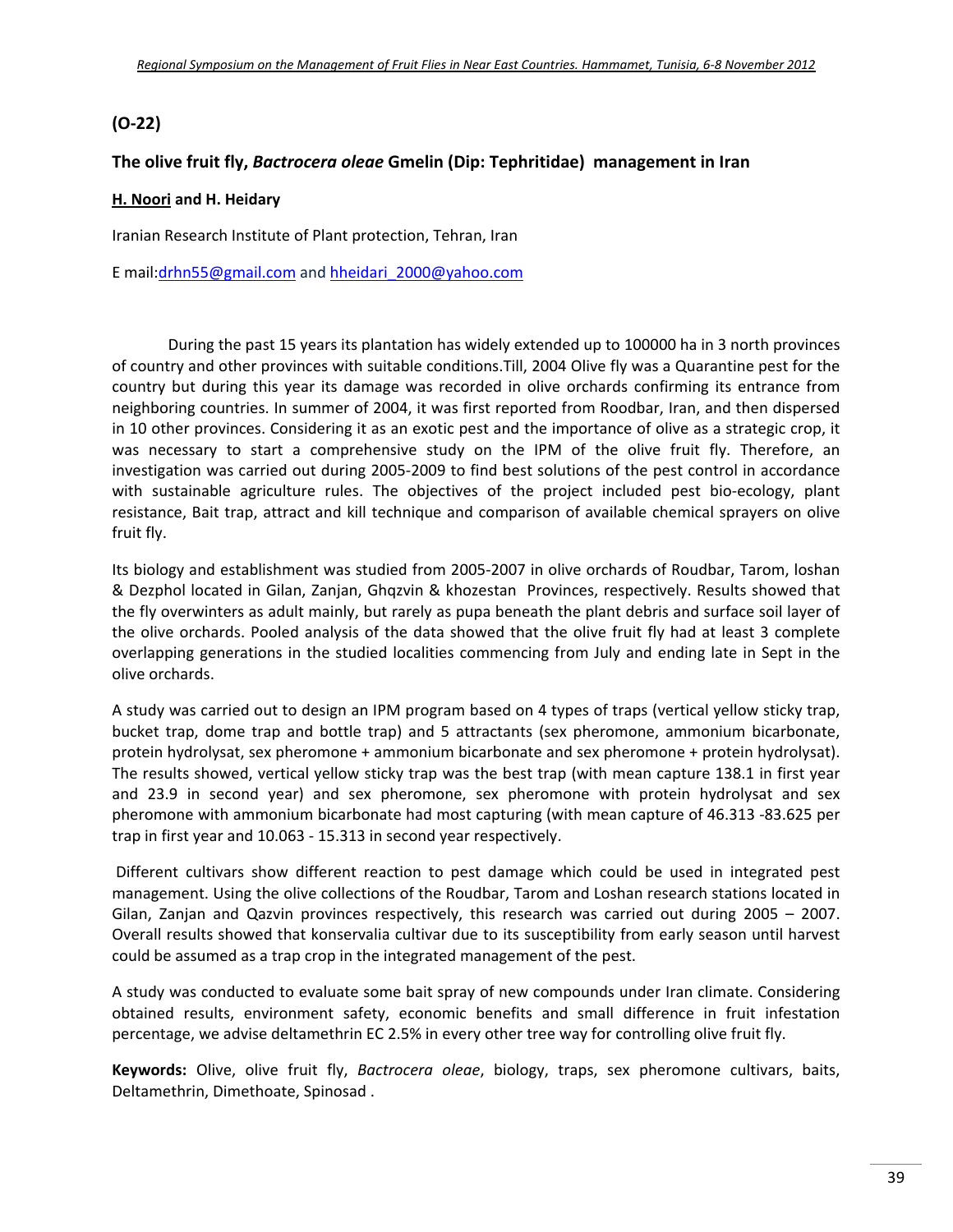#### **(O‐23)**

## **Development of a management strategy against the fruit fly** *Bactrocera dorsalis* **in mandarin (***citrus reticulata***)**

#### **Md. Shahadath Hossain, Md.Azmat Ullah and Md.Golam Kibria**

Senior scientific Officer, Entomology Section, Horticulture Research Centre, Bangladesh Agricultural Research Institute, Joydebpur, Gazipur‐1701,.

#### Email: mshahadath67@gmail.com

The experiment was conducted at Hill Tract Agriculture Research Station, Ramgorh, Khagrachari, Bangladesh during July to December 2010 to find effective control measures against citrus fruit fly, *Bactrocera dorsalis*. Citrus is an important fruit crop cultivated almost everywhere in Bangladesh. But it is grown commercially in greater Sylhet, Chittagong and Norsingdi districts. The most important species of citrus grown in Bangladesh are lemon, lime and pummelo but there are some other citrus species viz. jaralebu (*C. medica*), ada lebu (*C. asamensis*), mandarin (*C. reticulata*), satkara (*C. macroptera*), sweet lime *(C. limettioides*) and kata jamir (*C. jambheri*) etc. cultivated in limited areas of greater Sylhet. Mandarin, *Citrus reticulata* is commonly known as orange. It is a very much popular fruit . Amongst the insect pests threatening the production of this fruit, the fruit fly, *Bactrocera dorsalis* is of major importance . The control of this pest appeared difficult because of internal feeding habits. Considering the above facts, the present study has been designed. There were six treatments used in the experiment bagging of fruits with perforated polybags, bagging of fruit with butter bag, hand picking of infested fruits, use of methyl eugenol sex pheromone trap, spraying of Metasystox  $\omega$  1.5ml/L of water and control. The results indicated that bagging of fruits with perforated polybags showed best performance in reducing fruit fly infestation of mandarin. (how the treatments were rated ?)

**Key words:** Fruit fly, mandarin, bagging, hand picking and methyl eugenol pheromone trap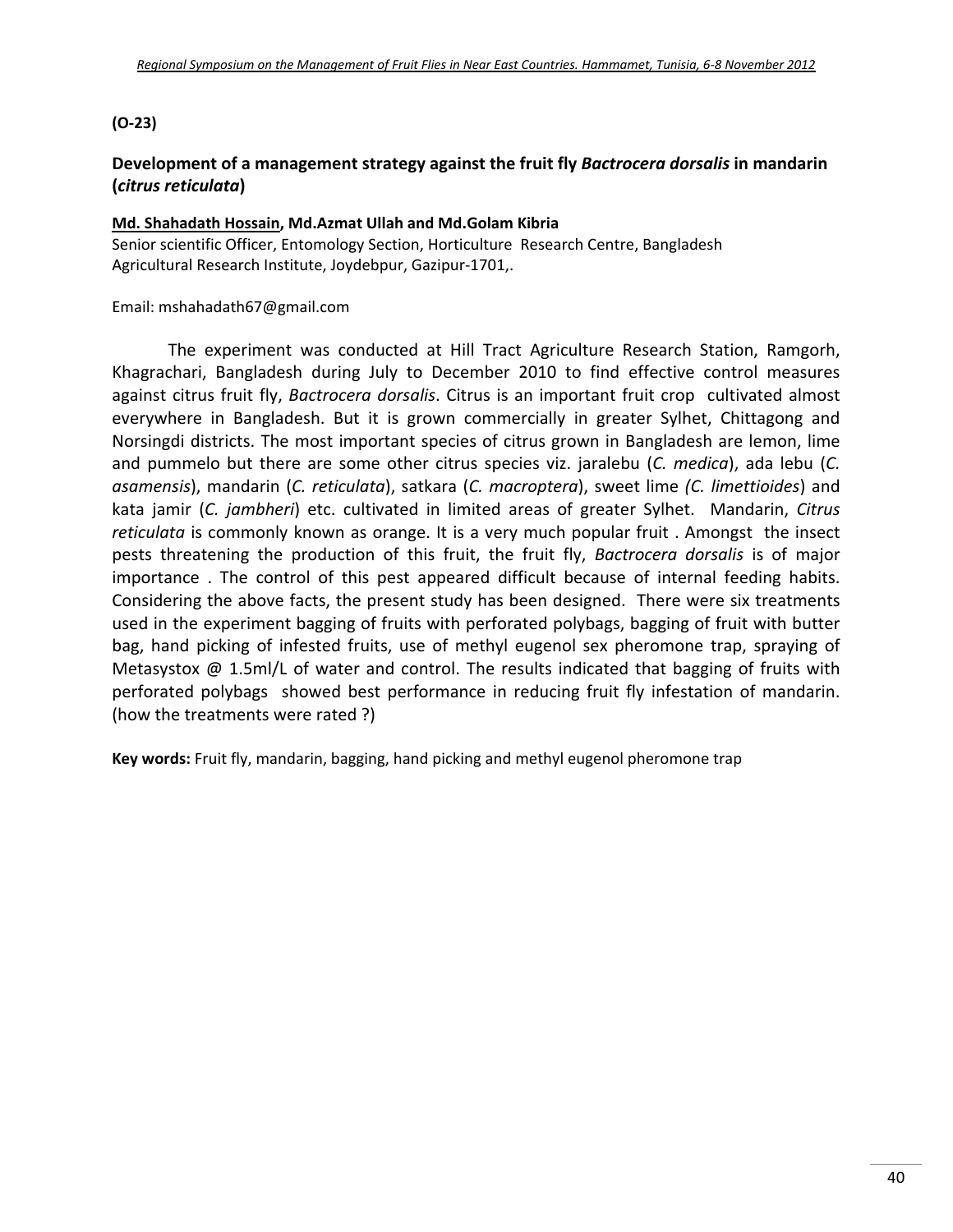**Session 6**

**Control Methods: Mass Trapping and Bait Stations**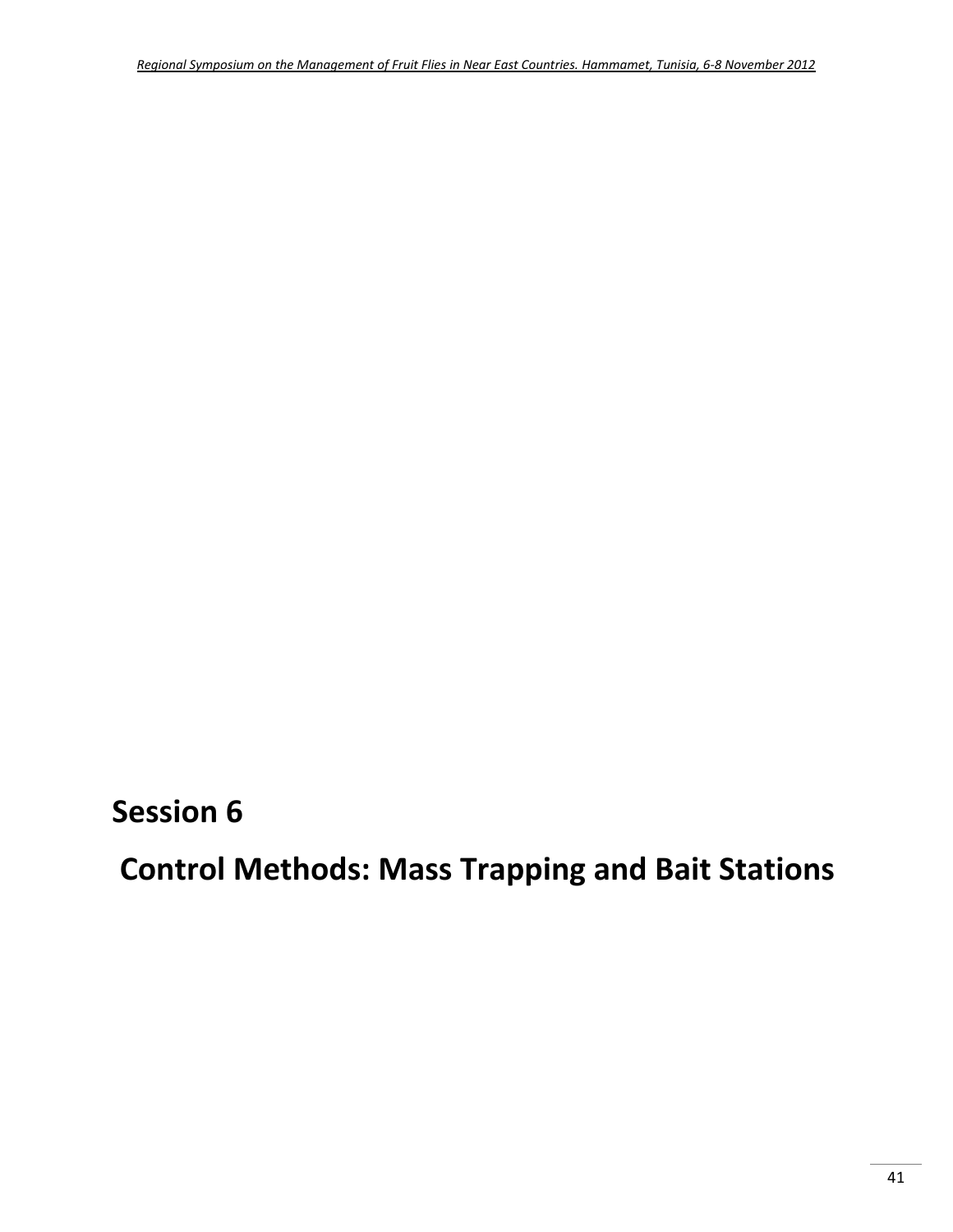## **(O‐24)**

## **Area‐wide integrated pest management of tephritid fruit flies using the sterile insect technique**

#### **Rui Pereira, Jorge Hendrichs, Jesus Reyes and Marc Vreysen**

Joint FAO/IAEA Programme of Nuclear Techniques in Food and Agriculture, Wagramerstrasse 5, P.O. Box 100, A‐1400 Vienna, Austria

#### E‐mail :R.Cardoso‐Pereira@iaea.org

Tephritid fruit flies are among the most important agricultural pests. Additionally, as illustrated by the recent exotic tephritid fruit fly pest invasions into Africa (e.g. *Bactrocera invadens* and *B. zonata*) and other parts of the world, they disrupt control strategies and interfere with international trade in fresh fruits and vegetables from those regions. Strengthening of quarantine, surveillance, and early response measures in the potential areas of tephritid fruit fly invasions is crucial to prevent these economically disruptive situations. The Sterile Insect Technique (SIT) and the male annihilation technique (MAT) are being successfully applied to prevent, contain, or eliminate outbreaks of tephritid fruit fly pests as a component of an area‐wide integrated pest management (AW‐IPM). The SIT has also a successful track record for eradication or routine suppression of fruit fly populations to establish pestfree areas and areas of low pest prevalence, providing better options to address International Plant Protection Convention (IPPC) Standards and to overcome barriers to international agricultural trade. The SIT is environment‐friendly in view that it is non‐polluting, species specific and does not introduce exotic insects, but its operational application is complex. It requires a long-term commitment, the organization of growers and the participation of other stakeholders. Furthermore, sterile insects need to be systematically released as part of an AW-IPM approach. There are active programmes targeting major fruit fly species in the Americas, Europe, Middle East, Asia, Africa and Australia.

**Key words:** Sterile Insect Technique, Tephritid fruit flies, male annihilation technique.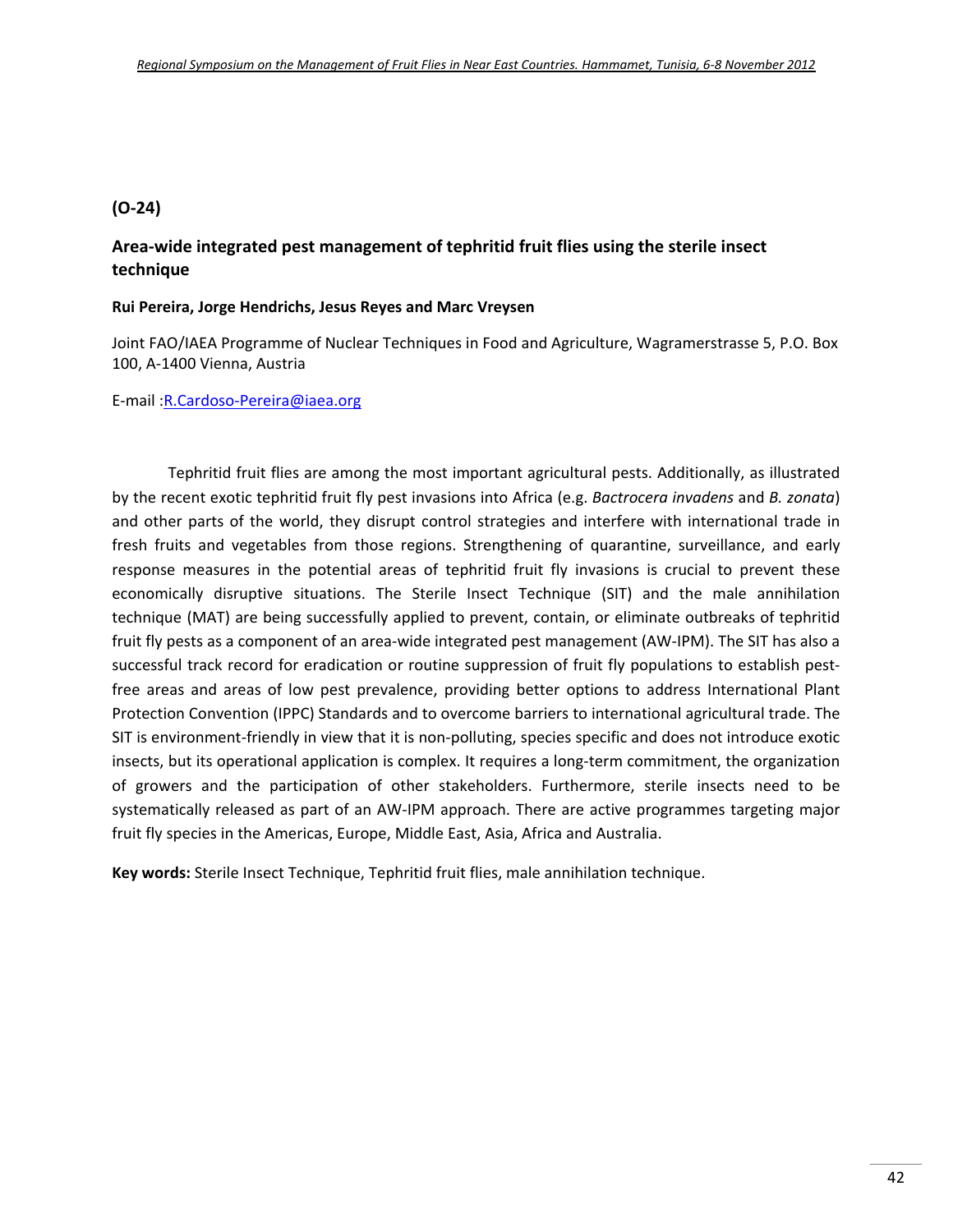## **(O-25)**

## **Attract & kill (AA L&K) Cerat: New solution based on Attract and Kill technology to control the Mediterranean fruit fly**

#### **Mounir Hassani**

Atlas Agro AG, Switzerland.

E amil:hassani@atlasagro.com

The Mediterranean fruit fly *"Ceratitis capitata"* is considered a major pest of citrus, and can cause losses of up to 80‐100 % in this crop. In the past different methods to control this pest have been used. Control is usually based on the use of pheromone for monitoring,mass trapping and insecticide treatments. Atlas Agro has developed a new method called AA L&K which combines two technologies in one: first the attraction of male insects by a pheromone, and then the elimination of the insect with a very low doses of an insecticide. The pheromone is released gradually to attract adult males that will approach the lure for mating. Their elimination by the insecticide removes them from the reproductive cycle, and the insect population decreases. This method can be a good alternative of the use of high doses of insecticide and high number of pheromone trap.

The mode of action, advantage and results of trails will be shown and discussed.

**Keywords:** *Ceratitis capitata*, mass‐trapping, pheromone, insecticide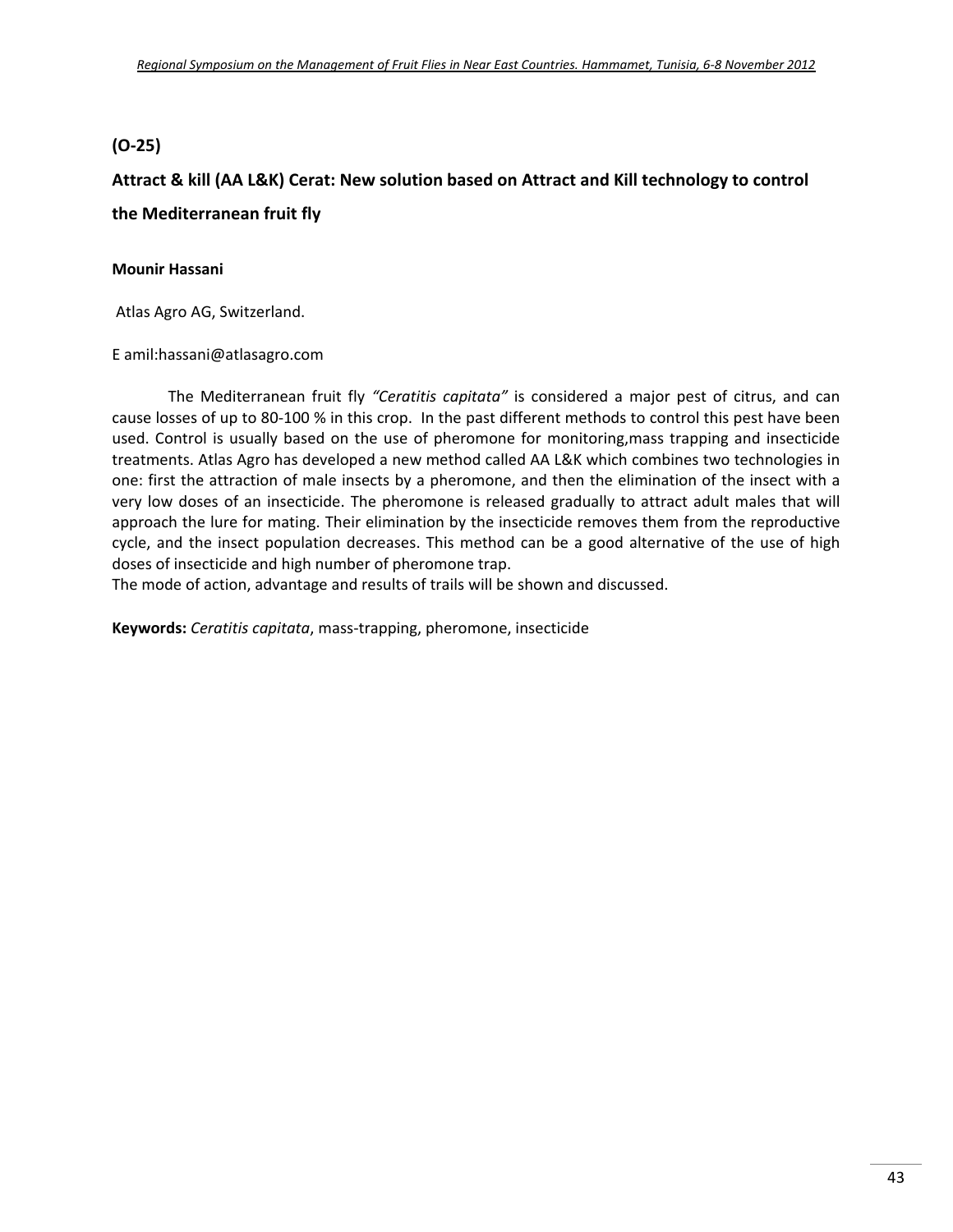#### **(O‐26)**

## **Evaluation of Ceranock attract and kill and Femilure nass trapping strategies tocombat Mediterranean fruit fly,** *Ceratitis capitata* **(Wied.) in Tunisia**

## S**arra Bouagga1 , Nayem Hassan2 , Adel Jammazi3 and Monia B.H.Kamel4**

<sup>1</sup> L'Istituto Agronomico Mediterraneo di Bari (IAMB), Italy; <sup>2</sup> Russell IPM, Flintshire, CH52LA, United Kingdom; <sup>3</sup> Director of PCQPA, Tunisie; <sup>4</sup> Université de Sousse, 4042 Sousse. Tunisie, E-mail: sarrabouagga@yahoo.fr

Effectiveness of two techniques, Ceranock attract and kill and mass‐trapping, using the female food‐attractant Femilure, were evaluated against the Mediterranean fruit fly (Med‐fly), *Ceratitis capitata (*Wiedemann*).* Treatments were carried out in two peach orchards of 3 hectares; one highly infested located in Borj‐Touil, the second moderately infested in Mornag, Northern Tunisia. Ceranock is a specialized systems based on hydrolyzed proteins and alpha‐cypermethrin. Femilure contains dry food volatiles: ammonium acetate, and tri-methylamine chloride. During this study, 400 Ceranock bait stations were placed in every hectare, four weeks before fruits color changes. In mass trapping strategy, Femilure baited McPhail traps were placed at a density of 60 traps/ha. Femilure and Ceranock systems were found to be effective in reducing the number of *C. capitata* population to 50 and 70%, respectively. Femilure also found very selective for Med-fly, capturing an average of 80% females. Fruit damages assessment showed significant differences between treatments in the decrease of fruits infestation. Therefore, Femilure and Ceranock baited treatments were able to reduce dropped and soften fruits, respectively to 4 and 7 times relative to control plots. While, damages were restricted to 9 and 5%, compared to 33% recorded in control field. Nevertheless, Ceranock system showed better performance than Femilure mass‐trapping to combat Med‐fly.

**Keywords**: Med‐fly, *Ceratitis capitata,* Femilure attractant, Mass trapping, Ceranock, Attract and Kill, fruit damages, Tunisia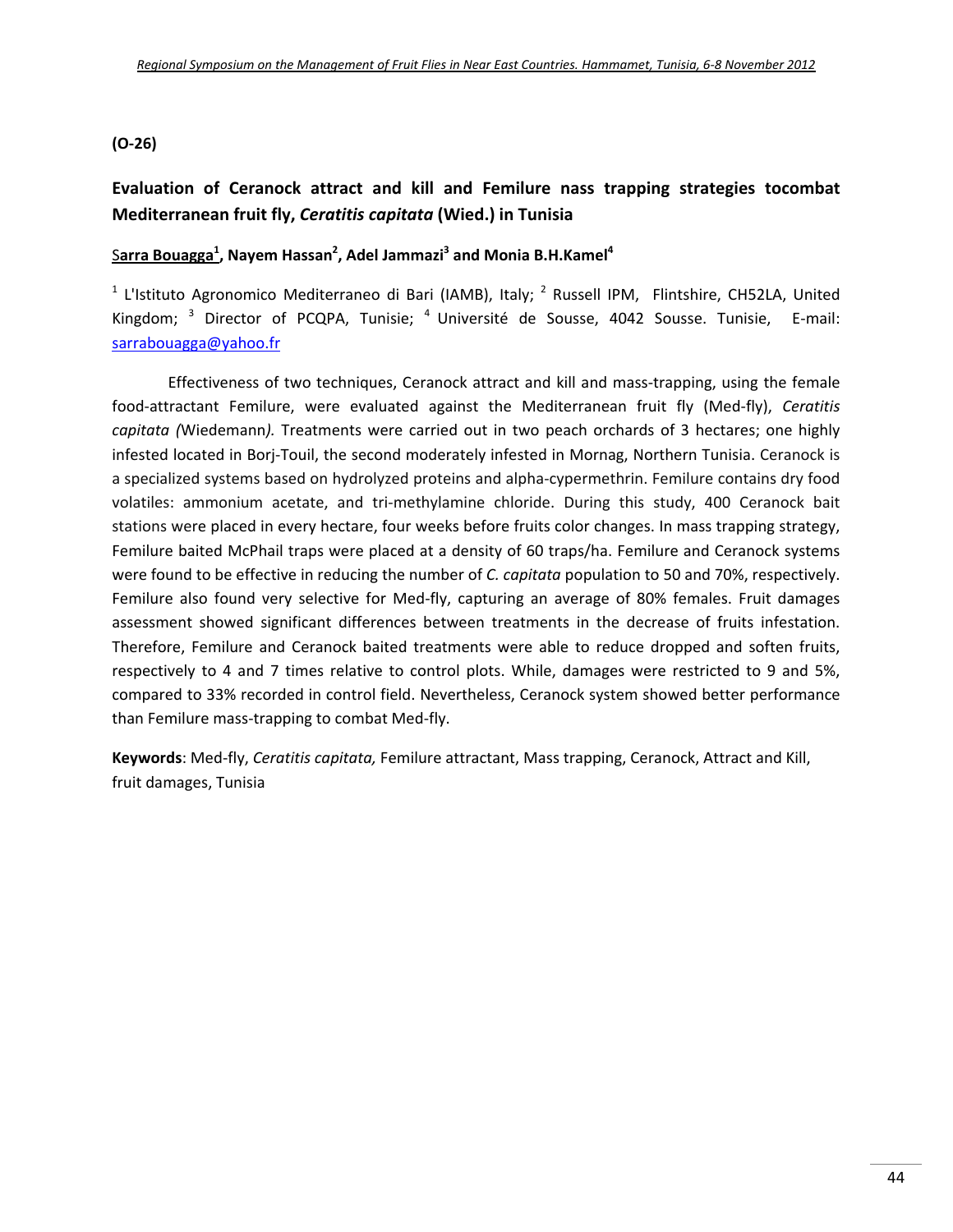#### **(O‐27)**

## **The IPM based on mass‐trapping: is it an efficient method to control the medfly** *Ceratitis capitata* **(Diptera, Tephritidae)?**

#### **S. Boulahia Kheder, I. Trabelsi, M. Tlemsani, N. Aouadi and F. Jrad**

Entomology-Ecology laboratory, Department of plant protection and post-harvest diseases, National Institute Agronomic of Tunisia ‐ 43, Av. Charles Nicolle, Cité Mahrajène, 1082, Tunis, Tunisia.

#### Email :synda\_bk@yahoo.com

In Tunisia, the Medfly is the most damaging pest in Citrus orchards, and its control remains based on the chemical way. Aware of theside effects ofpesticideson humansand nature, these recent years,the'Research community' supported bythe Ministry ofAgriculture,has been invested infinding alternativesagainstthis pest.Among them, mass‐trappingwasfirst testedsingle then andas a component of IPM programsonorangesvar.Thomson.The variousprograms implementedhave associatedmass‐ trapping with othersmeasures such as field sanitation, chemosterilization, applications of non‐ conventionalsubstances(GA3) and rationalized chemical control. The effectiveness of programstested wasevaluated by consideringtwoparameters: the levelof Medfly populationsand the rate offruitbitten (%), who were monitored fromripening to harvest. The results werequite satisfactorywithdamage at theharvest that doesn't exceed15%.This performancewas confirmedafter the extensionof IPMonTakelsaarea(300 ha of Citrus orchards) with only 4% offruitspunctured at the harvest.Tested during thecampaign2011-2012, in an organic orchard, theIPMbased on mass-trapping, protectedtheorangesThomsonsuccessfullyreducingdamage toabout 2%. Thus, the integrated management ofthe Mediterranean fruit flybased onsanitation andmass-trapping, canactually reducethe use of pesticidesand replace thechemical control, especially as, it was supported by theCitrus growers.

**Keywords:** *Ceratitis capitata*, mass‐trapping, chemosterilization, spinosad, GA3, field sanitation, integrated management, organic orchard, *Citrus*.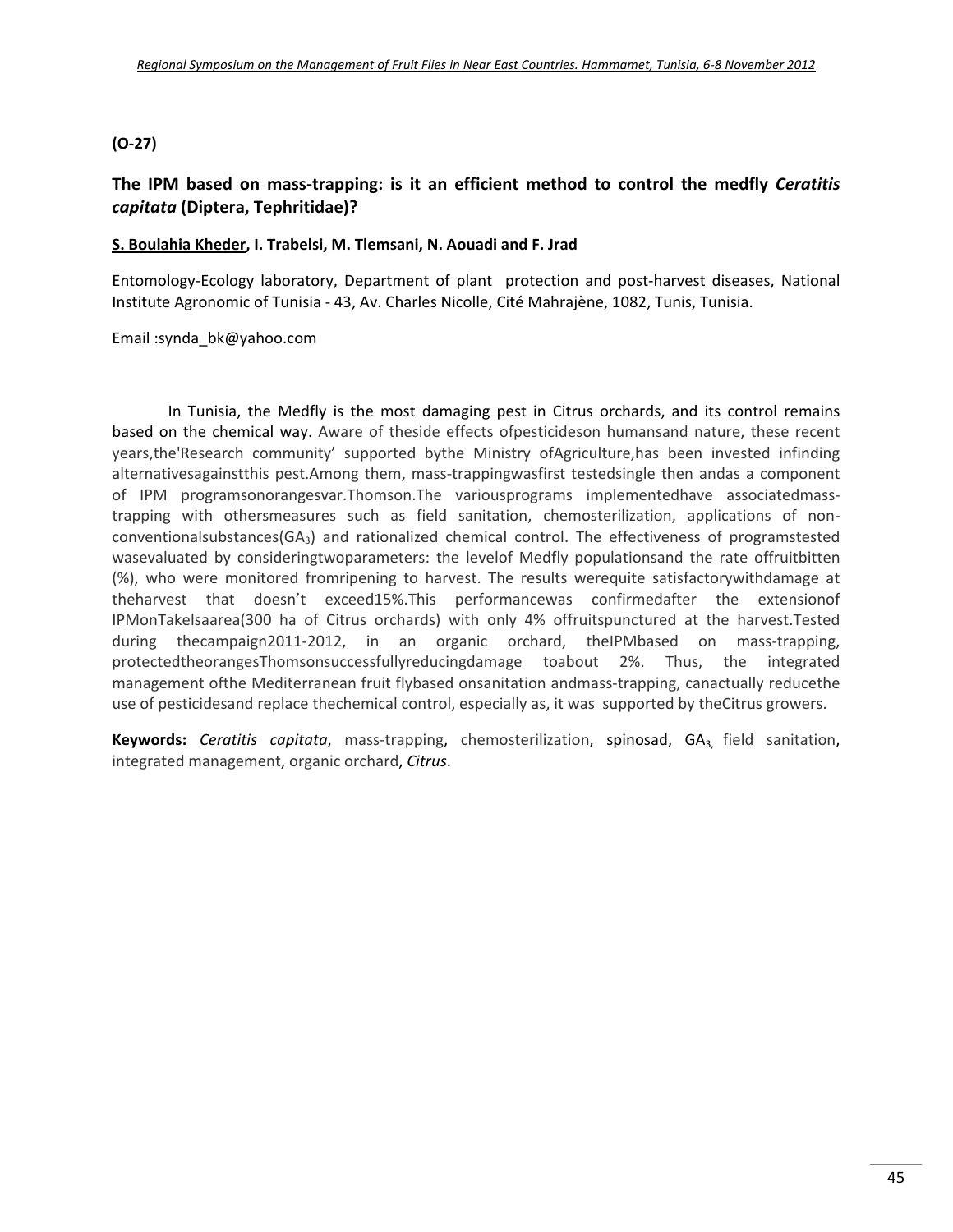## **(O‐28)**

## **Chemo Sterilization Effectof Some Iorganic Saltsonthe Cucurbit Fly,** *Dacus Ciliatus* **(LEOW) (Diptera: Tephritidae)**

#### **Badr El‐Sabah A. Fetoh,**

Biology Department, Science College, Hail Univ., Saudi Arabia, email: drabadrelsabah@hotmail.com, be.fetoh@uoh.edu.sa

Five inorganic salts were evaluated to detect their effect on the cucurbit fly, *Dacus ciliatus* (Leow) (Diptera: Tephritidae) by applying the pupal dipping method in a serial of descending concentrations. The result showed that all tested inorganic salts adversely affected the adult emergence and reduced the egg laying capacity and egg hatchability. These salts could be arranged according to their toxicological effect to *D. ciliatus* as following: KBr<sub>2</sub>> NaoH > ZnSo<sub>4</sub>> NaHpo<sub>4</sub> > Cucl<sub>2</sub>; and according to their sterility effect as following:  $Cucl<sub>2</sub>= KBr<sub>2</sub>=NaOH =ZnSo<sub>4</sub> > NaHpo<sub>4</sub>$ . This approach helps in mass production techniques of this pest and utilization the spreading sterilized pupae as a tool minimizing the population size.

**Key words:***Dacus ciliatus*, Inorganic salts, Chemosterilization, Effect.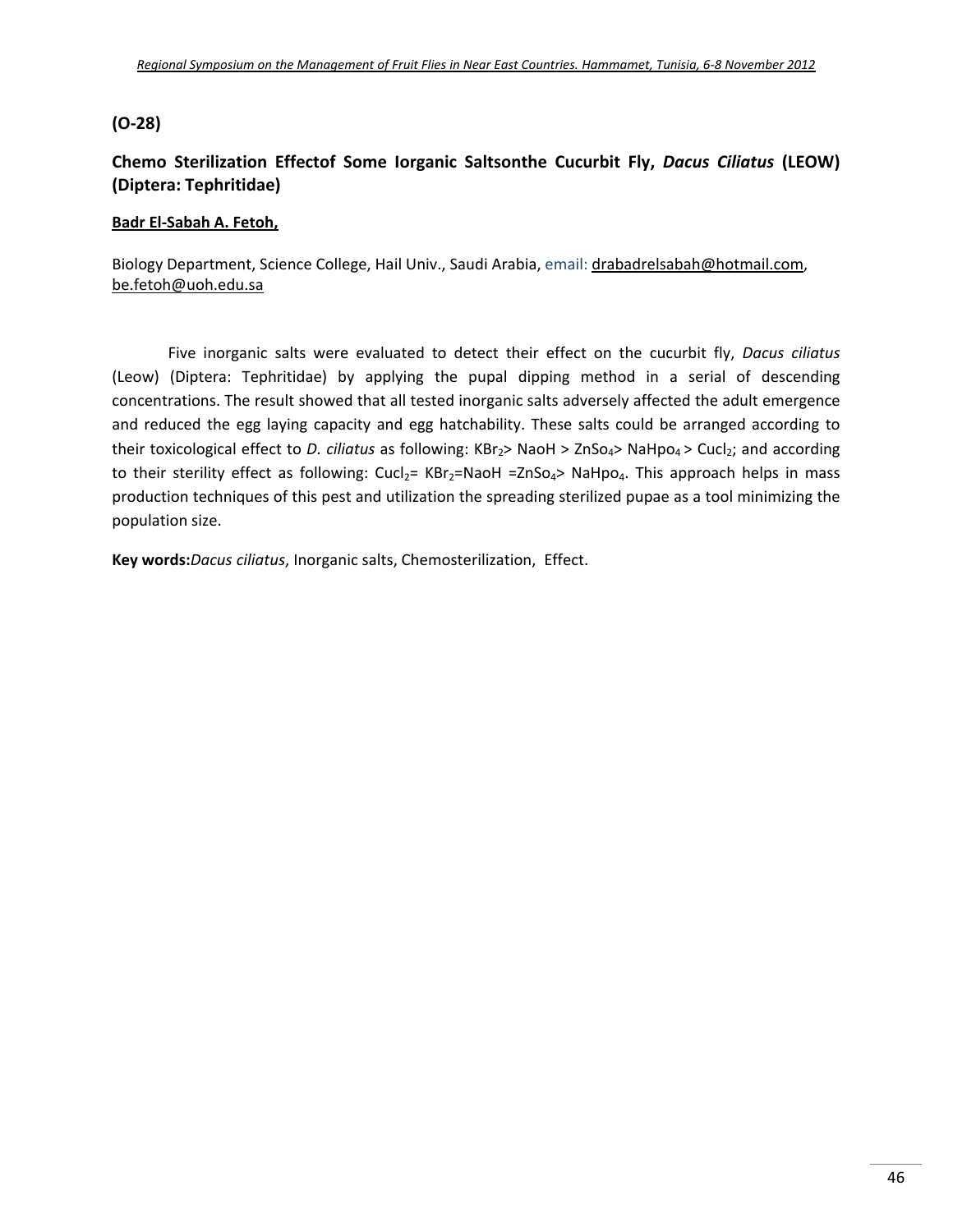**Session 7**

**Control Methods: MAT and SIT**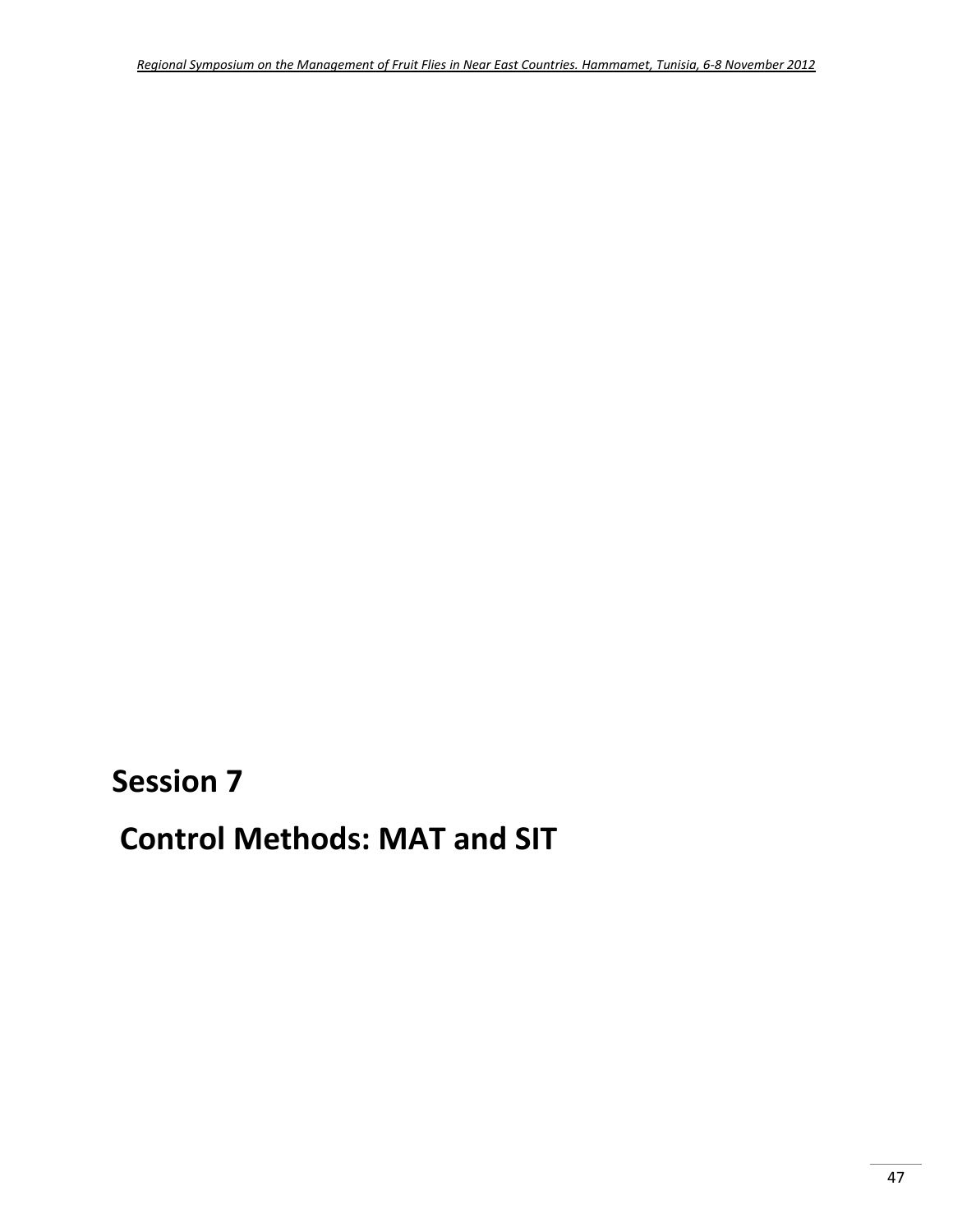## **(O‐29)**

## **Comparison of susceptibility and nychtemerals rhythms of reared and wild populations of the Mediterranean fruit fly (***Ceratitis capitata* **Wiedemann) in Algeria treated with a fenthion insecticide**

## **Salah Oukil1 , Renè Causse2**

<sup>1</sup> INRAA Division de recherché Protection des Cultures CRP Mahdi Boualem BP 37 Baraki 16210 Alger, Algérie s\_oukil@hotmail.com, <sup>2</sup>UMR-INRA/ UAPV. Ecologie des invertébrés, 84914 Avignon Cedex 9, France

Fenthion toxicity was studied with topical application and the lethal doses LD50 and DL80 were assessed on various *C. capitata* populations. Toxicity was lower in wild individuals than in reared insects, among which individuals irradiated with 90 Gy gamma ray were significantly more susceptible. A nychthemeral variation in the susceptibility to this insecticide was characterized with some peculiarities related to the origin of the insects and the lethal dose considered.

**Keywords:***Ceratitis capitata* ‐ Tephritidae ‐ Wild population ‐ Insecticide ‐ Fenthion ‐ Rayons gamma.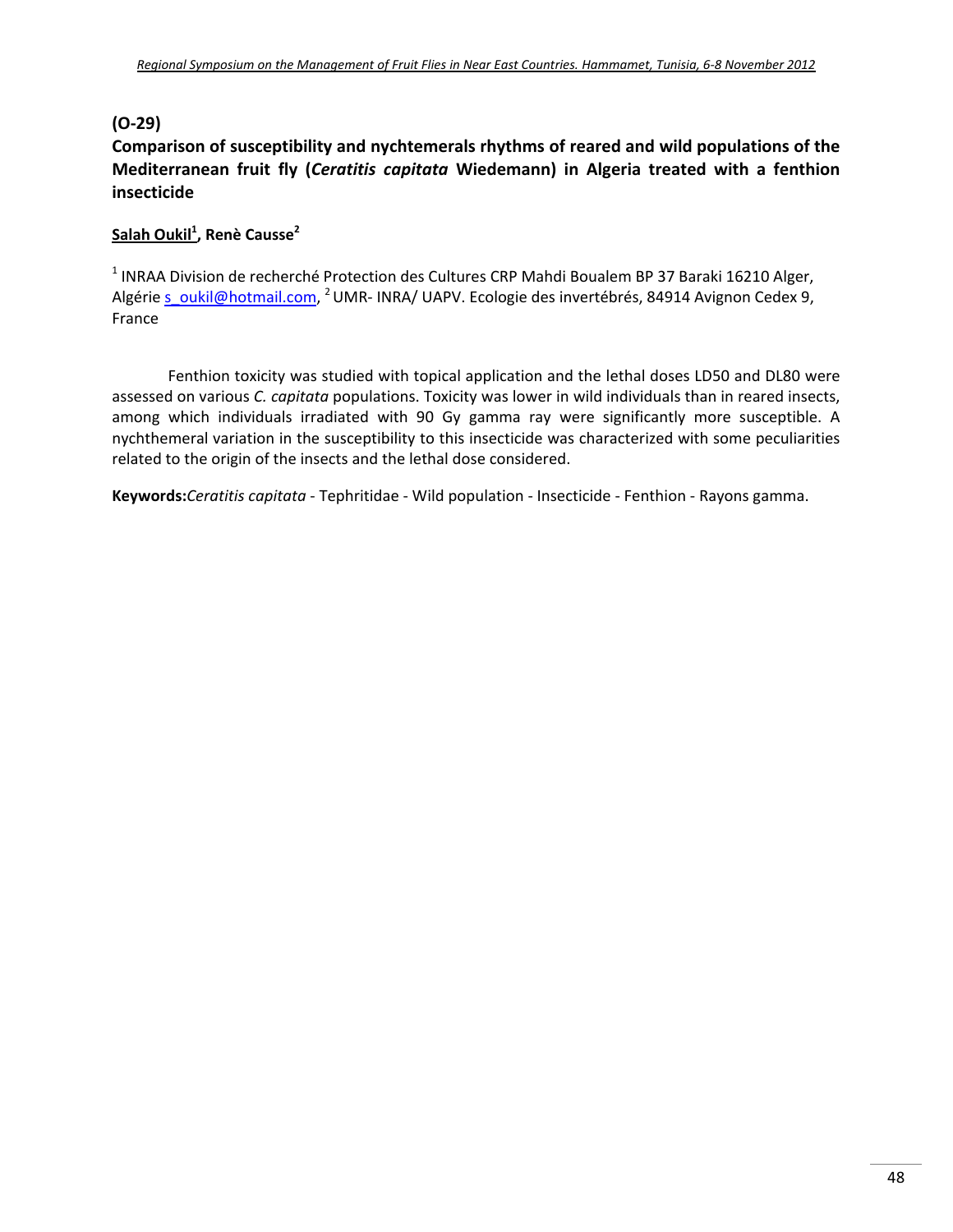#### **(O‐30)**

#### **Application of sterile insect technique for controlling** *Ceratitis capitata* **(Diptera: Tephritidae)**

#### **H.R. Zolfagharieh1 , M. Babaii1 , N. Kalantarian1 , H. H.Fatholahi1 , and S. Mafi pasakolae2**

<sup>1</sup>Agricultural, Medical & industrial School, Nuclear Science and Technology Research institute (NSTRL), Karaj, Iran. hzolfagharieh@yahoo.com<sup>2</sup> Agricultural and Natural Resources Research Center of Mazandaran, Sari. Iran.

The losses of *Ceratitis capitata* according to amount of the hosts on different horticultural products especially on citrus are too much, and tangerine is very sensitive and will be attacked completely. Due to biology of the pest, application of the usual methods of control cannot control the pest. Because of high success of using low doses of gamma irradiation in controlling Diptera insects compared to other orders, research has been done on application of sterile insect technique for controlling *Ceratitis capitata.* First after transferring contaminated tangerine, collection pupa and with emergence adults in the cage, eggs collecting have been done. The eggs will be transfer red to artificial diet, and mass rearing continue in 26±2, 65±5% RH, 12 hours light and 12 hours darkness condition. The six days old pupa irradiated with different gamma irradiation dose ranged from 0 to 80 Gy. The adults after eclusion crossed according to the following situations: Irradiated male × Irradiated female and wild male  $\times$  wild female in four replications and in every replication 5 pairs of adults crossed, and the eggs during of living period were transferred to artificial diet. Sampling has been doneaccording to eggs hatchpercentage. The result shows that irradiation of pupa six days old with 70 Gy respectively control *Ceratitis capitata*.

**Key words:** *Ceratitis capitata*, Sterile insect technique, Dose, Pupa.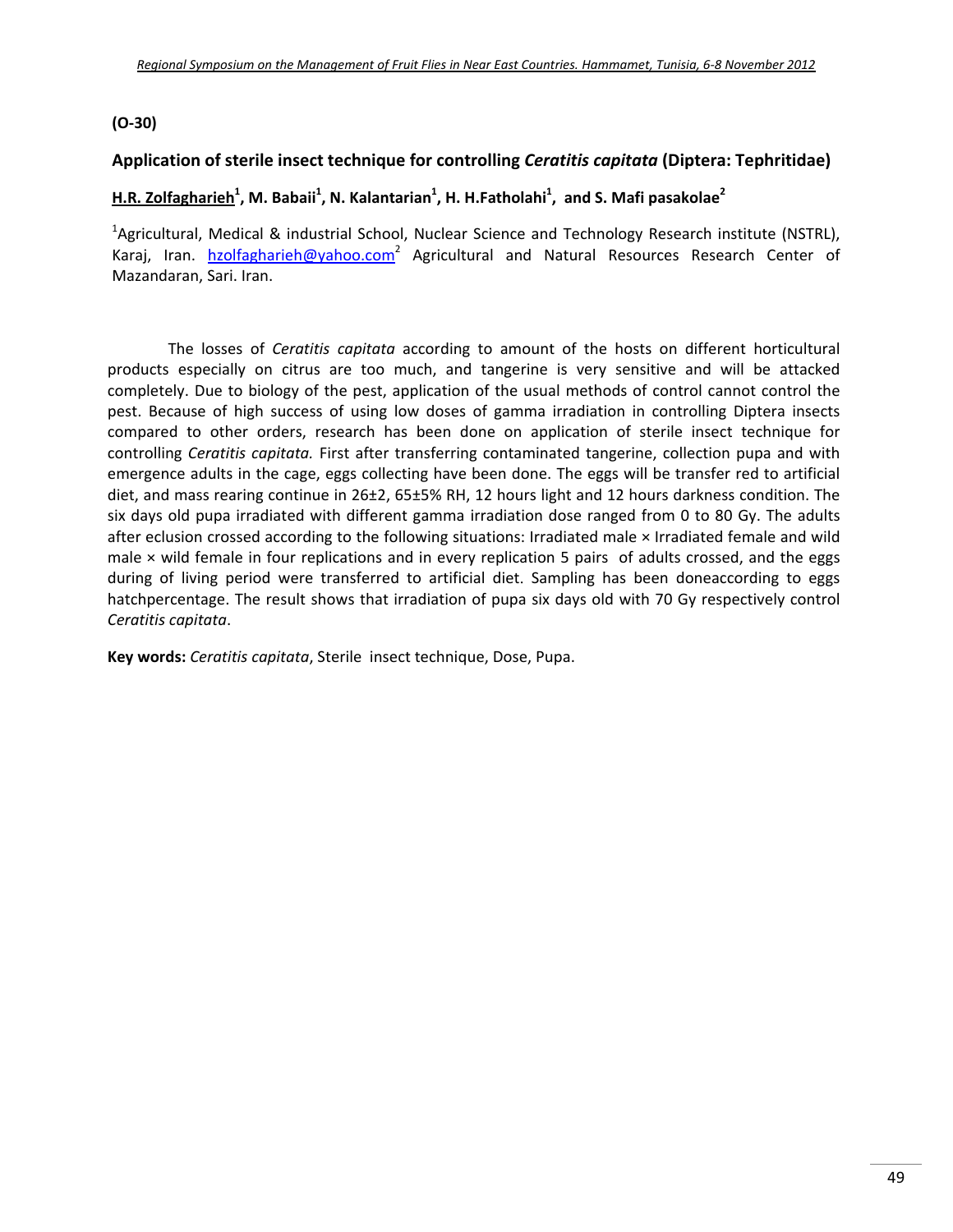#### **(O‐31)**

## **Fitness improvement of mass‐reared sterile males of** *Ceratitis capitata* **(Vienna 8 strain) after gut enrichment with probiotics**

## **Haitham Hemden<sup>1</sup> , Meriem M'saad Guerfali<sup>1</sup> , Salma Fadhl1 , Mouldi Saidi1 and Claude Chevrier<sup>2</sup>** .

<sup>1</sup>Unité de l'Insecte Stérile, Centre National des Sciences et Technologies Nucléaires, Pôle technologique Sidi Thabet 2020

<sup>2</sup>Laboratoire de Production Animale, Instutut de la Recherche sur la Biologie de l'Insecte, Université François Rabelais, Tours , France.

#### Email :heithem\_hamden@hotmail.fr

Successful mass rearing is crucial for SIT programs. One of the essential requirements is a continuous supply of a large number of insects of appropriate quality. In most industrial operations, it is the mass‐rearing conditions and the irradiation process that contribute most to the inferiority in the field performance of sterile males compared to wild males. It is likely that the sterilizing irradiation procedure affects the gut bacterial community structure of the medfly and is responsible for this low competitiveness. A bacteria‐enhanced diet could improve growth and the fly's performance.

We investigated ways of increasing the competitiveness of mass-reared sterile males. We tested the hypothesis that the addition of beneficial bacteria to the larvae's diet would lead to a significant increase in their levels in the gut of the sterile adults and consequently improve their size and fitness. As expected, enriching the diet of mass‐rearing Vienna‐8 strain larvae with beneficial bacteria (*Klebsiella pneumonia*, *Citrobacter freundii* and*Enterobacter* spp,) increased the original microbial community in the medfly's gut and consequently significantly improved the quality control parameters and sexual performance of *Ceratitis capitata* males at emergence.

**Keywords:**Probiotics, Medfly, fitness , reproduction.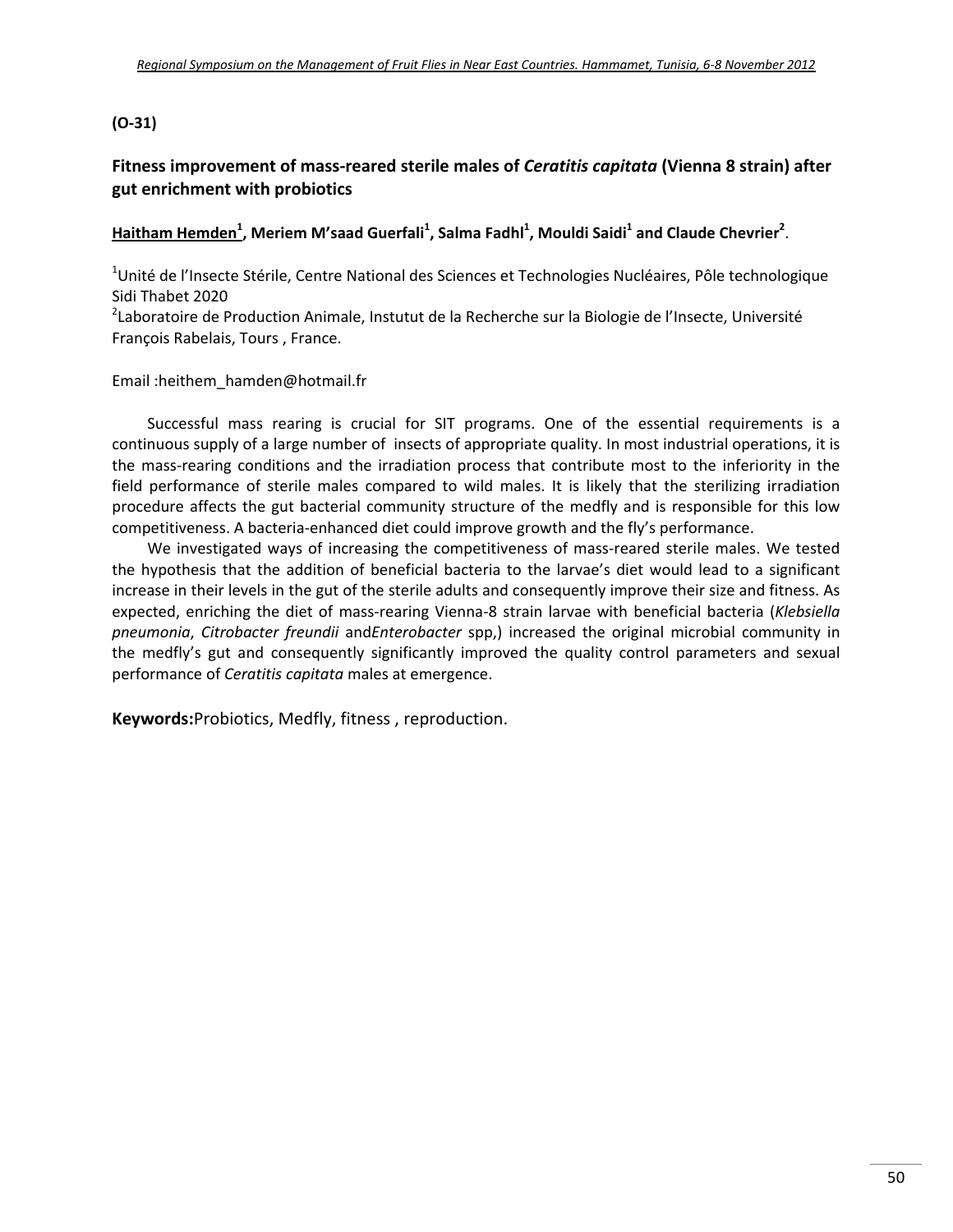## **(O‐32)**

## **Suppression of medfly by Sterile Insect Technique** (**SIT) in Neretva river valley of Croatia**

#### Mario B<u>ielis<sup>1</sup></u>, I. Popovic<sup>2</sup>, I. Marusic<sup>2</sup>, S. Gakic<sup>2</sup>, I. Buljubasic<sup>1</sup>, A. Ivanovic<sup>1</sup>, P. Arnaut<sup>2</sup>, R. Cardoso**pereira3**

<sup>1</sup> Institute for Plant Protection, Croatian Centre for Agriculture, Food and Rural Affairs, Solin, Croatia <sup>2</sup> Neretva Medfly Fly Emergence and Release Facility, Institute for Plant Protection, Croatian Centre for Agriculture, Food and Rural Affairs, Opuzen, Croatia

<sup>3</sup>Insect Pest Control Section, Joint FAO/IAEA Division of Nuclear Techniques in Food and Agriculture Vienna, Austria

#### E mail:mario.bjelis@hephs.hr

Mediterranean fruit fly (medfly), *Ceratitis capitata* (Wied.) is a pest of high economic importance in Neretva valley (Croatia), affecting production of several fruit species, especially mandarins, *Citrus reticulata* Blanco grown mainly for export to former Yoguslavia countries, EU and Russia. The export reached up to 75% of total yield valued to over 20 million of Euros per year. Medfly infestation in mandarin's fruits is estimated to be 10‐30% without any control measures and also causes major problems to exports due to quarantine restrictions and pesticide residues in fruits. After preliminary economic and technical feasibility studies conducted and two years of successfull suppression through an SIT pilot projectconducted with cooperation of the FAO/IAEA, the Croatian Ministry of Agriculture expanded the project to the whole lower part of the Neretva valley, covering over 4000 hectares of fruit orchards ofmainly mandarins. For this reason, a fruit fly emergence and release facility was build and equipped in the city of Opuzen, with packing capacity of 20 million sterile flies per week. Releases are performed mainly with two ground release machines using chilled flies mounted on vehicles. Trapping system is set and geo-referenced over the whole SIT treated and non-treated area of the valley (additional 4000 ha) with 3C lures Tephri Traps. Captured flies are checked by fluorescent lamps to separate sterile from the wild flies. At the same time provide information on the insect population level. Routine fruit sampling is undertaken to evaluate fruit infestation and suppression efficacy. Results of the two years of pilot project showed that medfly population, measured as number of larvae per kg of fruit, was reduced annually from 75,9 – 93,2% in figs and 75,9 – 99,2% in mandarins in SIT treated area compared with non-treated area.

**Keywords:** Neretva valley, mandarins, medfly, SIT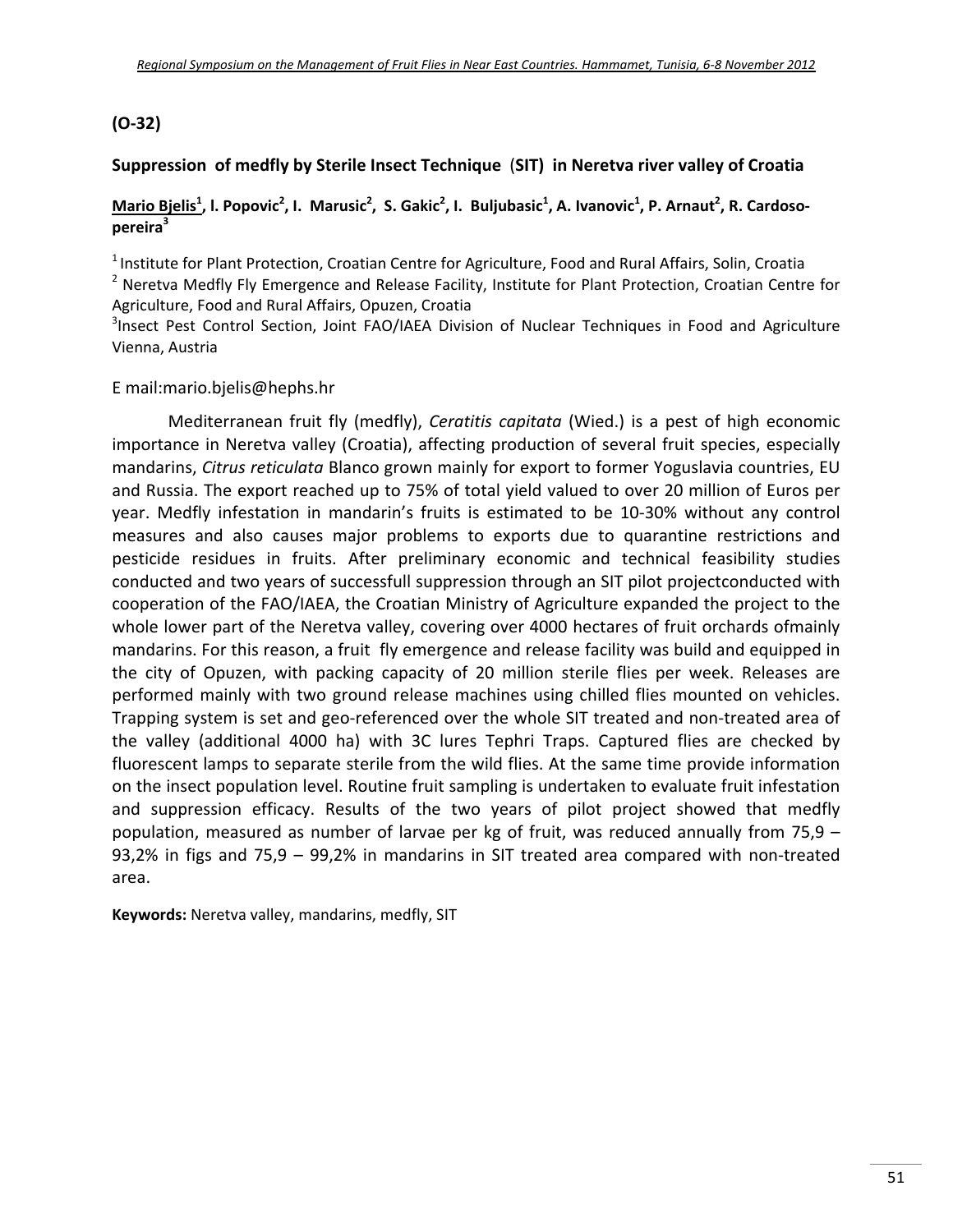## **Session 8**

# **Control Methods: Quarantine and Post‐harvest Treatments**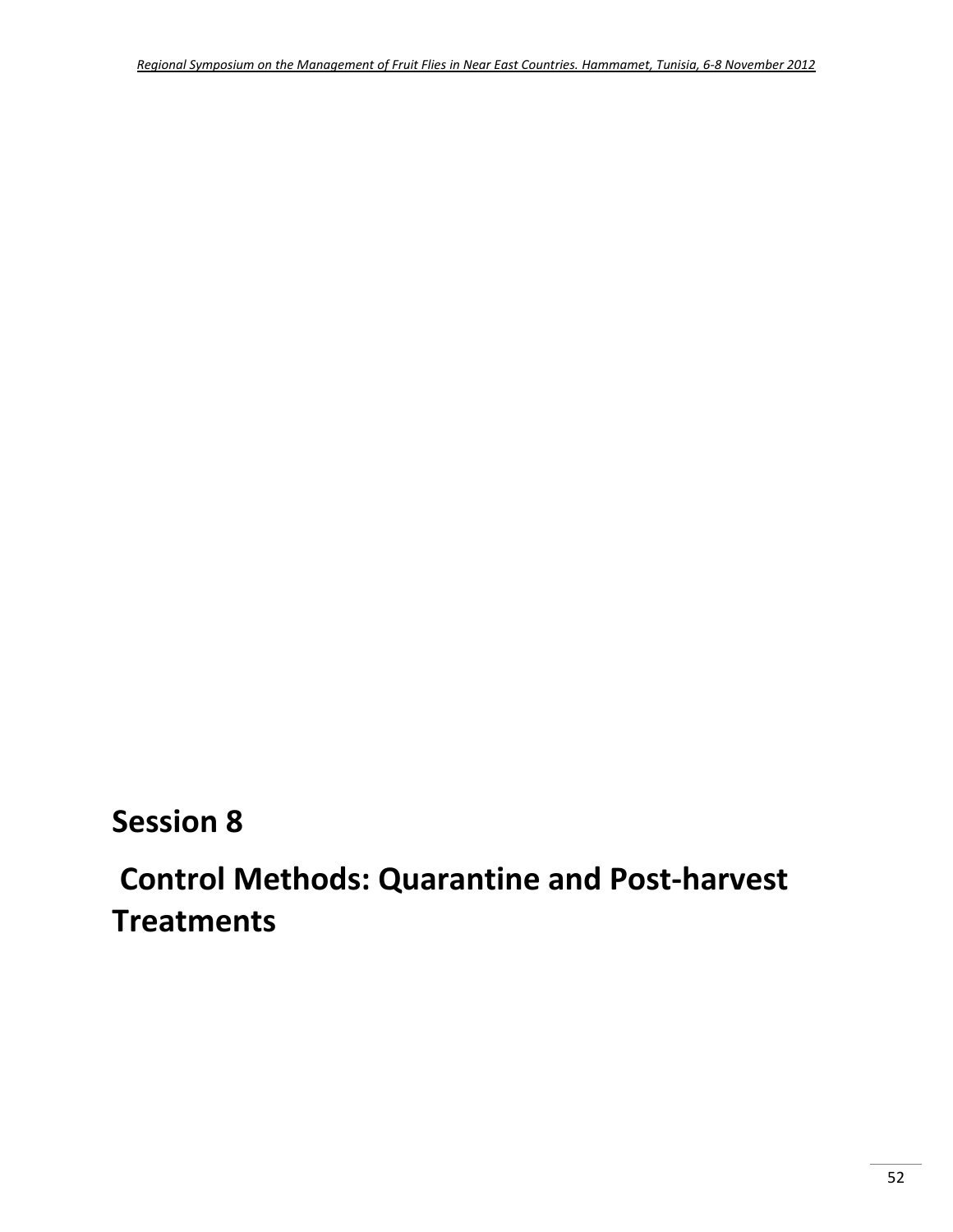## **(O‐33) EPPO's recommendations, standards, and information on fruit flies**

#### **Petter Francoise(1), Suffert Muriel, Brunel Sarah, Roy Anne Sophie, Griessinger Damien, McMullen Madeleine, Vlasta Zlof and Rob Sunley.**

(1) 21 boulevard Richard Lenoir, 75011 PARIS, France. E‐mail : hq@eppo.int

The European and Mediterranean Plant Protection Organization (EPPO) is a regional standard‐ setting organization created in 1951.The organization has two main areas of activities: plant quarantine and plant protection products.

Plant quarantine: helping EPPO members prevent entry and spread of pests?

One of EPPO's main priorities is to prevent the introduction of dangerous pests from other parts of the world, and to limit their spread within the region should they be introduced. In order to achieve this aim several activities are conducted within EPPO.

• Identification of potential risks:

The EPPO Secretariat has established an early warning system to identify emerging risks which includes the Alert List and the EPPO Lists of Invasive Alien Plants.

Evaluation of potential risks: Pest Risk Analysis

Measures adopted by countries to protect their territories from the introduction of new pests should be technically justified. A system has been established to perform Pest Risk Analysis (PRA) at the EPPO level and Expert Working Groups are convened to conduct PRAs on specific pests. In the framework of this programme a PRA was conducted on *Bactrocera invadens*

Recommendations on the pests which should be regulated as quarantine pests

Pests which have been evaluated through the EPPO system and have been recommended for regulation as quarantine pests for the EPPO region are included in the EPPO A1 and A2 Lists. EPPO maintains appropriate documentation on the pests included on these lists. Several fruit flies are listed on the A1 and A2 lists of pests recommended for regulation.

Recommendations on how to detect and identify pests

When a pest is recommended for regulation, EPPO Standards can also be developed in order to provide guidance on how to detect them during inspection and how to identify them in the laboratory. More than 100 diagnostic protocols have been adopted as well as standards on quality assurance. A database on diagnostic expertise in the EPPO region has also been created. Three diagnostic protocols on fruit flies have been adopted so far and more are in preparation.

Recommendations on how to eradicate or control pests

EPPO provides guidance on eradication and containment and one standard has been developed for *Bactrocera invadens.* 

Dissemination of information

The information generated within EPPO is disseminated though different channels (EPPO Website, EPPO Bulletin, EPPO Reporting Service). Freely available databases are also maintained.

Plant protection productspromoting the use of modern, safe, and effective pest control methods

There has always been a need to keep crops free from pests and EPPO consequently plays a role in particular in providing guidance for the evaluation of plant protection products. Over recent decades,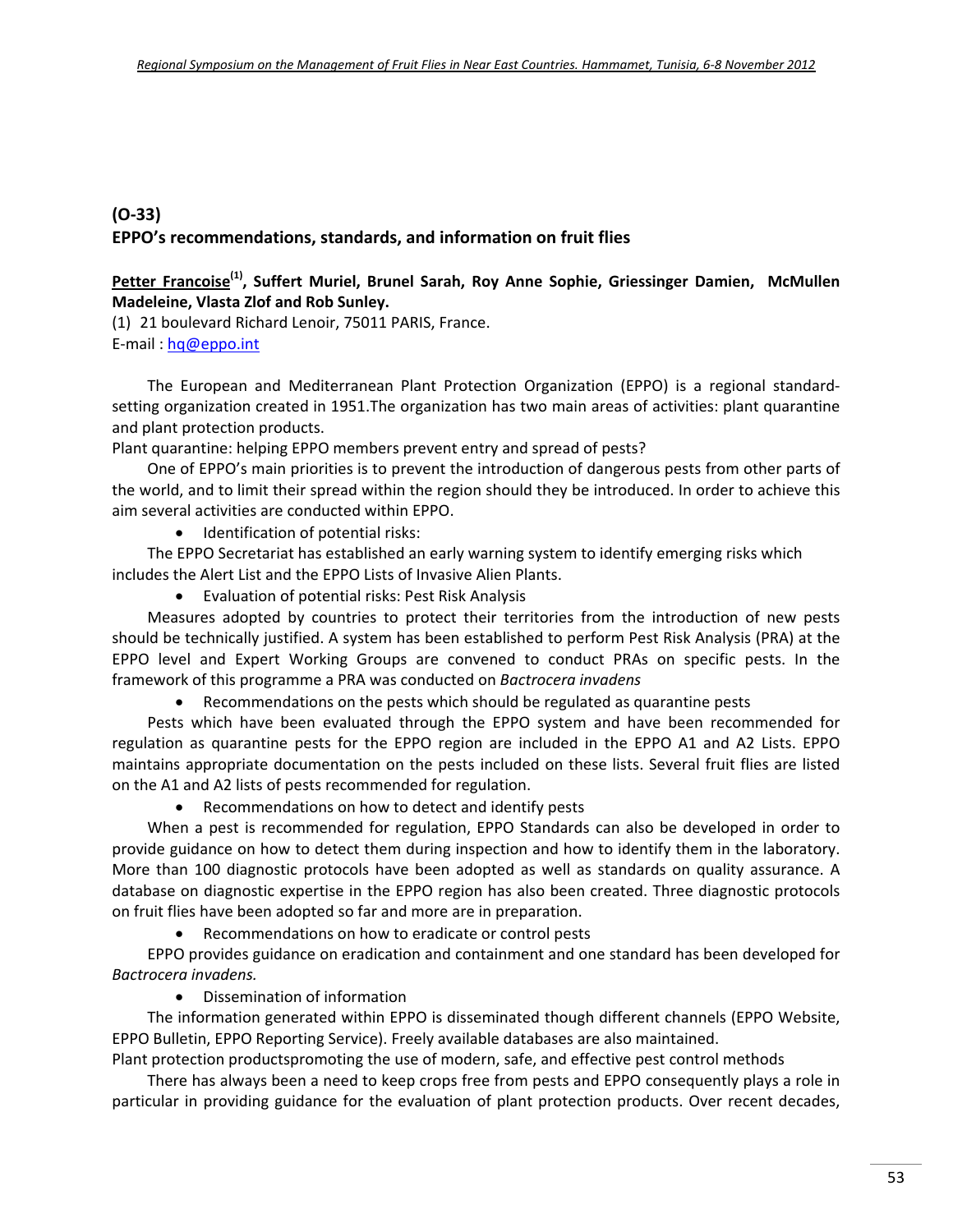crop protection practices have changed as many active substances have disappeared from the market in many European countries. This is causing considerable difficulties in agriculture because it became increasingly difficult to control specific pests (including diseases and weeds) in a satisfactory way. One of EPPO's main priorities is to develop principles of good plant protection practice on major crops in the EPPO region by employing the most efficient application practices and incorporating non-chemical methods into pest control programmes.

**Key words:** plant quarantine, plant protection products, regional standards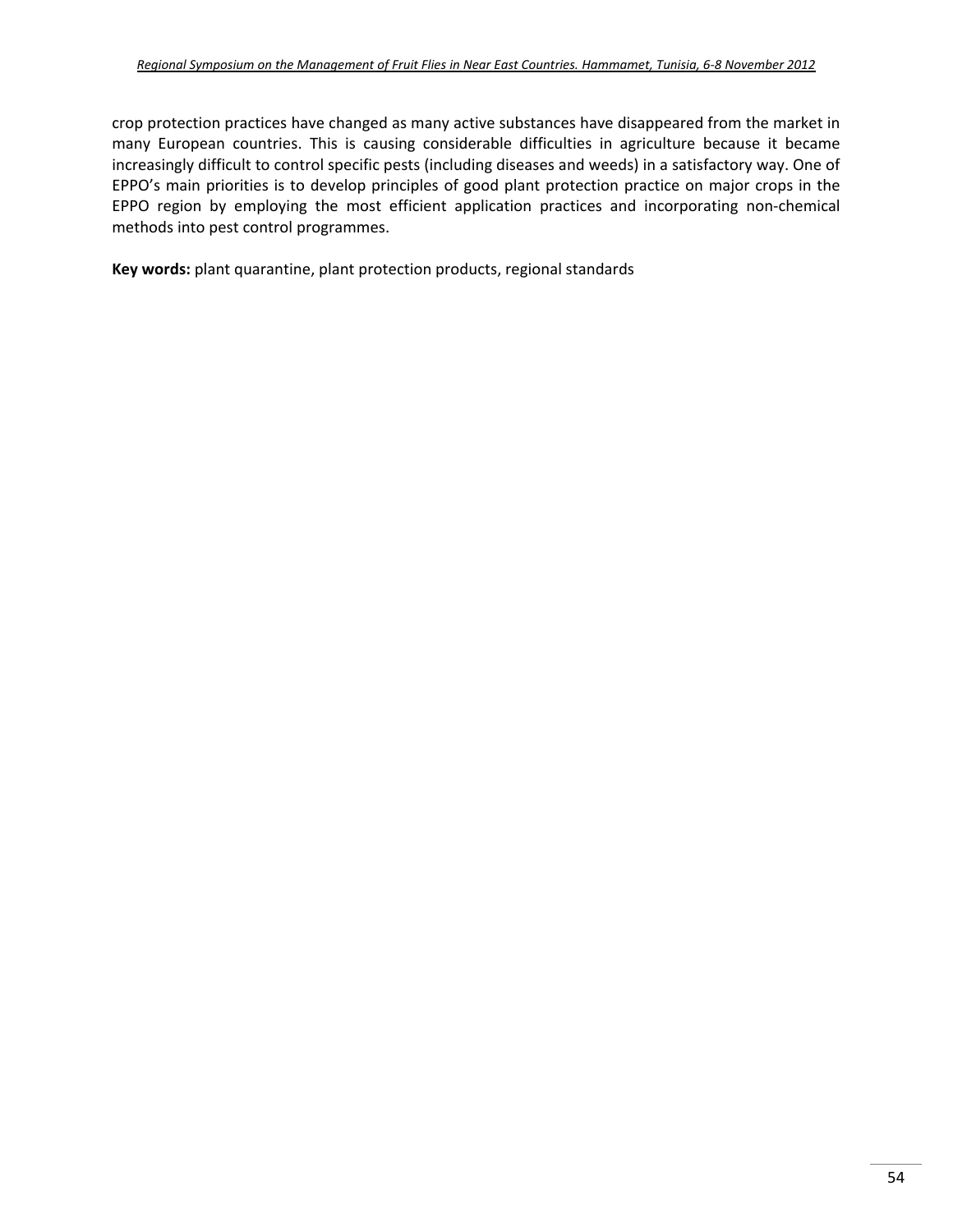## **(O-34)**

### **DNA finger prints of major Tephritid fruit flies of Sudan**

#### **Mohammed E.E. Mahmoud1 , Nur Azura Binti Adam<sup>2</sup> , Sumaia M. A. Abukashwa<sup>3</sup> , Mohamed A. O. Kambal<sup>3</sup> and Alia A. Rizki<sup>4</sup>**

<sup>1</sup>Agricultural Research Corporation, Sudan, <sup>2</sup>University Putra Malaysia (UPM), <sup>3</sup>University of Khartoum, Sudan and <sup>4</sup> National University of Malaysia UKM.

Email**:** nazeiro@maktoob.com

The insect mitochondrial cytochrome oxidase 1 was used to determine the sequences of 15 fruit fly species belonging to three genera of the family Tephritidae. The complete sequence has been determined for species belonging to the genera *Bactrocera*, *Ceratitis* and *Dacus* at both the DNA and amino acid levels. Phylogenetic relatedness was established for some African and Asian Tephritid fruit flies.

**Keywords**: Mitochondrial DNA, Bactrocera, Ceratitis, Dacus.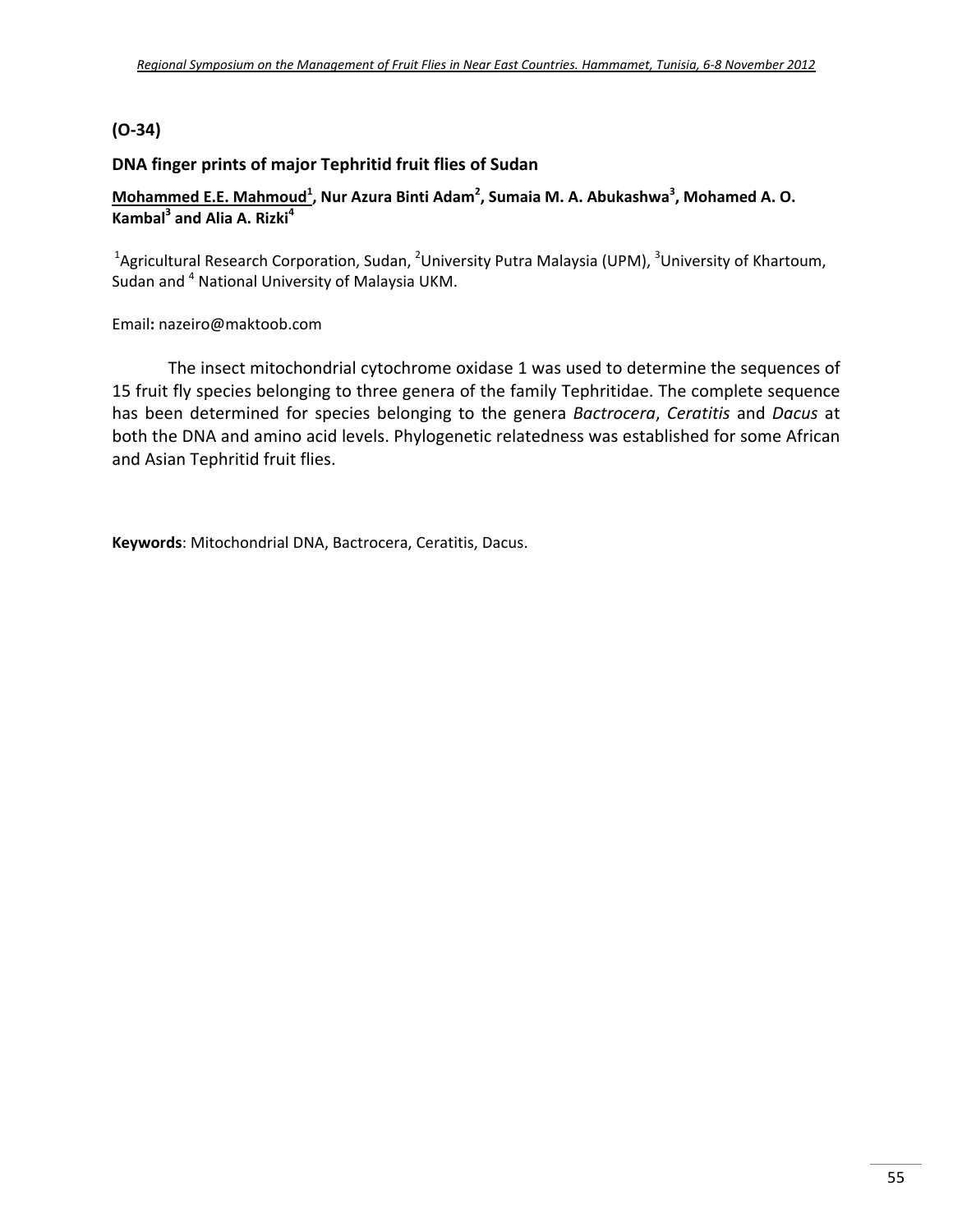## **(O‐35)**

## **The use of molecular markers for the determination of pattern distribution and genetic variability of the fruit flies**

<u>Meriem M'saad Guerfali<sup>1</sup></u>, Kostas Mathiopoulos<sup>2</sup>, Heitham Hamden<sup>1</sup>, Lotfi Sellini<sup>1</sup>, Faouzi Lahmar<sup>1</sup>, **Salma Fadhl1 , Carmen callejas<sup>3</sup> and Maria Dolores Ochando3**

<sup>1</sup>Unité de l'Insecte Stérile, Centre National des Sciences et Technologies Nucléaires, Pôle technologique Sidi Thabet 2020

<sup>2</sup>Department of Biochemistry and Biotechnology, University of Thessaly, Larissa, Greece.

<sup>3</sup>Departement of Genetics,Faculty of Biology, University of Complutense, Madrid, Spain.

#### Email: msaad\_tn@yahoo.fr

Fruit fliesare the world's worst pests of fruit and fruiting vegetables, causing millions of dollars' worth of *damage*a year. Modern control strategies request the use of techniques like SIT (Sterile Insect technique) and semiochemicals that are specific to the species. But these techniques require a deep understanding ofthetaxonomy andstructureof the target population. The analysis of the fruit flypopulationsisimportant because ithelps to understandthe history of thedevelopment potentialof this species andto drawconclusionsforthefutureand forrisk assessment. Determining theorigins ofcolonization eventscan only help tounderstand the biologyof invasion andtherefore to designcontrol strategies. The present work reports the first data from molecular markers employed to assess the genetic variability of Mediterranean populations of five Tunisian populations of *Ceratitis capitata* and two Tunisian populations of *Bactrocera oleae*. Different mitochondrial DNA regions of the cytochrome oxidase Iand the NADH dehydrogenase 4 and 5 genes have been analyzed. The results show different levels of genetic polymorphism at all genes region in the analyzed populations. The findings are discussed in relation to the population structure and dynamics of both flies.

**Keywords:***Ceratitis capitata, Bactrocera olea*, contol, identification, genetics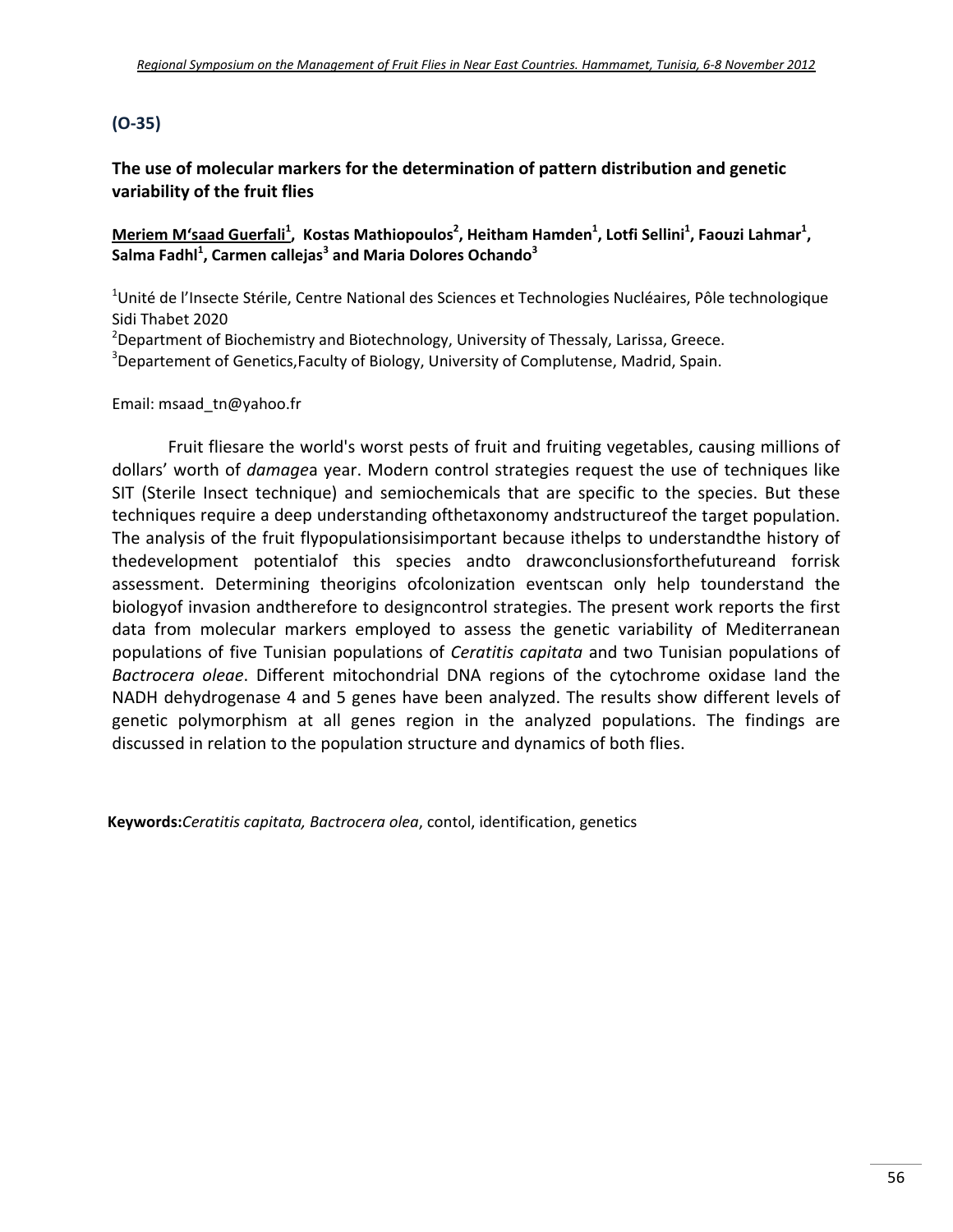#### **(O‐36)**

## **Vapour heat treatment against tephritid fruit flies: approval of Egyptian facility by Jordanian phytosanitary authority**

#### **Al‐Awamleh, R.**

Phytosanitary Department, Ministry of Agriculture – Jordan, E‐mail: dr\_raidaawamleh@moa.gov.jo

Vapor Heat Treatment (VHT) is a safe method for treatment of infested fruits so that it passes the quarantine inspection and enabling the fruits to be exported. The process complies with phytosanitary international standards. In VHT, the pulp temperature of the commodity is raised by the saturated water vapor to 46-48 °C during a ramp up time of 4 hours and then the fruits will be held at the required temperature for a period of 30 minutes. During the process, the temperature and humidity are meticulously controlled so that the fruit is not damaged and freshness is naturally preserved. Phytosanitary authority in the Ministry of Agriculture in Jordan approved two facilities for vapor heat treatment of mango and guava fruits in Egypt and Yemen to facilitate access of these fruits to Jordanian market, to open new resources of fruits and to ensure getting free fruit flies fruits. The phytosanitary department had put a group of conditions for importing vapor treated fruits which guarantee cleanliness and high fruit quality. This document provides a detailed description of the Egyptian facility, the testing procedure and Jordanian conditions of importing these fruits.

**Keywords**: Vapour heat treatment, Phytosanitary treatment, Fruit flies, Mango, Guava.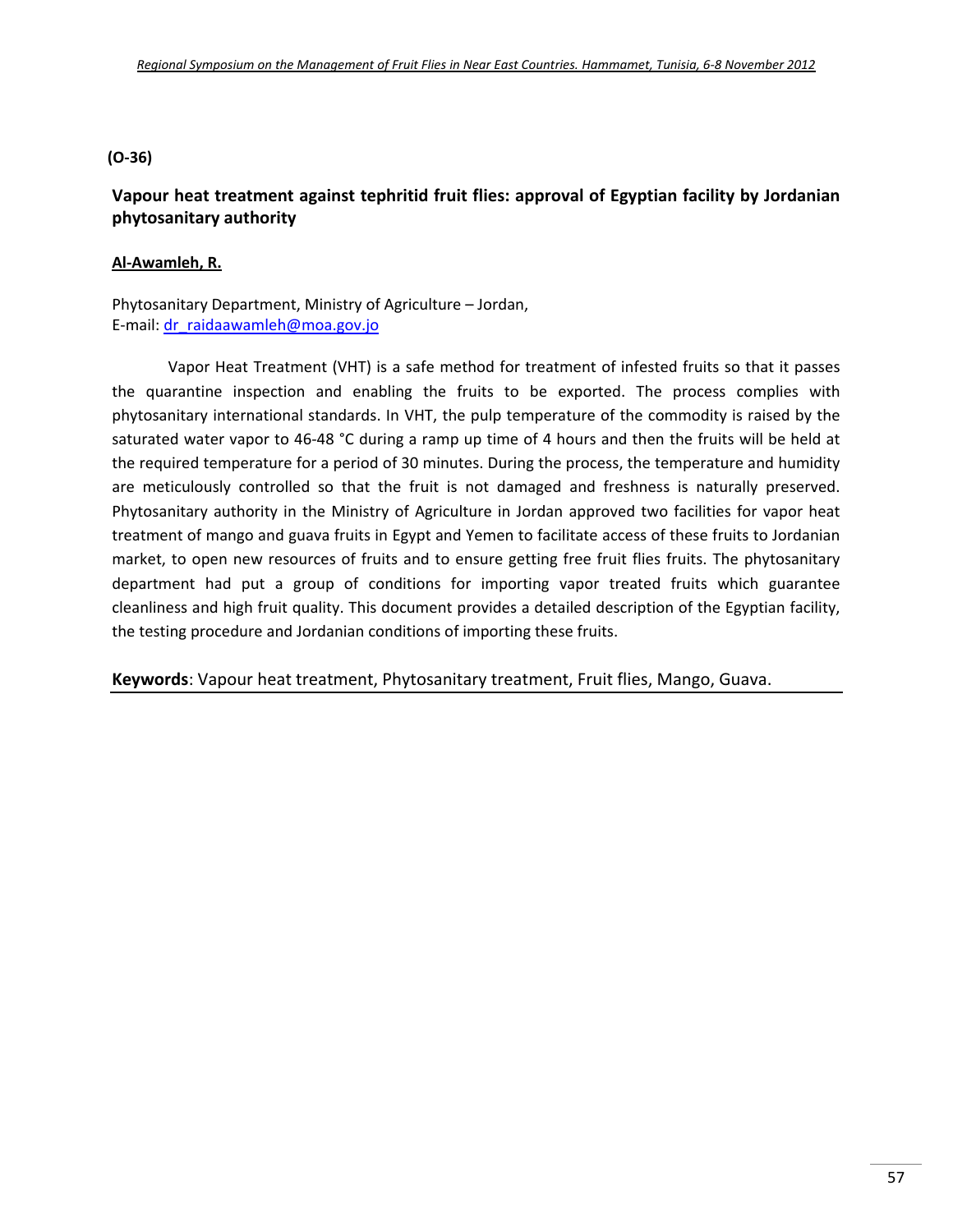#### **(O**-37)

## **Phytosanitary treatments for** *Ceratitis capitata* **(Wiedemann)(Diptera: Tephritidae) and other fruit flies important to Near East Region**

#### **Nagat Mubarak El Tayeb**

#### eltayb@yahoo.com

Fruit flies are important pests for the Near East Region because they cause damage and restrict market access for fruits and vegetables. Effective *management* of fruit flies is important in elevating production, *ensuring food security and promoting exports. Phytosanitary treatments are a key component in exports promotion. Many phytosanitary treatments were developed by countries mostly against the med fly*(*Ceratitis capitata*)*. The globally*harmonized phytosanitary treatments are developed by the Phytosanitary Treatments Technical Panel (TPPT) and the Standards Committee (SC) of the International Plant Protection Convention (IPPC) and adopted by the Commission Phytosanitary Measures CPM. Phytosanitary treatments against Fruit flies are either cold, heat or irradiation treatments. The heat treatments are hot water, vapor heat and hot air. Hot water dips for fruit require 90 min exposure to 46°C. An extended hot water treatment was developed to control fruit fly infestation in mangoes. Small fruits and medium‐size fruits are dipped in the heated water for 38 and 44 minutes, respectively. Large fruits require 53‐minute dipping time. The fruits should be dipped 10 cm below surface of the heated water with a temperature of 48°C. A pulp temperature of 46°C should be held for 15 minutes; fruits are then air cooled for ten minutes prior to hydro-cooling. Hot air remains the second most common pest treatment method for mangos to vapor heat treatment.In 2012 the TPPT evaluated a high temperature forced air treatment for use as a generic treatment against fruit flies in fruits. A vapor heat treatment for *C. capitata* on *Mangifera indica* is in a draft stage. The vapor heat treatment for *Bactroceracucurbitae* on *Cucumismelo* var. *reticulatus* was finalized and the panel recommended the treatment to the SC. A generic irradiation treatment for fruit flies was developed and approved (ISPM 28 Phytosanitary Treatments No. 7: Irradiation treatment for fruit flies of the family Tephritidae). This treatment applies to the irradiation of fruits and vegetables at 150 Gy minimum absorbed dose to prevent the emergence of adults of fruit flies at the stated efficacy. An irradiation treatment for *Ceratitiscapitata* was also developed and approved as the phytosanitary treatment No. 14 (ISPM 28: Phytosanitary Treatments: Irradiation treatment for *C. capitata*). The cold treatments for fruit flies established by Animal and Plant Health Inspection Service (APHIS) in 2006 include T107‐a for *C. capitata* (1.11<sup>o</sup>C, 1.67<sup>o</sup>C and 2.22<sup>o</sup>C for the period of 14, 16 and 18 days respectively) and T107-a-1 for *C. capitata* and *Anastrepha spp*. Formal objections on cold treatments schedules presented for CPM‐7 for adoption had been made by major citrus exporting contracting parties and may have reflected a fear that the adopted treatments could hinder trade.

**Keywords:**Phytosanitary treatments, *Ceratitis capitata,* irradiation treatment, heat treatment, cold treatment.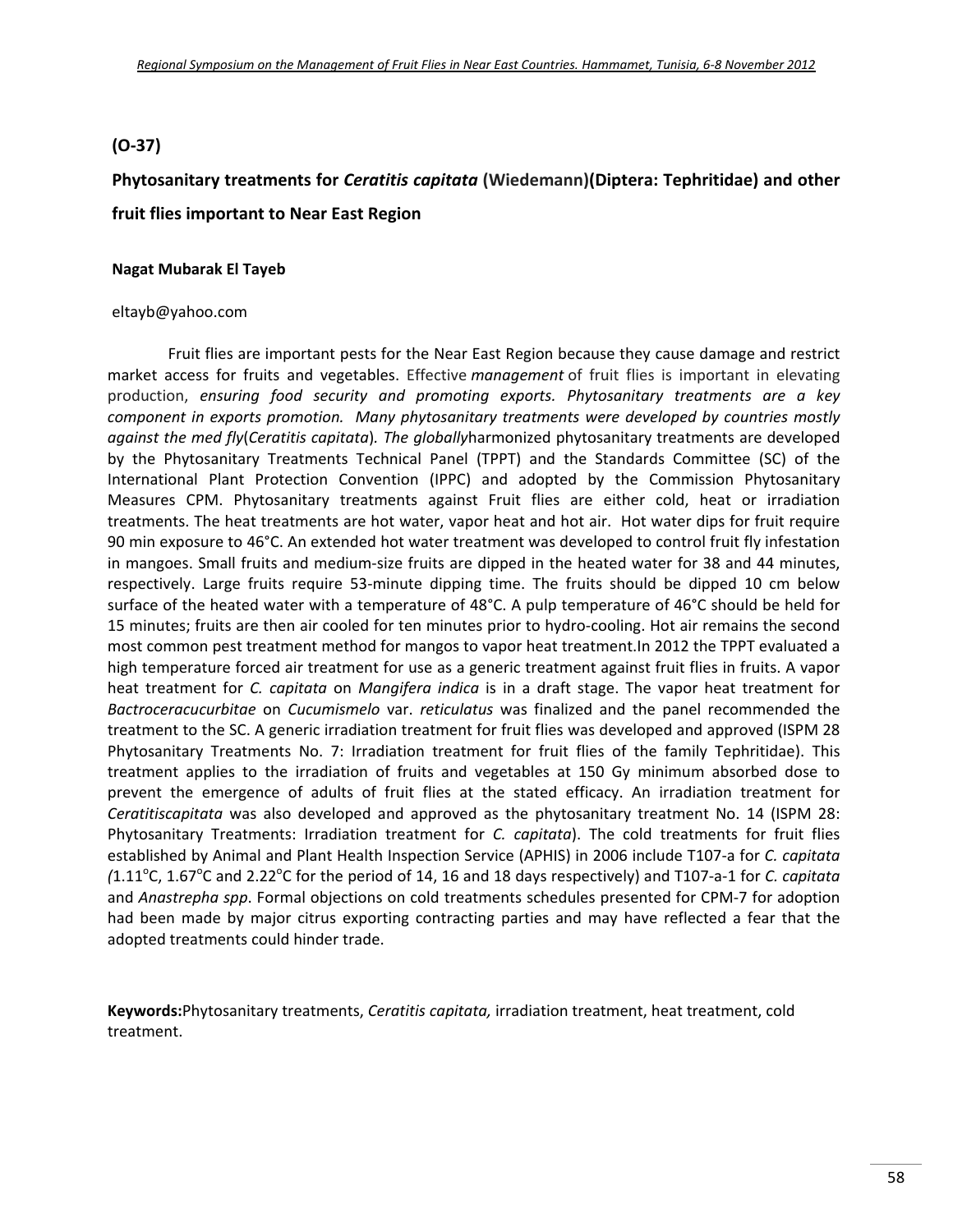# **POSTER SESSION**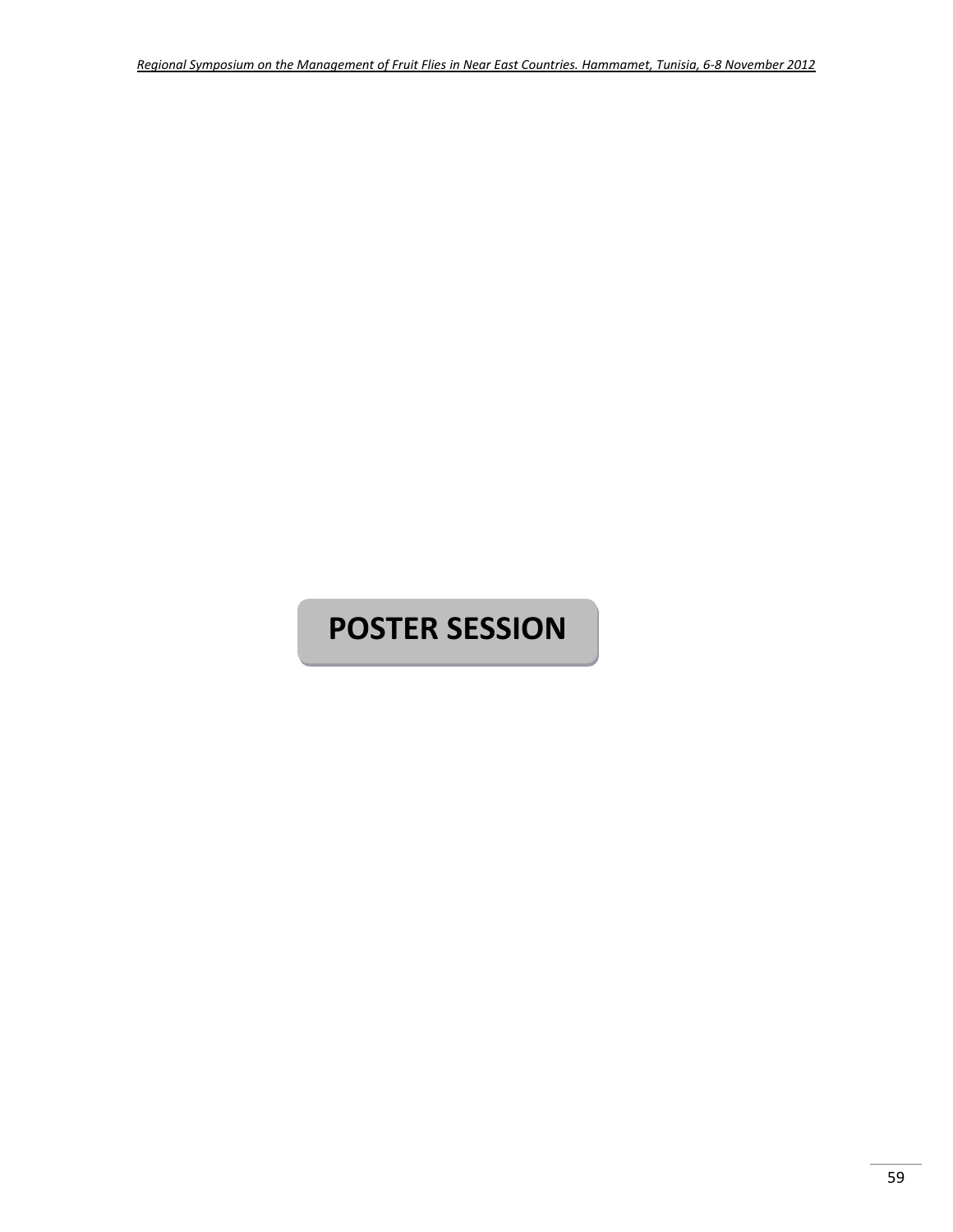#### **(P‐1)**

## **Introduction ofFruit flies(Diptera‐Tephritidae)Ceratitis,** *Bactrocera***,** *Dacus* **and** *Rhagoletis* **from I. R.of IRAN.**

#### **Ahmad Cheraghian**

Plant protection Organization, Tehran, Iran, [cheraghian\_a10@hotmail.com]

In Iran, about 2400000 hectare horticulture crops such as apple,Pear,Quince, Apricot, Nectarine, peach, black cherry,cherry, vitis, citrus,mango,plum, and about 700000 hectare vegetable crops are such as watermelon & melonCantaloupe, Cucumber, Squash &Tamato. This product some times damage by fruit flies (Diptera‐Tephritidae species of *Ceratitis,Bactrocera*, *Dacus* and *Rhagoletis*).Therefore we always need to have useful program for monitoring and control of them. Most of this fruit flyies is common pest and some of them are regulated and internal Quarantine pests.

#### **A. Common pests:**

2. *Bactrocerazonata* (Saund)

On mango, guava, In Sistan&Baluchestan province

3.*Dacus ciliatus* Loew

OnCantaloupe,Cucumber,Squash,watermelon& melon, In Fars, Khorasan razavi, Tehran, Khuzestan & Hormozgan provinces.

4.*Dacus* (=*Leptoxyda*)*persicus* (Hend.)

On mango, (guava) , In Sistan&Baluchestan province

5*. Rhagoletis* (=*Spilographa*) *cerasi* (L.)

On cherry, sour cherry & barberry, In Azarbaijan gharbe, Fars, Hamedan, Isfahan, Tehran, Khorasan razavi, some provinces that growing the hosts

6.*Rhagoletisflavvigenualis* Her.,

On cherry in Golestan province,

#### **B.Regulated & Internal Quarantine pests:**

1. *Bactrocera oleae* (Gm.)

On olive , In Qazvine, Zanjan& Gilan provinces

2. *Ceratitis capitata* (Wiedemann)

On Citrus , In Mazandaran, Golestan, Fars, Kermanshah provinces.

#### **Monitoring and management**:

The methods for monitoring and detection are visual inspection & pheromone trapsTrimedlure, Biolure with some kind of trap and Yellow panel.

The methods of management and controlling of fruit fly in Iran is using inspection, surveillance or treatment, in order of control we use the lure ,attractant such as protein hydrolizate with Malathion,Ammonium acetate ,attract and kill, with Tephri trap, CeraTrap, Mac Phile typ trap, Yellow panel , Jackson Trap, and bait spry in some caudation.

**Key words:** Fruit fly, pest, Quarantine, monitoring, management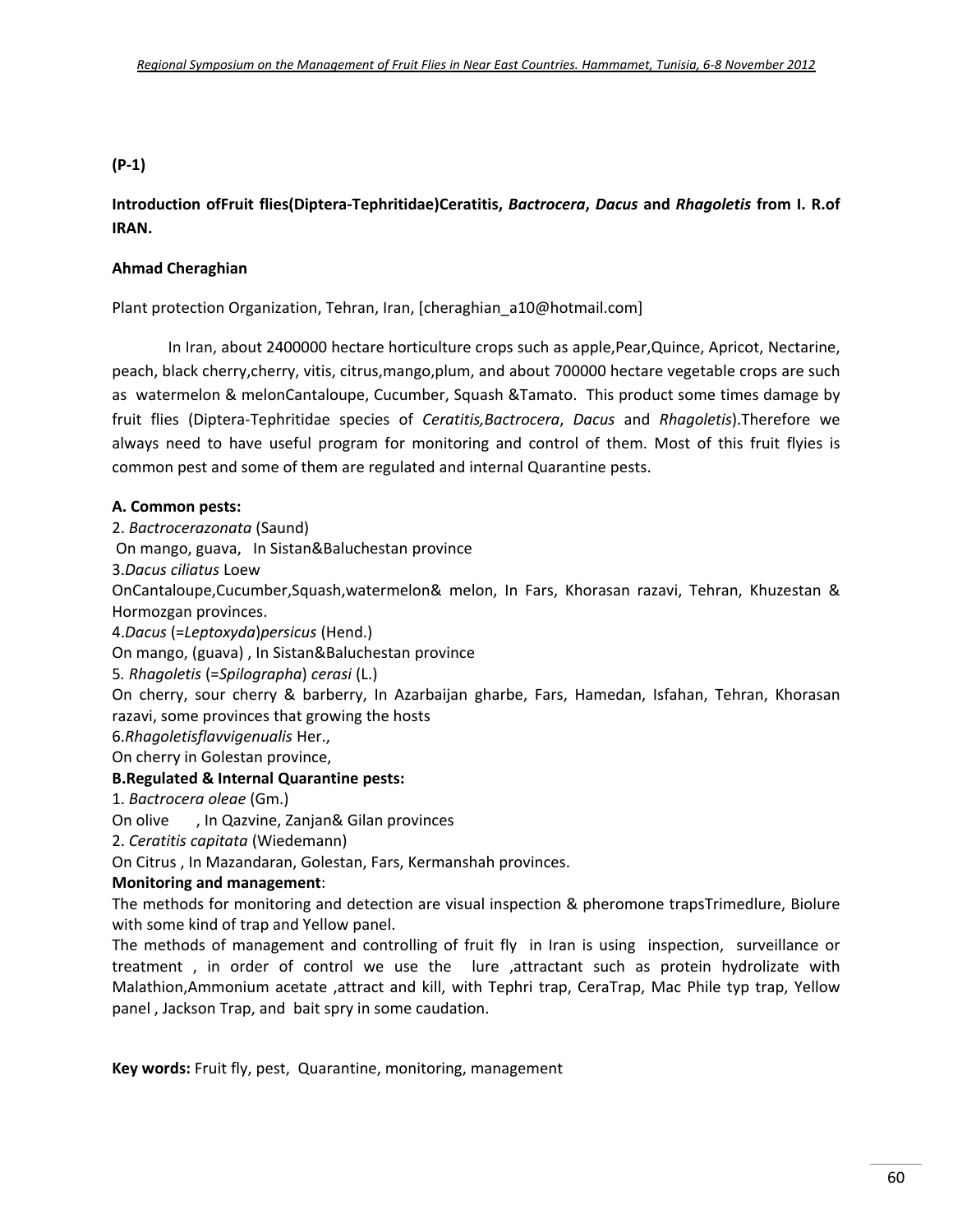#### **(P‐2)**

#### *Carpomya vesuviana* **Costa(Diptera, Tephritidae) a new pest in Montenegro**

**Perović Tatjana, Hrnčić Snježana,** Biotechnical faculty, M. Lalića 1, 81000 Podgorica, Montenegro

#### tperovic@t‐com.me

Jujube ‐ *Ziziphus jujube* Mill. is grown in the coastal zone of Montenegro and its hinterland, as individual tree at the yards. There is no great economic importance of this fruit due to the small production and it is used only for fresh consumption. Until now, the pests of jujube in Montenegro were not studied, but the presence of Mediterranean fruit flies (*Ceratitis capitata* Wied.) was noted. In 2011 many gardeners registered a significant presence of larvae in the jujube fruit which is attributed to the *C. capitata*.

Bearing in mind the presence of *Carpomya vesuviana* and *Carpomya incompleta* on jujube in the neighboring countries, Croatia and Italy, in order to determine the possible presence of species of the genus *Carpomya*, the yellow sticky traps were set up at several locations in the region of Ulcinj, Bar and Budva in the mid‐June. The trapswere monitoredin the intervalsof 7 to 15 days.

First captured flies were registered in late June in the region of Bar, and in July in the region of Ulcinj and Budva. Laboratory analysis determined the *Carpomya vesuviana* Costa (Diptera, Tephritidae), making this paper the first report of its presence in Montenegro.

**Key words:***Carpomya vesuviana*, jujube, fruit flies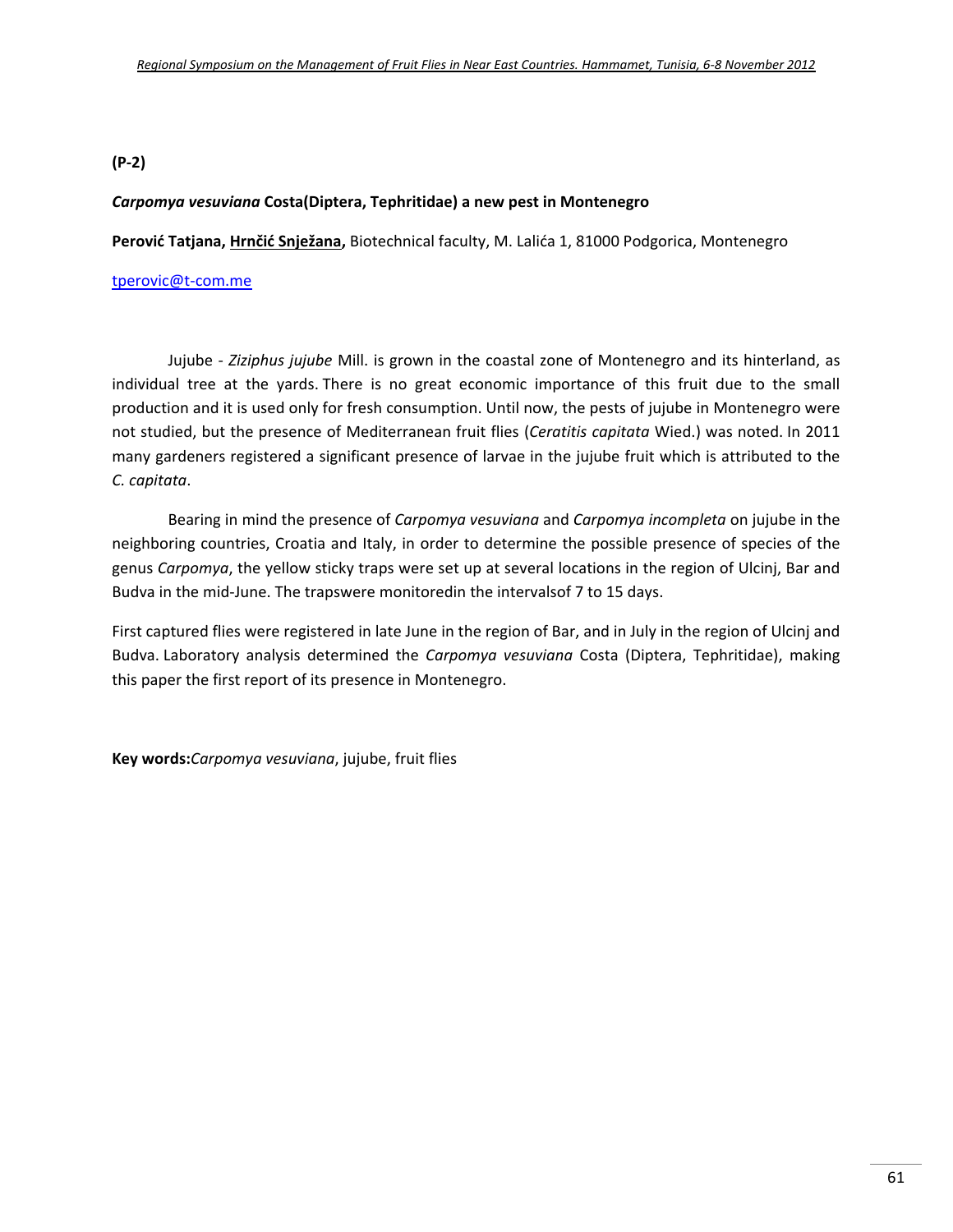#### **(P‐3)**

## **Fruit Flies of Economic Importance in Turkey, With Special Reference to Mediterranean Fruit Fly,** *Ceratitis capitata* **(Wied.)**

**Naime Z. Elekçioğlu and Nevzat Birişik**, Biological Control Research Station, 01321, Yüreğir‐ Adana/TURKEY, e‐mail:nelekcioglu@yahoo.com

Three fruit fly species occur in Turkey that can be considered as important pests of agricultural crops; The Mediterranean fruit fly (Medfly), *Ceratitis capitata* Wied.,the olive fruit fly *Bactrocera oleae* Gmel. and the cherry fruit fly, *Rhagoletis cerasi* L. (Diptera: Tephritidae).

Mediterranean fruit fly is by far the most important fruit fly species, due to its considerable number of hosts. Citrus species are of main importance among the hosts because of the export limitations. The pest is widely spread all over the country where citrus is planted. Due to the mild winter and the widespread of host crops, population of the pest is very high, having 4‐8 generations throughout the year. Yield losses can reach up to 80%, if proper control measurements are not applied. The control of the pest is based mainly on insecticide treatments.Growers determine when to spray based mainly on the time of year and state of the fruit.The only application recommended is baitspraying.There is very little mass trapping, but some growers do rely on monitoring traps.

Olive fruit fly is the most significant olive fruit pest and found at almost all olive growing areas. The damage is caused by tunneling of larvae in the fruit. If it is not controlled, it causes a damage of 15‐30%. The impact of the damage can vary considerably depending on whether the fruit is for oil extraction or for table consumption. Mass trapping, bait and cover sprayings are the most preferred control methods.

Cherry fruit fly is the most economically important pest of sweet and sour cherry. The mid and late ripening cultivars are highly affected. The pest gives 1 generation a year. The control of the pest is based mainly on 1-2 insecticide treatments either by bait or cover spraying. Mass trapping with the combination of chemical treathments also gives good results.

Sysytematic surveys are regularly carried out by plant protection services in order to establish the necessity, appropriate time and methods for the control of these three fruit flies. Throughout the years, studies are undertaken to examine the best methods to manage.

**Key Words:**Mediterranean fruit fly, *Ceratitis capitata, Bactrocera oleae, Rhagoletis cerasi,* management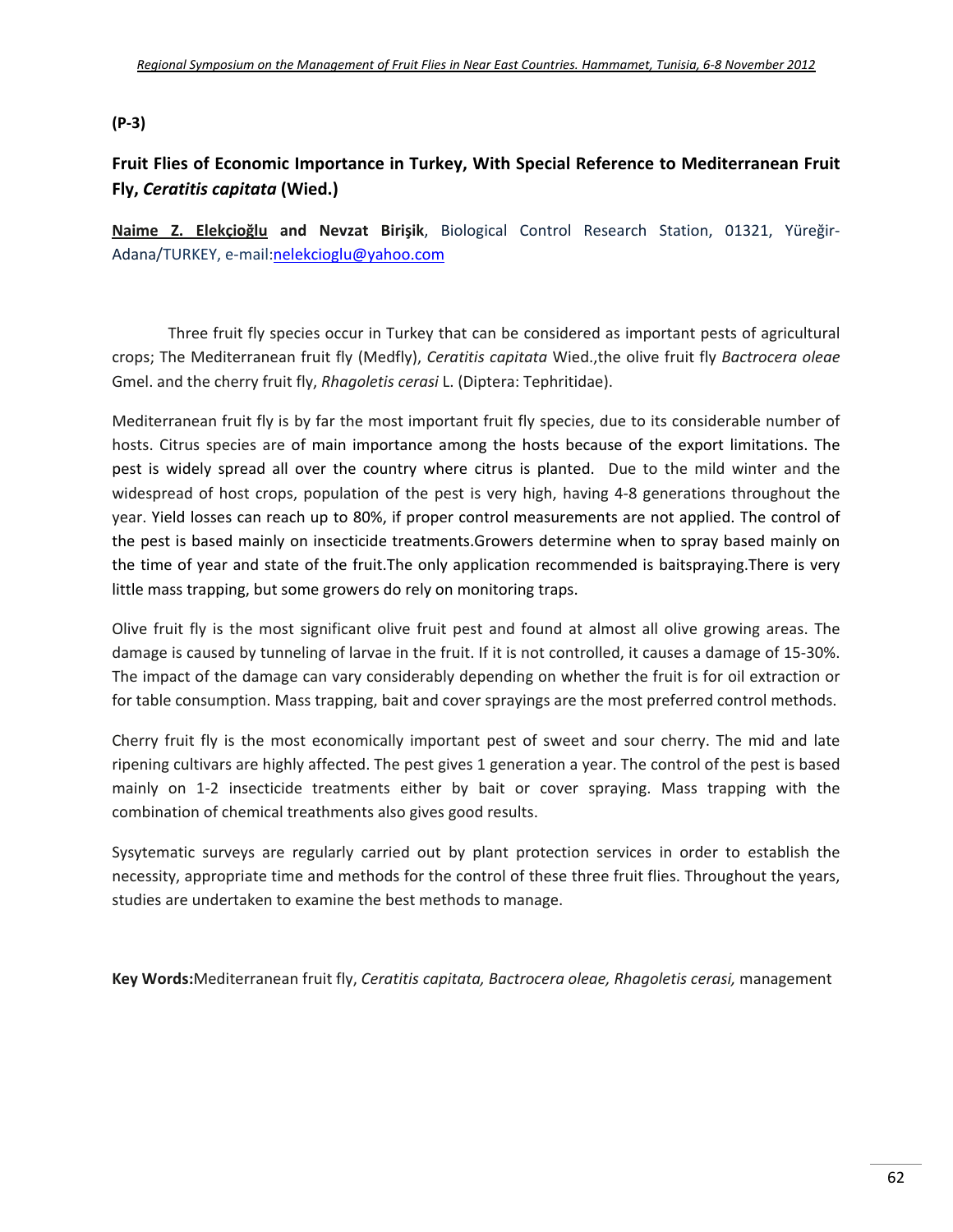#### **(P‐4)**

## **Sugar compositioninfluencing the development of the Mediterranean fruit fly on the Argan fruit**

#### **Zhar Nawal, Naamani Khalid, Baaziz Mohammed, Soummane Hassna and El keroumi Aberrahim**

Cadi Ayyad University, Faculty of Sciences Semlalia, Laboratory of Biotechnologies, Biochemistry, Valorization and Protection of Plants, BP: 2390, My Abdallah Street, Marrakesh 40000, Morocco.

Email: nawalzhr66@gmail.com/ nawal.zhar@educ.uca.ac.ma

The Argan tree, *Argania spinosa L (*Skeels, 1911) of the Sapotacae Familly is an endemic and emblematic tree in south-western Morocco. Therefore, it'is known as a largest reservoir of proliferation and dissemination of the harmful polyphagous and cosmopolitan fruit fly *Ceratitis capitata* wied who migrate actively from Argan tree and invade neighboring other host plants in the region.To understand mechanisms of infection of the Argan fruit, we have studied the phenotypic and biochemical factors, maturity stage and continentality that may influence the multiplication of the Medfly. Thus, we analyzed the concentration of sugars content in Argan fruit pulp according to the phenotypic variability of fruits, its maturity stage, the continentality and the degree of attack.

The results show that, the totals sugars were influenced significantly by the degree of attack at 20%, and the stage of maturity and phenotypic variability of fruit at 5%.

Since the attack by Ceratitis generally causes an increase in sugars content, as well as the pulp accumulate more sugars in the coastal region (R'zwa) than semi continental zone (Mijji). The results also highlighted a clear effect of stage of maturity and form of fruit on the accumulation of reserve sugars in the pulp. Sugars content and phenotypic variability showed a significant effect on the degree and distribution of the fruit fly attacks.

**Key words***: Ceratitis capitata*, *Argania spinosa*,continentality, totals sugars.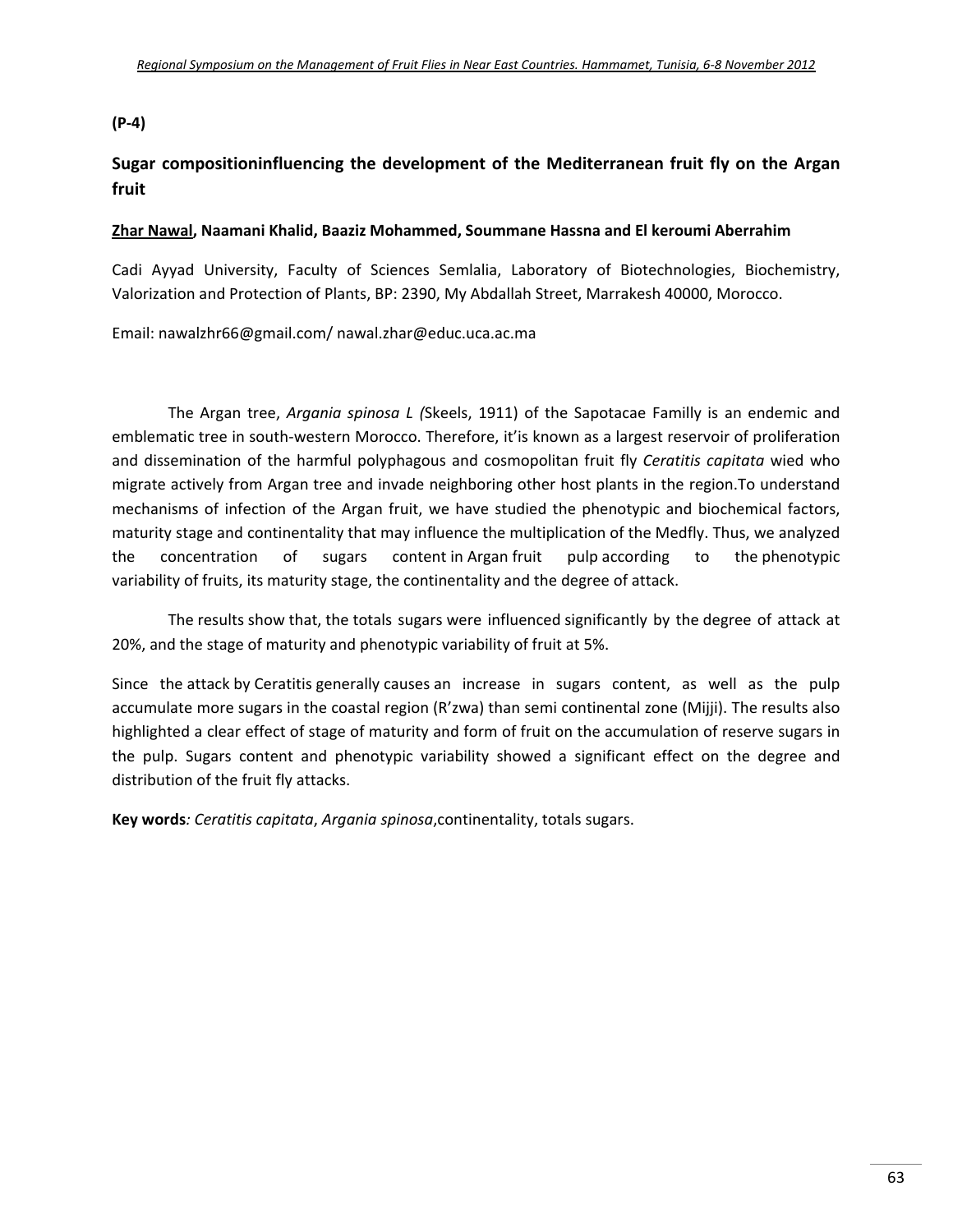**(P‐5)**

#### **Olive fly** *Bactrocera oleae* **– application of different models in forecasting infestation**

**Perović Tatjana, Hrnčić Snježana, Adakalić Mirjana, Lazović Biljana,** Biotechnical faculty, M. Lalića 1, 81000 Podgorica, Montenegro, tperovic@t-com.me

Olive fly *Bactrocera oleae*develops several generations per year that overlap. Protection measures are directed primarily to suppression of adults. Therefore, it is important to determine the time of fly appearance and the moment of application of insecticides and other products. Literature data indicate that the use of appropriate forecasting model of infestation can successfully determine the time of application of insecticides and provide satisfactory protection of olives. The olive as sortment and agro-ecological conditions of the region are important and indispensable factors in the selection of the forecasting model as well. The objective of this paper was to determine the applicability of two models in conditions of Montenegro seaside:

Model by Pucci (1993), which defines index of gravity of infestation Z based on the average number of females on chromotropic traps and mean daily temperature, and treatment is recommended when the Z > 0.1. Model by Lo Duca et al. (2003), which defines index Z based on the average number of males caught on pheromone traps and mean daily temperature, and treatment is recommended when  $Z$  -1. Results show that the model based on monitoring of *B. oleae* flight dynamics using chromotropic traps in conditions of Montenegro seaside is not acceptable. According to this model protection period begins in the second half of September when the infestation is far above economic control threshold. The second forecasting model, based on flight dynamics monitoring by pheromone traps is useful in determination of optimal timing for control of this pest. According to this model the period in which olive should be protected from the olive fly is from the middle of August to the middle of October.

**Key words:***Bactrocera oleae*, forecasting model, infestation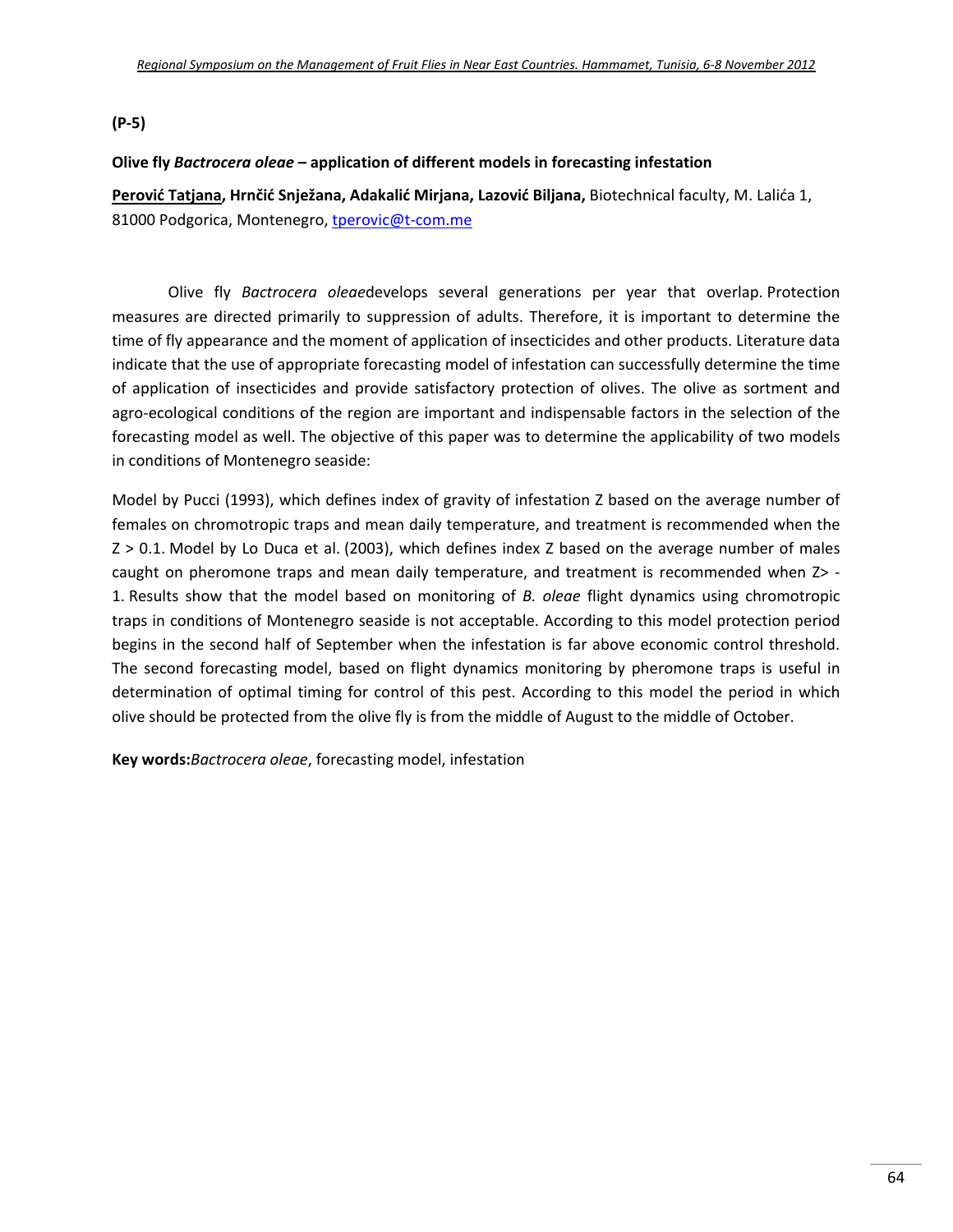#### **(P‐6)**

## **Population Density of Mediterranean Fruit Fly (***Ceratitis capitata)* **in Fruit Orchards in South Baghdad and Using Tephri Traps and GF‐120 as Control Methods**

#### Mohammed Zaidan Khalaf\*, B. H. Hassan\*, A. K. Shbar\*, F. H. Naher\*, A. H. Salman\* and N. F. Jabo\*

Integrated Pest Control Research Center,Agricultural Research Directorate,Ministry of Science & Technology,Baghdad,IRAQ, Email : mzkhalaf2007@yahoo.com

Recently the Mediterranean Fruit fly, *Ceratitis capitata* distributed in the orchards of central part of Iraq and caused highly economic losses. This study was conducted in orchards in south Baghdad during 2009 and 2010 , field survey of the flies was carried out in four types of orchards ( Citrus, Apricot, Alone Figs & Citrus and a mixture of fruit trees) used for this purpose Tephri Traps supplied with Q‐Lure and dimethyl dichloroviny phosphate ( DDVP).

The present preliminary study showed that the mediterranean fruit fly *C.capitata* had a year round presence in fruit orchards in central part of Iraq and reached its highest numerical density of the pest in citrus orchards during November and December were 345 and 363 Insect / Trap per month in citrus orchards and the least numerical density during January and February While the highest numerical density of the flies in orchards of the Apricot was in March 2010, Figs & Citrus was in August 2009 and a mixture of fruit trees in November 2009 and these were 45, 116, 311 flies /trap per month, respectively .

The highest population density of this pest was noted in 2010 in comparison with 2009, Furthermore , the high temperature degree range (  $46 - 51$   $^0$ C )was recorded in August 2010 which caused decreasing in the population density of this pest . *C. capitata* caused highly economic losses in citrus fruits which reached to 68% and 71% for Mandarin and Kaki fruits respectively . Currently in Iraq to fight this pest no control method available except using pesticides GF-120 for reducing the economic losses in all types orange production caused by this pest except the use of pesticides GF–120.

**Key words :** Fruit fly(*Ceratitis capitata*) , Survey, Iraq, Population density, fruit orchards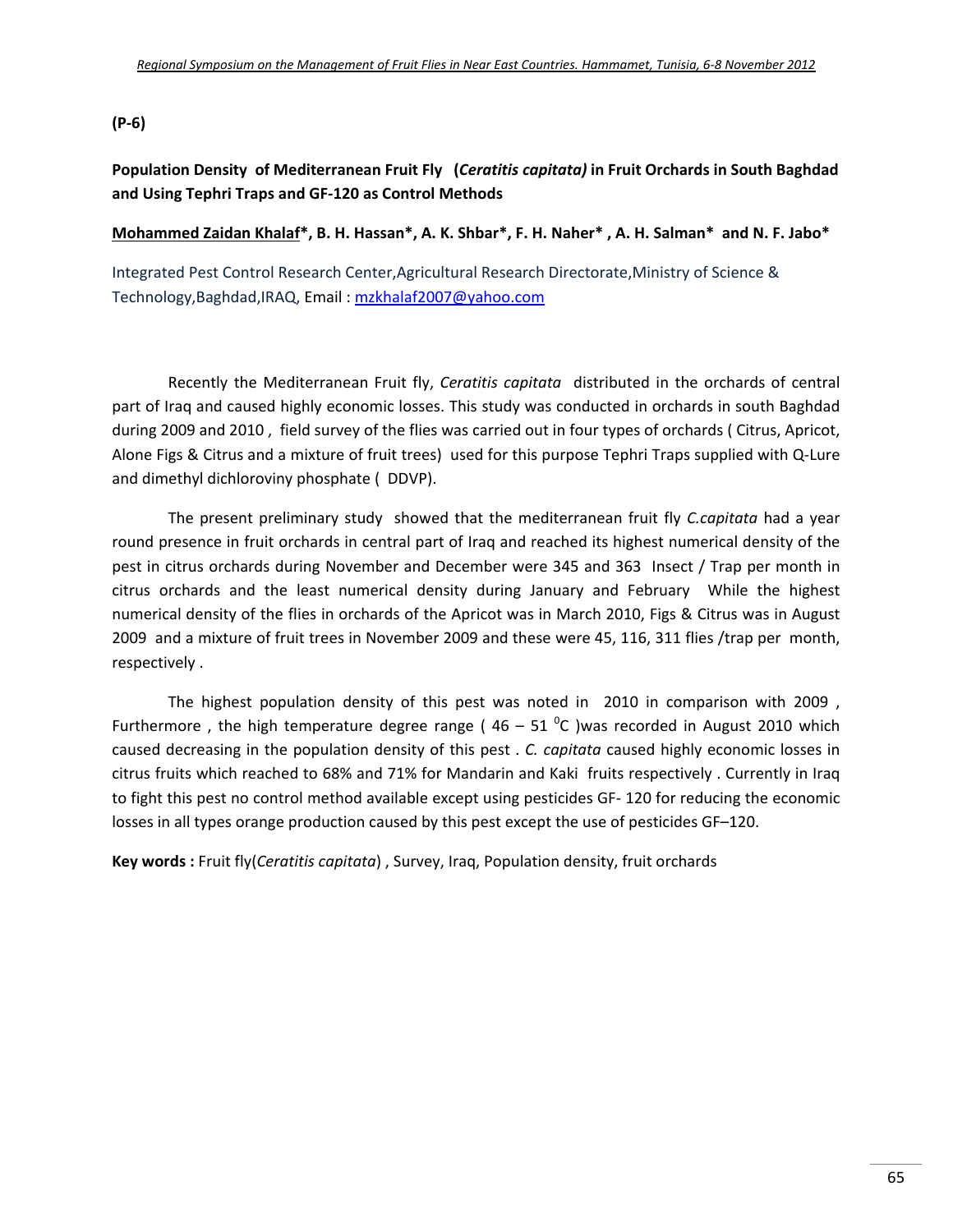#### **(P‐7)**

## **Efficacy of Entomopathogenic fungi:** *Beauveria bassiana* **and bacteria:** *Brevibacillus brevis* **in the biological control of** *Bactrocera oleae*

**Imen Blibech, Faten Mricha et Mohieddine Ksantini\*,** \* Institut de l'Olivier, Laboratoire : Ressources et amélioration génétique de l'olivier, Rue de l'Aéroport 1.5 km, 3000 Sfax.

The effectiveness of the entomopathogenic fungi *Beauveria bassiana* (Deuteromycotina: Hyphomycetes) (variant P1) and the bacterial strain *Brevibacillus brevis* I13 (GQ397858) (Biological control agents (BCA)) against the olive fruit fly *Bactrocera oleae* Gmel. (Diptera: Tephritidae) were evaluated in laboratory experiments.

Olives were placed in cages with fruit fly adults of varying sex (3 males and 8 females in each cage and 10 cages per trial. Fruit fly adults were exposed to viable spore concentrations (/gram) of the antagonistic fungi:  $10^4$ ,  $10^5$ , $10^6$  and $10^9$  and fed on a mixture of yeast extract (0.75 g/L) and sugar during 12 days at 75% RH and 28°C. Five other trials with bacterial strain supernatants were tested using 30, 40, 60 and 80 mg / L. Distilled water is used as control (five repetitions) as well as a chemical reference treatment (the pyrethroid insecticide Deltamethrin) in 5 trials.

Calculated mortality of olive fruit fly adults in cage tests show high percentages: 82% with  $10^9$ spore concentrations of *B. bassiana* and 76% with 80 mg/ L with *B. brevis* I13 supernatant 12 days after the experiment.

Preliminary trials were conducted to confirm the effectiveness of the *B. bassiana* (variant P1) and *B. brevis* I13 for *B. oleae* control. Indeed, the bioinsecticides were as effective as the pyrethroid in reducing adult olive fruit fly and can therefore be considered a new and reliable tool for the management of *B. oleae* in organic olive groves.

**Key words:***Bactrocera oleae,Beauveria bassiana* (variant P1)*, Brevibacillus brevis* I13, Bioinsecticides, control.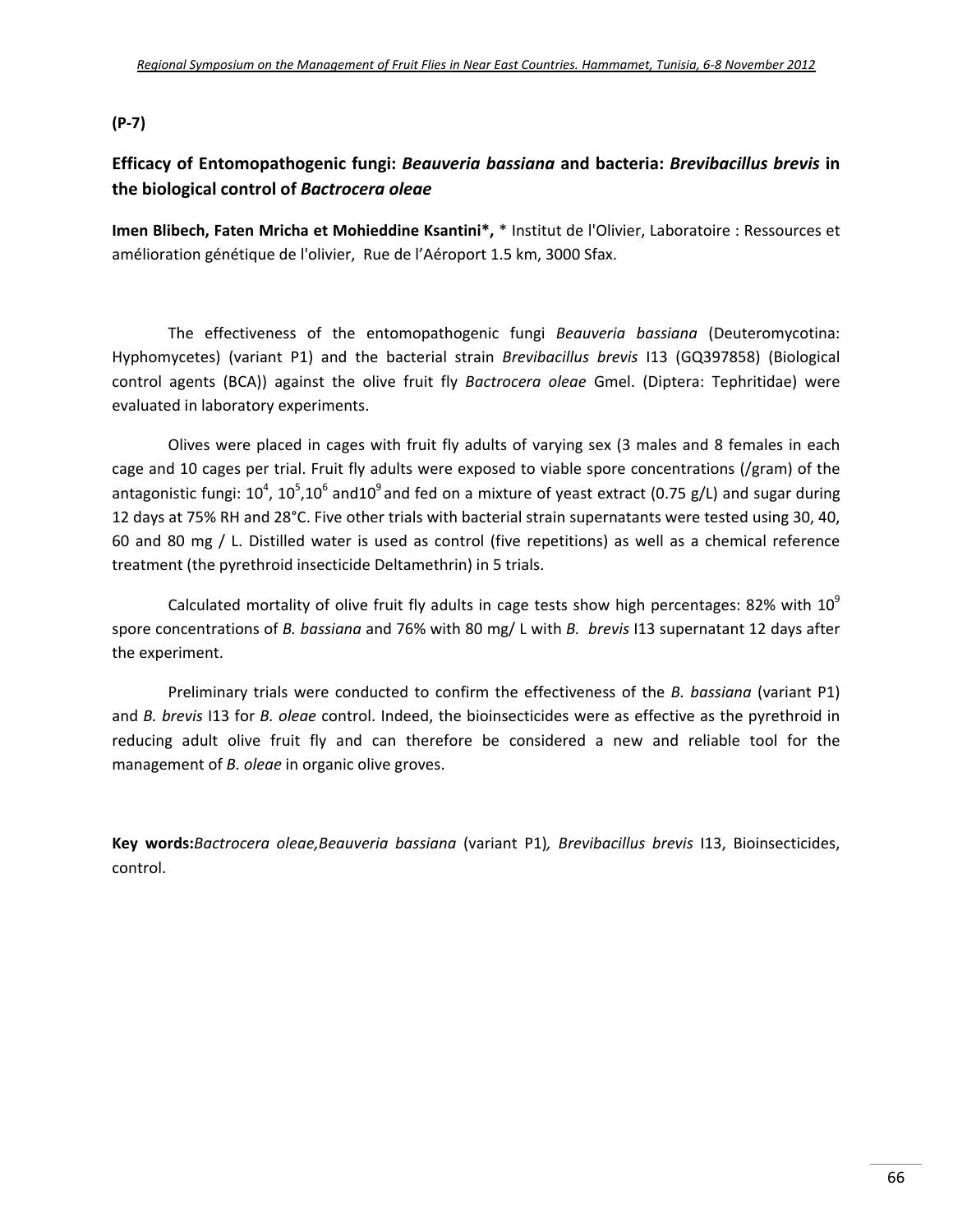#### **(P‐8)**

## **Performances des attractifs alimentaires synthétiques acétate d'ammonium, triméthylamine et putrescine formulés en Tripack® dans le piégeage de la mouche méditerranéenne des fruits (Diptera: Tephritidae).**

#### **Trabelsi I, S. Boulahia Kheder et F. Jrad**

Laboratoire d'Entomologie-Ecologie, Département de protection des plantes et maladies post-récolte, Institut National Agronomique de Tunisie, 43 Av. Charles Nicolle, Cité Mahrajène, 1082 Tunis, Tunisie.

#### tra\_imen@yahoo.fr

Les attractifs alimentaires synthétiques acétate d'ammonium, triméthylamine et putrescine sont largement utilisés dans le piégeage de *Ceratitis capitata* Wied., aussi bien pour le suivi de ses populations qu'à des fins de lutte par piégeage de masse. Ces derniers sont commercialisés sous plusieurs formes dont la formulation en un patch unique Tripack® (Biolure Unipack Suterra LLC U.S.A) ayant une durée d'action de 120 jours. Toutefois, cette durée n'a pas été vérifiée dans les conditions tunisiennes notamment en période estivale lorsque les températures sont très élevées. D'où l'objet de ce travail qui a porté sur l'évaluation de l'efficacité de ces attractifs sur une longue période. La nature des captures (sexe et sélectivité à l'égard des arthropodes non cibles) a été étudiée en comparaison avec le diammonium phosphate (DAP). L'évolution de l'état physiologique des femelles capturées au fur et à mesure de la dégradation des 3 attractifs a été suivie. Le travail a été conduit moyennant des pièges Moskisan® (Sansan prodesing SL) appâtés par les 3 attractifs ou le DAP, dans les jardins de l'Institut National Agronomique de Tunisie, comportant un mélange variétal d'agrumes. Les captures des pièges ont été relevées et analysées tous les 2 à 3 jours durant 6 mois et demi du 24/7/2009 au 19/2/2010. Les résultats obtenus montrent que les attractifs alimentaires formulés en Tripack® sont spécifiques aux femelles de cératite et attirent durant les 5 premières semaines de leur émission principalement les femelles vierges. Leur efficacité a été très peu affectée par les conditions climatiques avec des captures presque ininterrompues même en conditions très peu favorables au vol. La sélectivité de la formulation Tripack<sup>®</sup> à l'égard des arthropodes non cible est supérieure à celle du DAP. Vu leurs performances, les attractifs synthétiques en Tripack® peuvent être préconisés pour le piégeage de masse de la cératite.

**Mots clés**: Cératite, acétate d'ammonium, triméthylamine, putrescine, conditions climatiques, état physiologique des femelles, arthropodes non cible.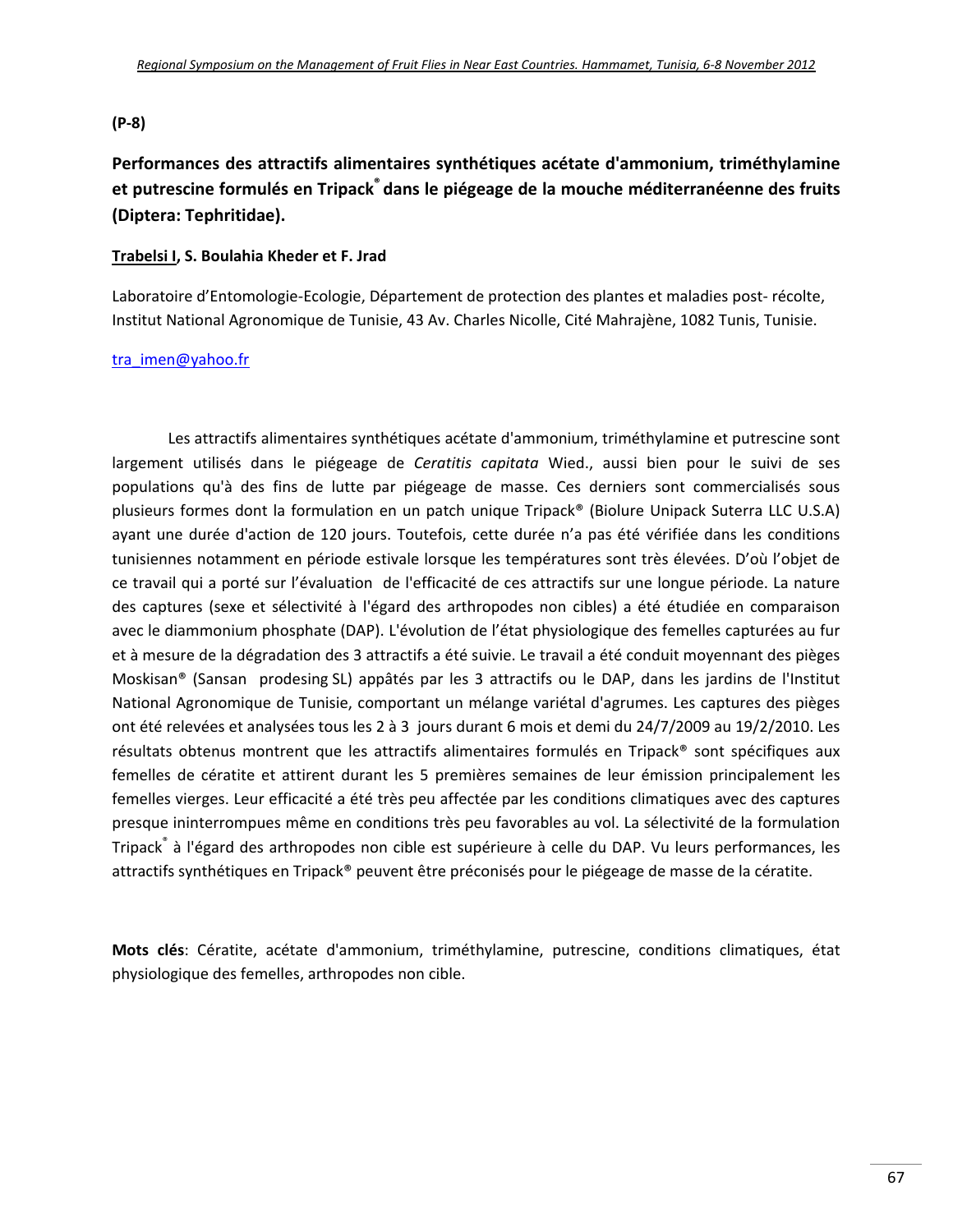#### **(P‐9)**

## **Trapping adults of the Mediterranean fruit fly,** *Ceratitis capitata* **and non target insects. Comparison of low‐cost traps and lures**

**Mohamed Braham,** Centre Régional de Recherche en Horticulture et, Agriculture Biologique. Université de Sousse.4042. Chott‐Mariem. Tunisia.E‐mail braham.mohamed@gmail.com

Studies were conducted in an organic *Citrus* orchard from late September 2008 to January 2009 during the fruiting season to assess the efficacy of low cost and free of charge recyclable containers and attractants to capture *C. capitata* adults and non target insects in order to evaluate their potentialities for monitoring, bait station and/or mass trapping purposes. Thus, were tested (1) white or yellow empty 5‐liters plastic containers used for household detergents, (2) one‐liter plastic buckets of several colors; all baited with one of three solutions of attractants: Diammonium phosphate, DAP, the commercial protein hydrolysate, Lysatex and *Citrus clementina* Hort. Ex Tan. fresh juice and (3) plastic balls colored with red, yellow, green or orange mimicking *Citrus* fruits coated with adhesive. All experiments were done in a randomized block design with four replications.

In the container traps, there are no significant differences neither lure types nor trap colors for the capture of female and males *C. capitata*. However, yellow traps attract numerically more flies. All attractants capture more than 3‐fold females than males.

Concerning beneficial insects (adults of Chrysopids and Syrphids), only the number of captured Syrphids varies significantly according to lure types. The Lysatex attracts 67‐fold Syrphids than DAP and 3‐fold than *C. clementina* fresh juice.

In bucket traps, the attractants DAP and *C. clementina* fresh juice captured respectively more than and nearly 2‐fold females *C. capitata* than Lysatex. Indeed, males were more attracted by *C. clementina* juice and DAP than Lysatex. The number of captured Chrysopids did not significantly vary between lures. However, Syrphids did. Lysatex captured 34‐fold Syrphids than DAP and 4‐fold than *C. clementina* juice.

In balls mimicking fruits experiments, significant differences were detected between colors for Medflies male and female captures. More insects were trapped in red color traps followed by yellow and orange traps. The green color trap attracts the low numbers. Very low numbers of beneficial insects were captured. Moreover, in all trials there were significant numbers of captured non target insects (undetermined species of Diptera, Drosophila flies, Honeybees and Lepidoptera moths) in all traps with respectively 6.7‐fold, 10‐fold and 3.4‐fold for container traps, bucket trap and ball traps.

**Key words**: *Ceratitis capitata*, *Citrus*, attractants, traps, colors, non target insects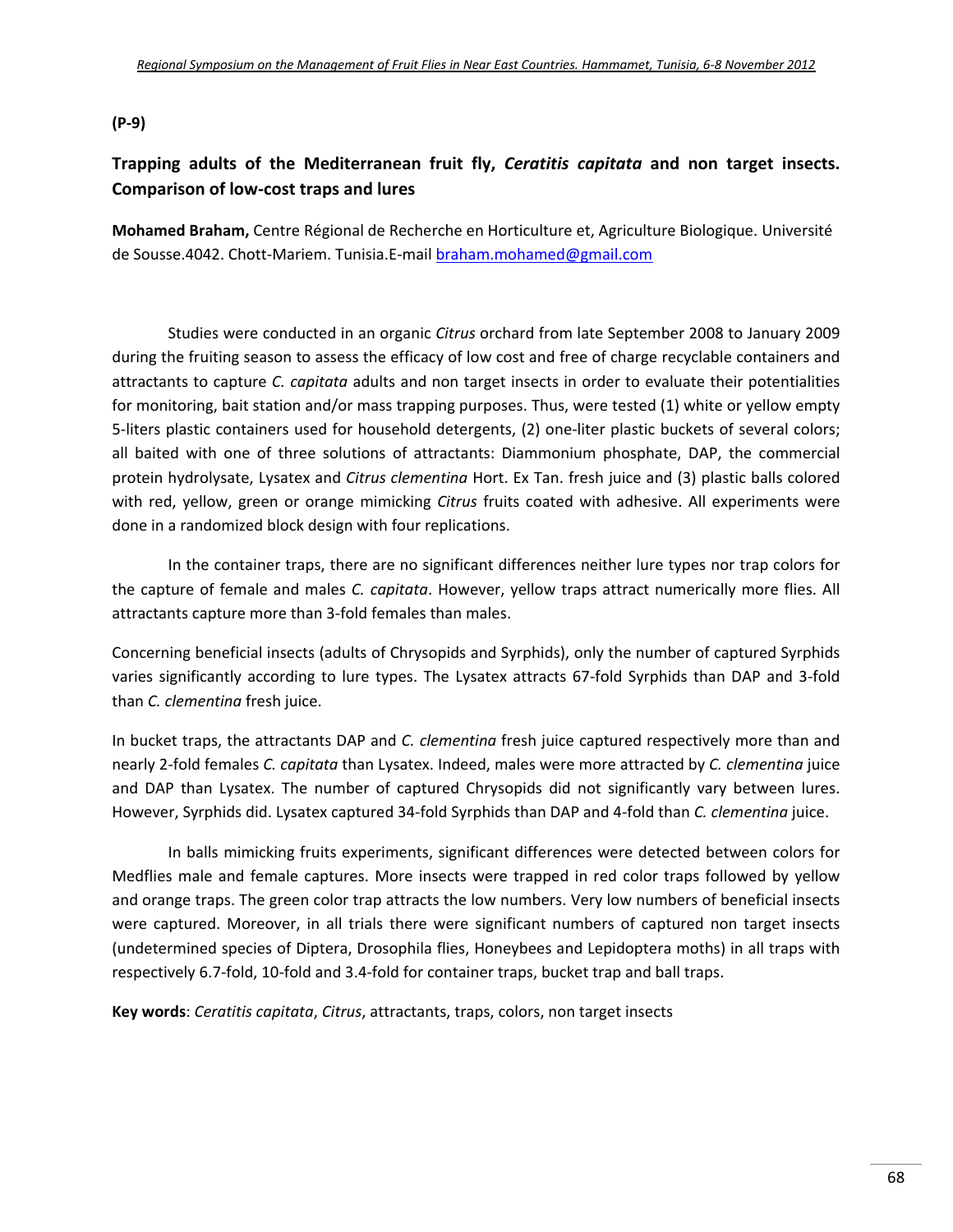#### **(P‐10)**

#### **Some Experience of Saudi Arabia in the Management of fruit flies.**

#### **Awaji Haidar Abu Ghaith; Fahad bin Mohammed Al Saqan and Abdul Aziz bin Mohammed Shraid***i*

Fruit Flies are widespread in some areas of Saudi Arabia and cause heavy economic damage to some tropical and sub‐tropical fruit trees. The Mediterranean fruit fly *Ceratitis capitata* is mainly reported in the North but also in Taif and Najrane in the South where it causes serious economic damage during some season. While the peach fruit fly *Bactrocera zonata* is mainly reported in Jazan region, on tropical fruits, especially guava and figs.Several trials have been conducted in Saudi Arabia, in collaboration between the Ministry of Agriculture and the Food and Agriculture Organization of the United Nations (FAO) on the use of IPM techniques for the management of fruit flies.

In these trials, we have used mixture of food attractants (Protein *hydrolyzate* ) or sexual pheromones (*Eugenol Trimedlure*) and bio‐pesticides or chemical pesticides. These mixtures were sprayed locally by applying the mixture to only one out of three rows of fruit trees. The mixture was also applied to wind breaks and to local part of the tree (about 1 square meter of the southern part of the three) as well as to wood pieces (10 x10 cm) hanged on each trees.

These trials have allowed a significant reduction of fruit flies and a successful management of fruit flies in the regions where we have tested this technology.

**Keywords:** Fruit flies, protein hydrolysate, pheromone.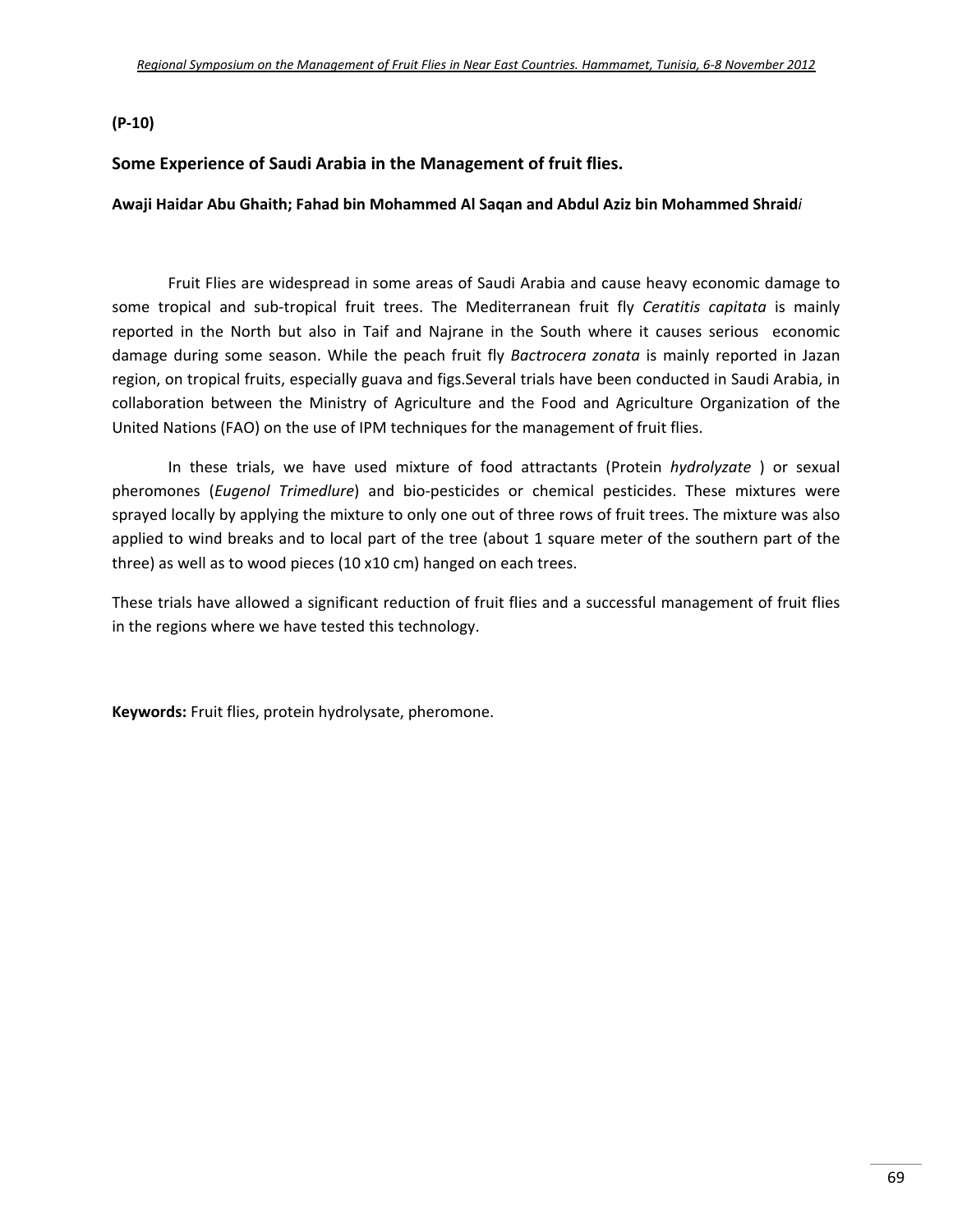#### **(P‐11)**

## **Evaluation of the efficacy of Zonatrac system (lure and kill) to control peach fruit fly** *Bactrocera zonata* **(Saundera) by application of Male annihilation technique**

**Ali A. Kafu1 , Nayem Hassan2 , Aida Adel Badi<sup>3</sup> and Adel Zanati3 ,** 1) Biotechnology Research Centre , Libya; 2) Russell IPM, United Kingdom; 3) Agricultural Research Centre, Libya

Email: benkafu@yahoo.com

Male Annihilation Technique (MAT) involves the use of high density of bait stations consisting of a male lure combined with an insecticide is one of the essential component of eradication and crop protection programs for *Tephritid* fruit flies responding to various para pheromones to reduce the male population of fruit flies to such a low level that prevent mating between male and female flies. Zonatrac is an innovative system which is consist from blend of Methyl Eugenol (49%) and Spinosad (2%) in an emulsified wax formulation for attract and kill males of *Bactrocera* species such as *B. zonata* and *B. invadens* and *B. dorsalis* and other *Tephritid* flies attracted to Methyl Eugenol. In the present study performance of Zonatrac has been evaluated under field condition in Libya against *B. zonata* at dose of 2 grams /dollops which applied normally on the trunk or branch in shady part of the tree while in this study were applied in McPhail traps in order to count the number of captured flies. The result showed a steady release of attractant over a period of eight weeks in field condition. Average trap catches per flies per trap per day (FTD) in the first week were 132 Flies, and then dropped after the second week, until week eight with an average between 77 – 44 flies. Zonatrac showed results with efficacy more than 8 weeks. This system can be used successfully as MAT to combat various fruit fly species when applied for an area wide control.

**Keywords:** *Bactrocera zonata* , Zonatrac, Male Annihilation Technique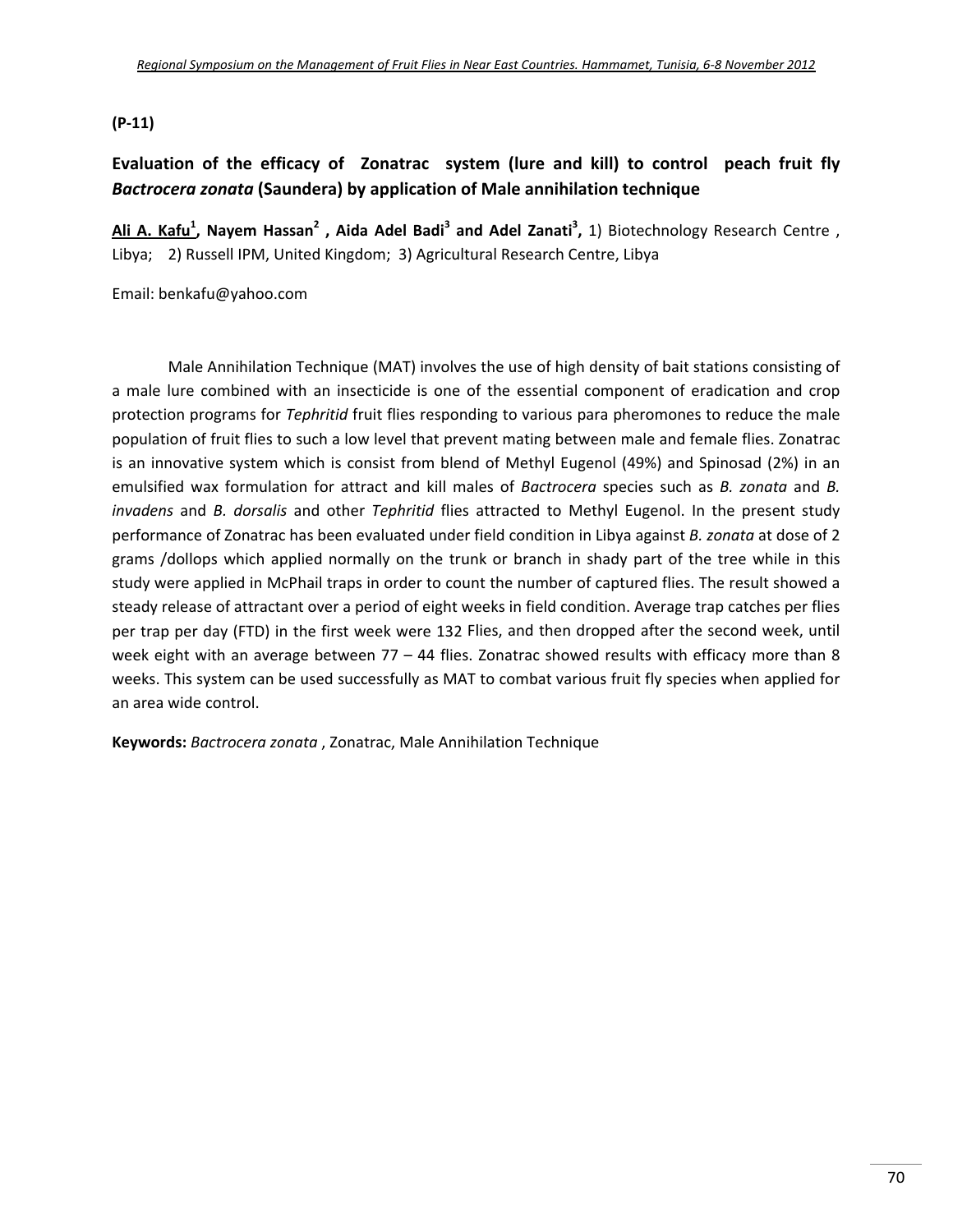#### **(P‐12)**

**Testing bait spray and male annihilation traps for area wide management of the invasive fruit fly** *Bactrocera invadens* **in Senegal West Africa.**

## **Larry Vaughan**<sup>1</sup> and **Kémo BADJI**<sup>2</sup>,

<sup>1</sup>Officeof international research, Education, and Developpement, Virginia Tech, 526 Price Fork Rd Blacksburg Virginia USA. laryjv@vt.edu

<sup>2</sup>Chief Laboratory for Entomology, Agricultural Ecology, and biological Control. Plant Protection Directorate DVP.km 15 ropute de Rufisqye Dakar Senegalkemo2fr@ayhoo.fr

*Bactrocera invadens* is an invasive tephritid fruit fly recently introduced to Africa. It has become the most economically important tephritid on mango since its arrival. A large scale field trial was carried out in main commercial mango production region of Senegal at a time when fruit fly pressure was high. Male annihilation using parapheromone traps was compared to male annihilation plus weekly application of a protein bait that attract females. A 30ha parcel of each treatment was replicated 3 times. *B.invadens* dropped six‐fold in the parcels receiving only male annihilation. The addition of the protein bait sprays resulted in a further six-fold decrease in the target population after the first two weeks progressing to an 11‐fold difference from the effect of male annihilation alone. These results show that even relatively small management areas can overcome outside population influx.

**Keywords**:*Bactrocera invadens*, Senegal, MAT.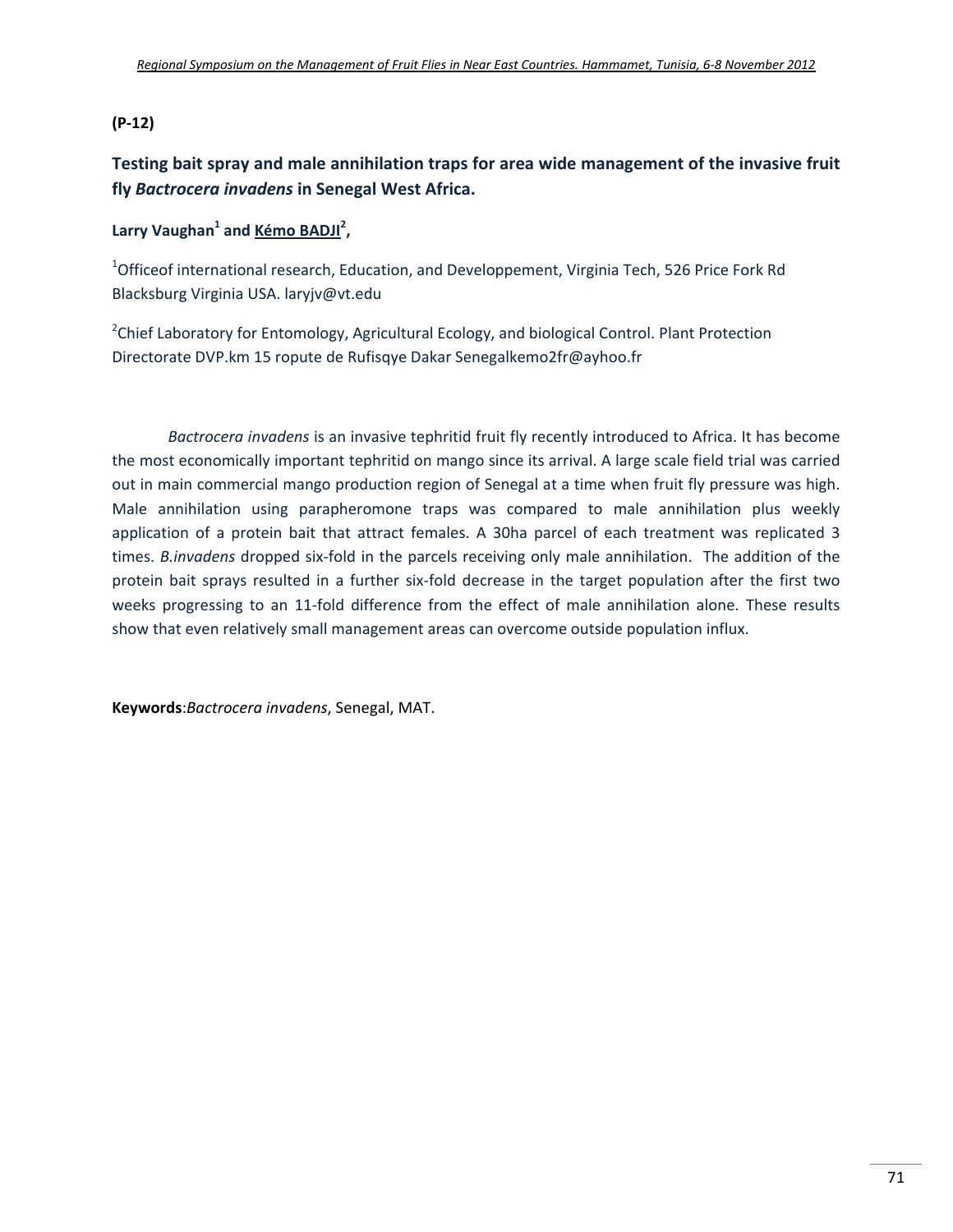#### **(P‐13)**

**Effect of lowering irradiation doses on the reproductive potential of mass reared Mediterranean fruit fly males (***Ceratitis capitata***).**

**Meriem M'saad Guerfali<sup>1</sup> , Andrew Parker2 , Salma Fadhl, Heitham Hamden and C. Chevrier,** E-mail: msaad\_tn@yahoo.fr

<sup>1</sup>Unité de l'Insecte Stérile, Centre National des Sciences et Technologies Nucléaires, Pôle technologique Sidi Thabet 2020

<sup>2</sup> Joint FAO/IAEA Programme of Nuclear Techniques in Food and Agriculture, Wagramerstrasse 5, P.O. Box 100, A‐1400 Vienna, Austria

<sup>3</sup>Laboratoire de Production Animale, Instutut de la Recherche sur la Biologie de l'Insecte, Université François Rabelais, Tours , France.

The aims of the present work were to verify, under laboratory conditions, the assumptions made by (Parker and Mehta 2007) regarding the relationships between the level of residual fertility, competitiveness and sperm ratio of mass‐reared Mediterranean fruit fly males, *Ceratitis capitata* (Diptera:Tephritidae), and radiation (doses). The males were irradiated in the late pupal stage at doses ranging from 50 to 145G y. Our results show for the first time that an acceptable sterility rate (95%) can be achieved at lower doses without modifying flight ability, survival and mating success. We also found that radiation dose has a linear relationship with both competitiveness and fertility. We used linear regression to calculate the impact of fertile eggs at various doses and at different over-flooding ratios. Sterile Insect Technique programs continue to use high irradiation doses to sterilize the Mediterranean fruit fly, without consideration of the relationship between sterility and competitiveness. Our results show a clear balance between competitiveness and sterility at lower doses. To conclude, irradiation is currently the most effective method for inducing sterility in insects.

**Key words**: Medfly, irradiation, sperm transfer, competitiveness.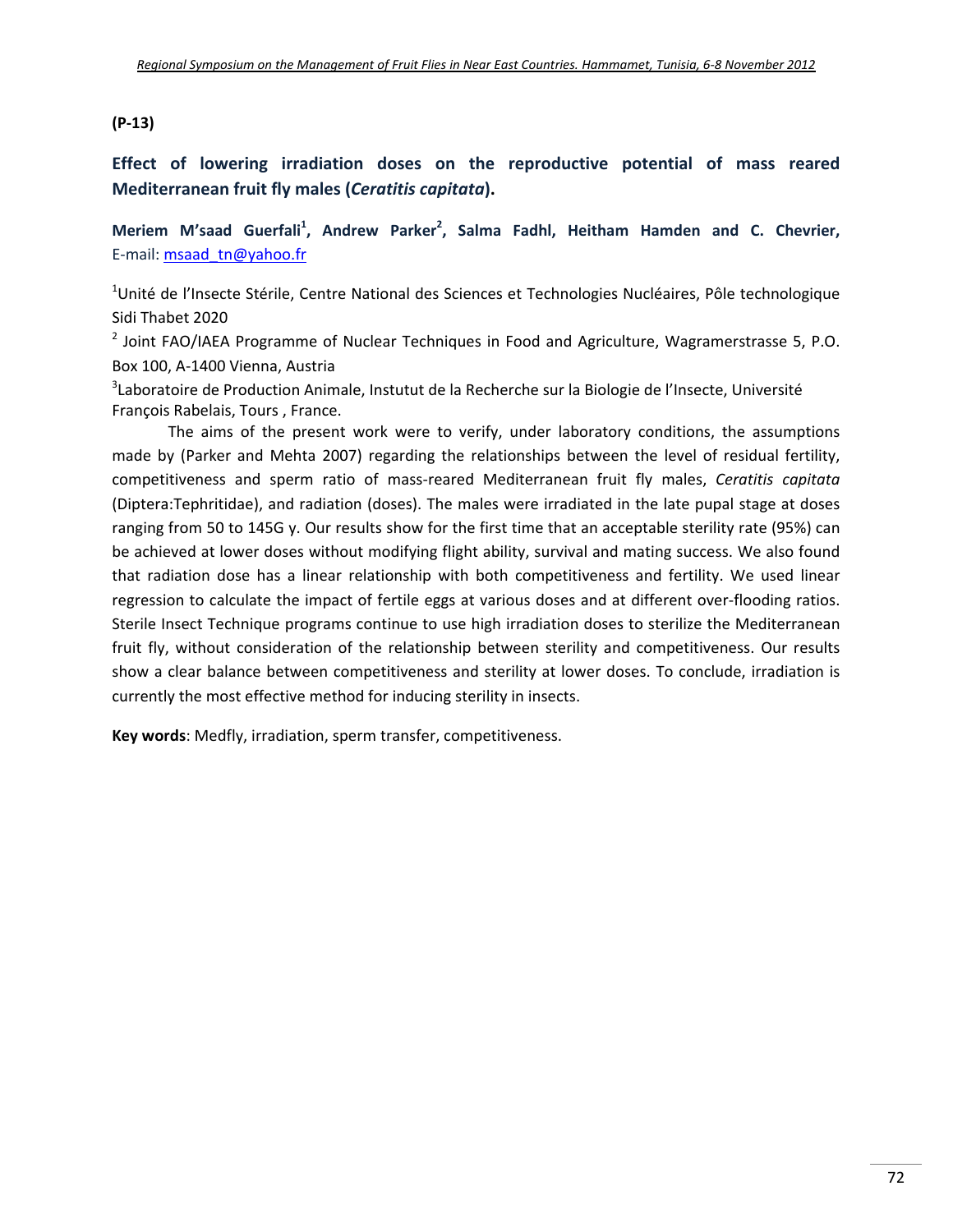#### **(P‐14)**

## **The combined effect of gamma radiation and plant extracts on peach fruit fly,** *Bactrocera zonata* **(Saundera).**

## **Salem, H.M.<sup>1</sup> ; Hegazy, G.M.<sup>2</sup> ; El‐Sayed, W.A. <sup>2</sup> and Zahran, N.F. <sup>1</sup>**

<sup>1</sup>Department of Natural Products, National Center for Radiation Research and Technology (NCRRT),

Atomic Energy Authority (AEU), Cairo, Egypt.

<sup>2</sup> Faculty of Agriculture, Ain Shams University.

*Bactrocera zonata* is one of the highly polyphagous fruit flies established in most Egyptian provinces and it causes severe damage to a wide range of fruits such as guava, peach, mango, and apricot. In our study the effect of gamma-irradiation on certain biological aspects of peach fruit fly, *Bactrocera zonata*resulted from irradiated 5‐day‐old pupae had been studied. Pupae were irradiated with doses of 10, 30, 50, 70 and 90 Gy Significant positive relationship between dose levels and the percentage of adult emergence were obtained. The results indicate that adult emergence and egg hatch decreased with increasing dose. The percentage of adult emergence decreased from 90% in the control to 86%, 82%, 77%, 73 and 68% when pupae irradiated with doses of 10, 30, 50, 70 and 90 Gy, respectively. The percentage of adult malformation were 2.8%, 4.3%, 6.0%, 8.3% and 11.6% when pupae irradiated with 10, 30, 50, 70 and 90 Gy, respectively, as compared with 3.3% in unirradiated pupae.

Females seemed to be more successful in eclosion than males at all treatments. The sex ratio of adults resulted from non irradiated pupae were in favor of females. It was 1: 1.04, 1: 1.08, 1: 1.08, 1: 1.12, 1: 1.20 and 1: 1.27 when pupae irradiated with doses of 10, 30, 50, 70 and 90 Gy, respectively.

The irradiated male treated as pupa paired with unirradiated Females to investigate the number of egg per female and percentage of egg hatchability. Data showed that mating irradiated males (males developed from irradiated pupae) with normal females did not affect the production of eggs, but it reduced their hatchability. The number of egg per female was 413, 455, 414, 407, 401 and 398 eggs when pupae irradiated with 0, 10, 30, 50, 70 and 90 Gy, respectively. The percentage of egg hatch were 52%, 39%, 20% and 5% when pupae irradiated with 10, 30, 50 and 70 Gy, respectively in comparing to 93% in control. No egg hatch found when pupae exposed to 90 Gy.

Laboratory experiment were carried out to investigate the contact toxicity effect of both two plant extract commercial products on the newly emerged adult of *Bactrocera zonata.* The first one was *Lilac*( 0.3% Eugenol) and the second was *Shenyu* ( 0.5% Malrine sl).The results showed that the percentages mortality of adult were increased by increasing the applied concentration of Lilac. The percentages of mortality were 26.6, 38.3, 41,6, 48.3, 60.0, 66.6, 36.3, 75,0, 81.6 and 88.3when adult treated with 0, 10, 20,30, 40, 50, 60, 60, 70, 80, 90 and 100µ/ 5ml water respectively.

The results showed that the percentage mortality of adults was increased by increasing the applied concentration of *Shenyu*. The percentages of mortality were increased from 13.3% in the control to 43.3,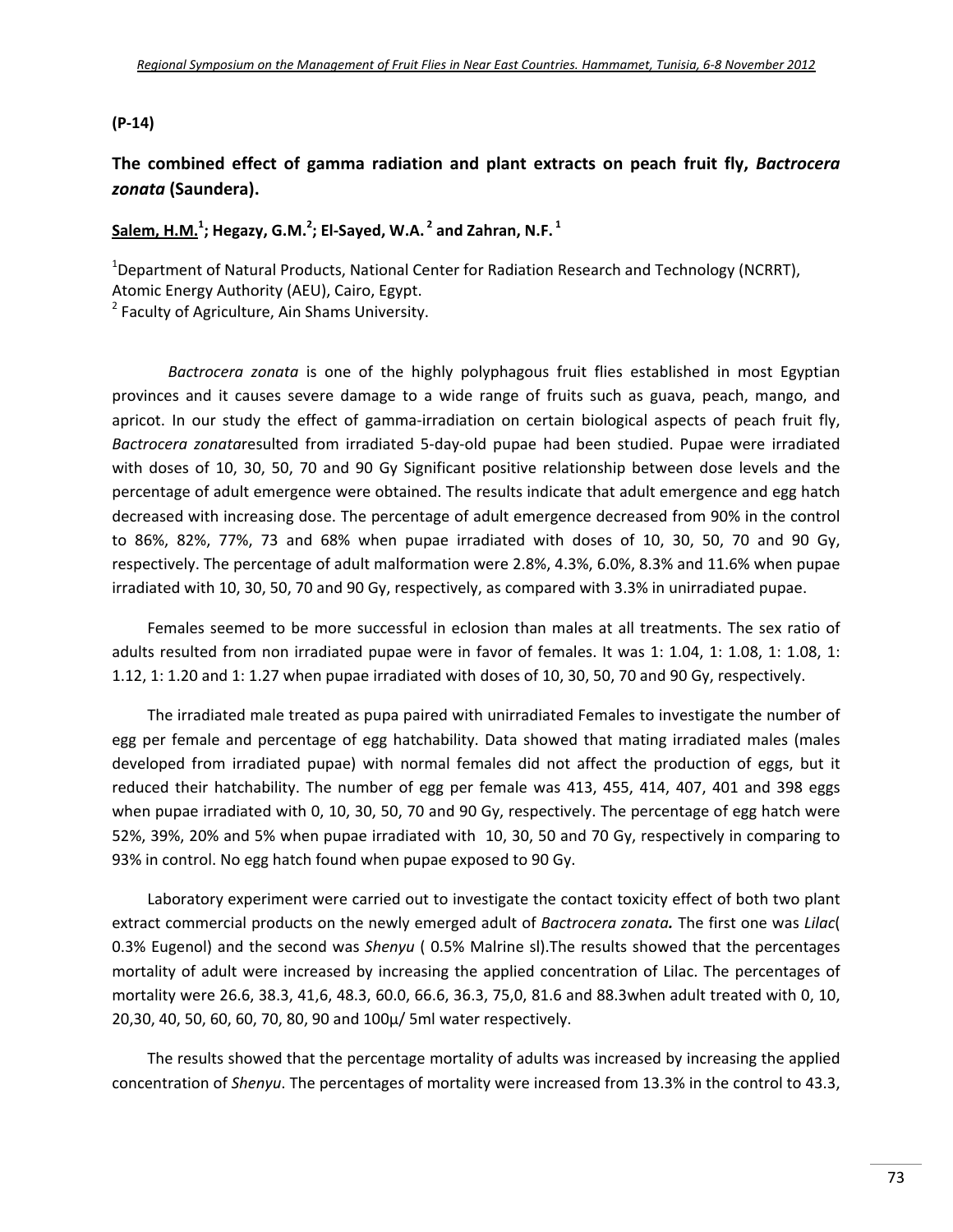61.6, 66.0, 68.3, 70.0, 61.6, 60.0, and 68.3 when adult treated with 50, 100,150, 200, 250, 300, 400 and 500µ/ 5ml water respectively.

Keywords: Gamma radiation - Bactrocera zonata- Biology - Fecundity- Fertility- Malformation- sex ratio‐ plant extract commercial products.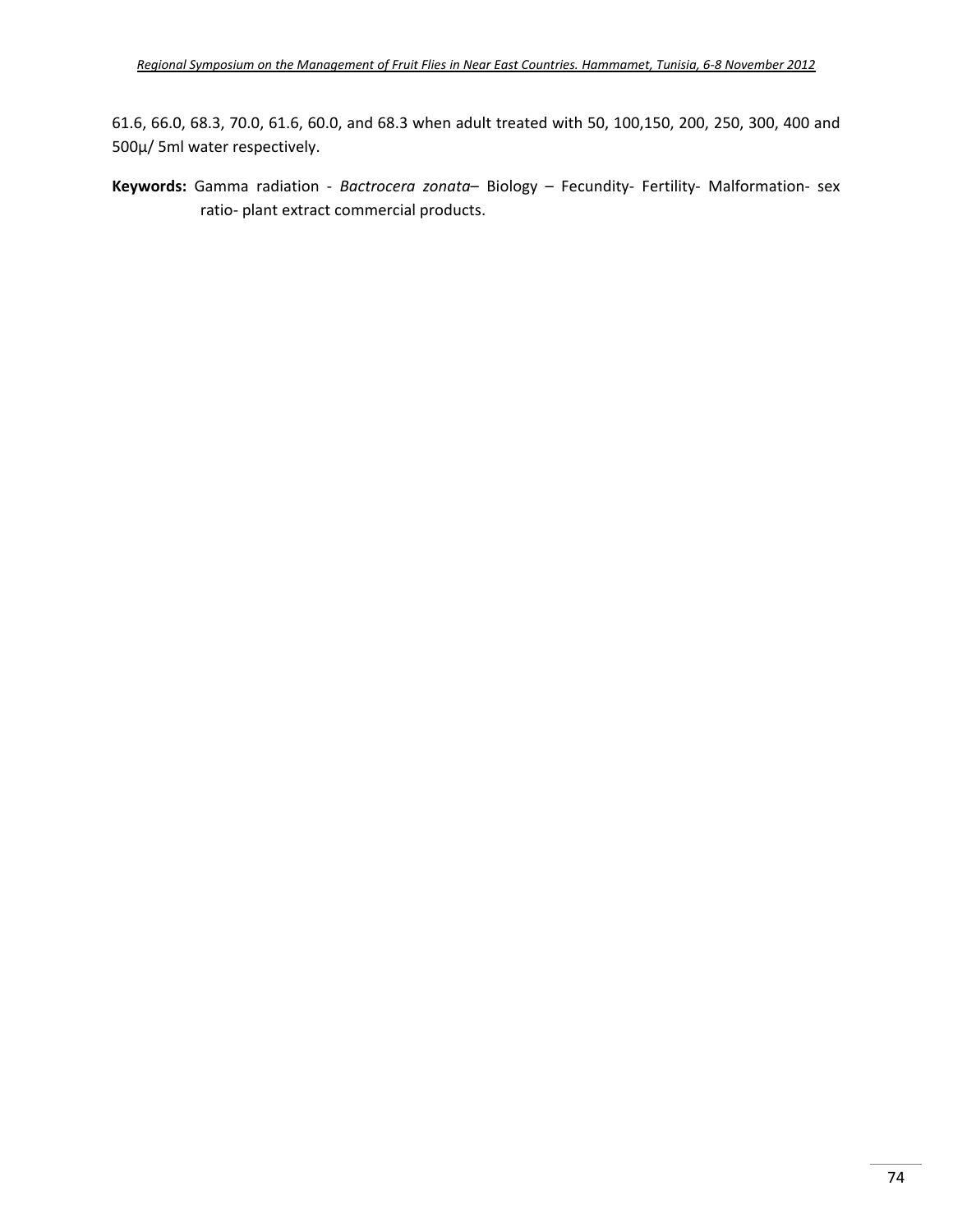#### **(P‐15)**

# **Laboratory efficacy of neem extracts on survival, fecundity and emergence rate of adults of** *Ceratitis capitata* **Wied. (Diptera: Tephritidae).**

### **Olfa Bachrouch1 ; Jouda Mediouni‐Ben Jemâa <sup>2</sup>**

<sup>1</sup>Unité de Recherche de Physico-Chimie Moléculaire. IPEST, BP51, 2070 La Marsa, Tunisia. <sup>2</sup>Laboratoire de Biotechnologie Appliquée à l'Agriculture, Institut National de la Recherche Agronomique de Tunisie, 2049 Ariana, Tunisia.

In Tunisia, the Mediterranean fruit fly *Ceratitis capitata*, is a serious pest causing quantitative and qualitative losses to several crops. Current management control approach is based on organophosphates applications. Malathion [diethyl (dimethoxy-thiophosphorylthio) succinate] is among the more used insecticides.Nevertheless, due to insect resistance, increasing environmental and human health concerns on the harmful effects of insecticides, the implementation of alternative are required. One approach toward this goal is toreplace such chemicals with botanically based insecticides, such as those extracted from the neem tree,*Azadirachta indica* (A. Juss). Thus, this study was undertaken to evaluate the neem efficacy under laboratory conditions against second instar larvae and adults of *C. capitata*.

For the assessment of neem efficacy, 3 doses of neem ethanolic extracts: 1, 2 and 4 µg/ml were tested. Bioassays were based on determination of survival, fecundity and emergence rate of adults together with pupation rate of larvae. Two application modes were used: (i): Topical application: extracts were deposited on larvae or adults using a Hamilton syringe and (ii) Ingestion method: extract were incorporated into the artificial diet for larvae or added to water solution for adults. Each trial was replicated ten times. Non treated insects were used as control; moreover, a positive control using only ethanolic extracts was performed.

Laboratory experiment showed that neem extracts were efficient against both larvae and adults of *C. capitata*. Using the ingestion method, the doses 1 and 4µg/ml of neem ethanolic extract achieved respectively 40 and 60% of mortality of adults against 0% for the control, whereas, when topical application test was used, 100% mortality for adults and larvae was obtained against 4% for the control.

Results showed that fecundity was strongly affected by neem extracts and that topical application method was more efficient than ingestion mode. In this regards, the mean number of eggs laid was 100 egg/female at the dose 4µg/ml against 2250 egg/female for the control for the topical application mode, whereas, fecundity was respectively 2250 egg/female for the control against 1750 egg/female for the treated females (dose 4µg/ml) with the ingestion mode. Moreover, neem extracts affected the egg laying period of treated females. Indeed, at the highest dose  $(4\mu g/ml)$ , the laying period was shortened to 3 days against 10 days for the control (maximum obtained in 6 days).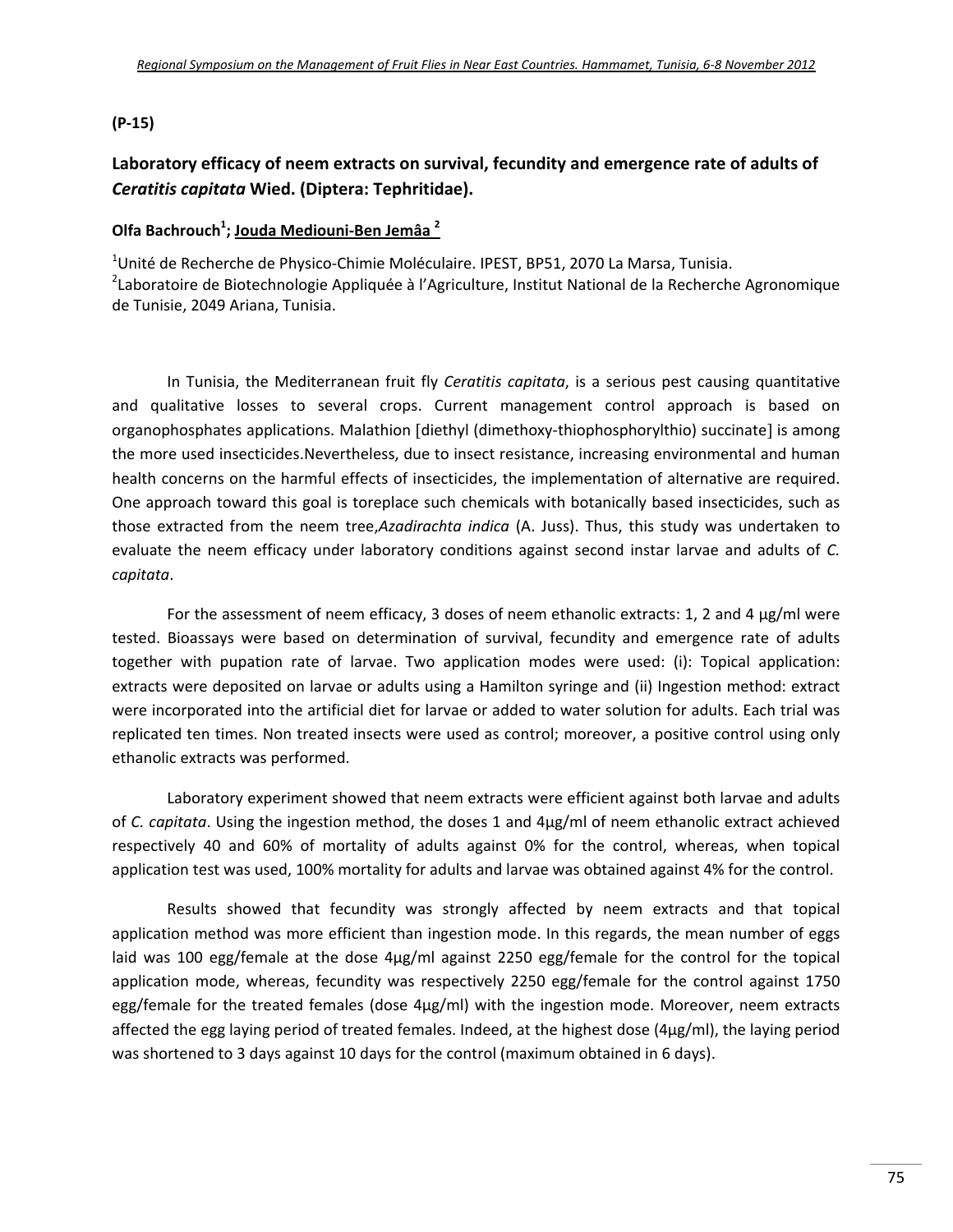Regarding, adult emergence rate, results showed important reductions with the increase of extracts doses. At the highest dose, only 5% of adults emerged against 98% for the control. Besides, the emerging adults were not able to reproduce and females do not lay eggs.

Concerning larvae trials, significant reductions in pupation rate was obtained with topical application mode. Results indicated that pupation rate decrease with the increase of neem extract doses. Pupation rates were 60%, 50% and 40% respectively at the doses 1, 2 and 4µg/ml against 100% of pupation for the control.

Neem ethanolic extracts reduced significantly *C. capitata* populations (larvae and adults), reduce female fecundity and decrease larvae pupation and adult emergence rates. Thus, neem extracts can be an efficient alternative to chemical control against *C. capitata* in Tunisia.

**Keywords:***Ceratitis capitata,*Neem, Ethanolic extracts, fecundity, pupation rate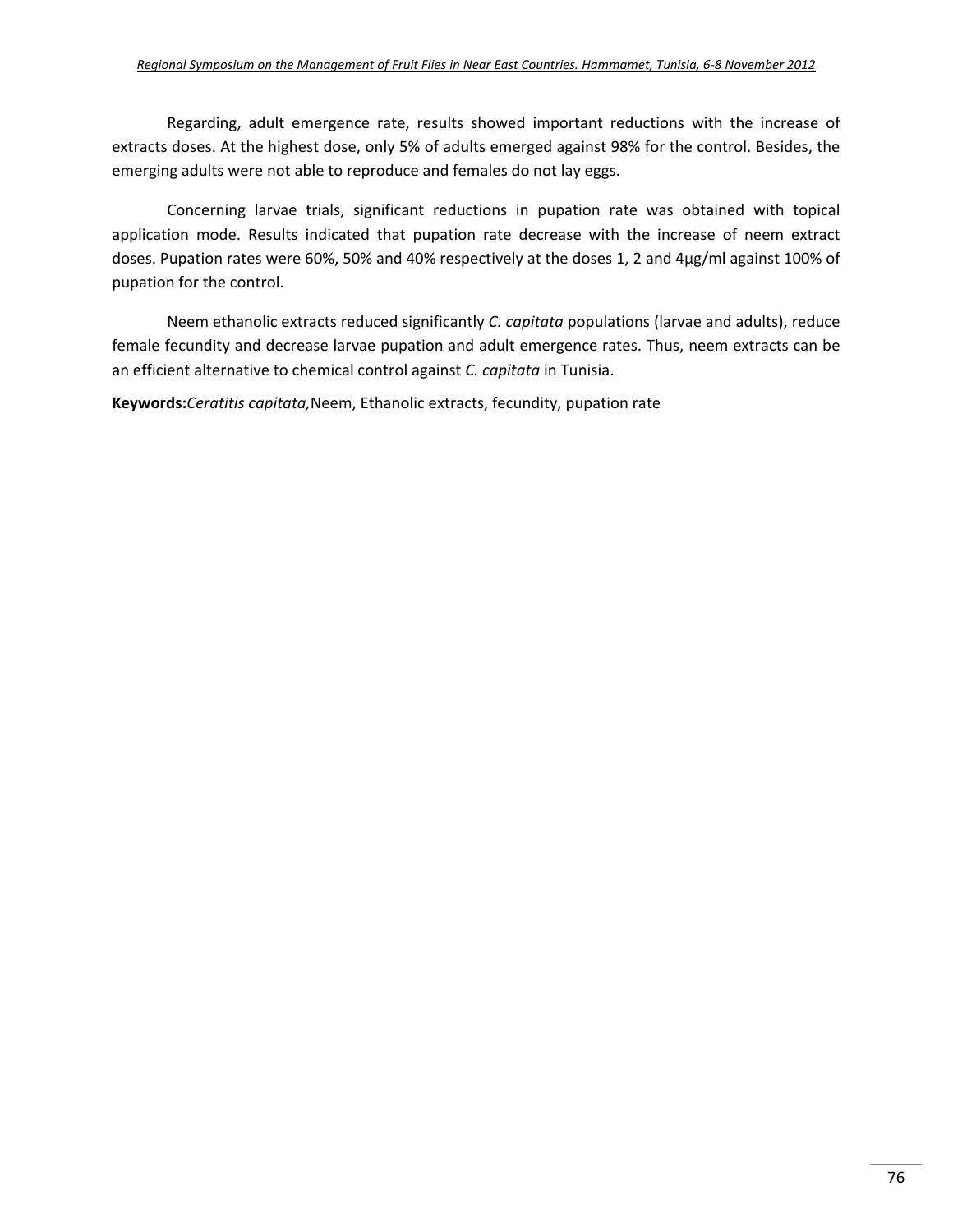#### **(P‐16)**

## **Addition du gingembre en poudre au milieu larvaire de la mouche méditerranéenne des fruits** *Ceratitis capitata* **(Wed.)**

## **S. Fadhel1 , M. M'saad Guerfali<sup>1</sup> , H. Hemden<sup>1</sup> , L. Sillini<sup>1</sup> and C. Chevrier<sup>2</sup>**

 $1$  Unité de Production des mâles Sériles de la Cératite, Centre National des Sciences et Technologies Nucléaires, Technopole Sidi Thabet, 2020, Tunis, Tunisie.

<sup>2</sup> Institut de recherche sur la Biologie de l'Insecte (IRBI) UMR-CNRS 6035, UFR Sciences et Techniques 37200 Tours, Fiance.

E amil :selma\_cnstn@hotmail.com

La mouche méditerranéenne des fruits *Ceratitis capitata* (Wied.) est un ravageur très important, qui possède une capacité potentielle d'occasionner des dégâts aux fruits et de réduire ainsi le marché international pour ces produits (Hendrichs 2000, Hendrichs *et al.* 2002) et en conséquence contribuer à des déficits pour l'économie des pays. Elle s'attaque à plus de 250 espèces végétales dans le monde (Christenson et Stone 1956, Mourikis 1965, Liquido *et al.* 1990, Krafsur 1998). Par conséquent, l'expérimentation de divers moyens de lutte à l'égard de ce fléau ne cesse d'évoluer et de se diversifier en vue d'une meilleure maîtrise et d'un meilleur contrôle des populations naturelles au dessous du seuil de nuisibilité.

Vu les nombreux inconvénients des moyens de lutte chimiques sur l'environnement et sur l'équilibre biologique, une nouvelle technique de lutte a été utilisée contre certains ravageurs à intérêt économique. Cette technique qui est la Technique de l'Insecte Stérile (TIS), vise soit le contrôle ou l'éradication d'une espèce et se base sur l'élevage de masse d'une population au laboratoire, l'irradiation ou la stérilisation et la lâcher des mâles au champ (Knipling 1955).

La réussite de la TIS dépend principalement de l'aptitude des mâles stériles à entrer en compétition avec les mâles sauvages pour s'accoupler avec des femelles sauvages. Afin d'améliorer l'efficacité en plein champ des mâles stériles. La poudre des racines de gingembre est un stimulateur des mâles puisqu'elle contient de l'α‐copaène qui est un attractif sexuel des mâles. Nous avons additionné la poudre des racines de gingembre (GP) à différentes doses [0, 1, 5 et 10 g/l] au milieu d'élevage larvaire pour étudier son effet sur les paramètres de qualité (poids, émergence, …) et le potentiel reproducteur des mâles stériles (compétitivité et composantes de la parade nuptiale).

Selon cette étude, le GP améliore significativement le taux et d'aptitude au vol des mâles traités au GP par rapport au témoin à partir de la dose D5 (de 89,6%±1.32 pour le témoin à 95,4%±0.67 pour D5). Le GP à la dose D10 améliore significativement de 30% la compétitivité des mâles par rapport à la dose D1. L'étude des composantes de la parade montre que le GP n'a pas d'effet significatif sur la durée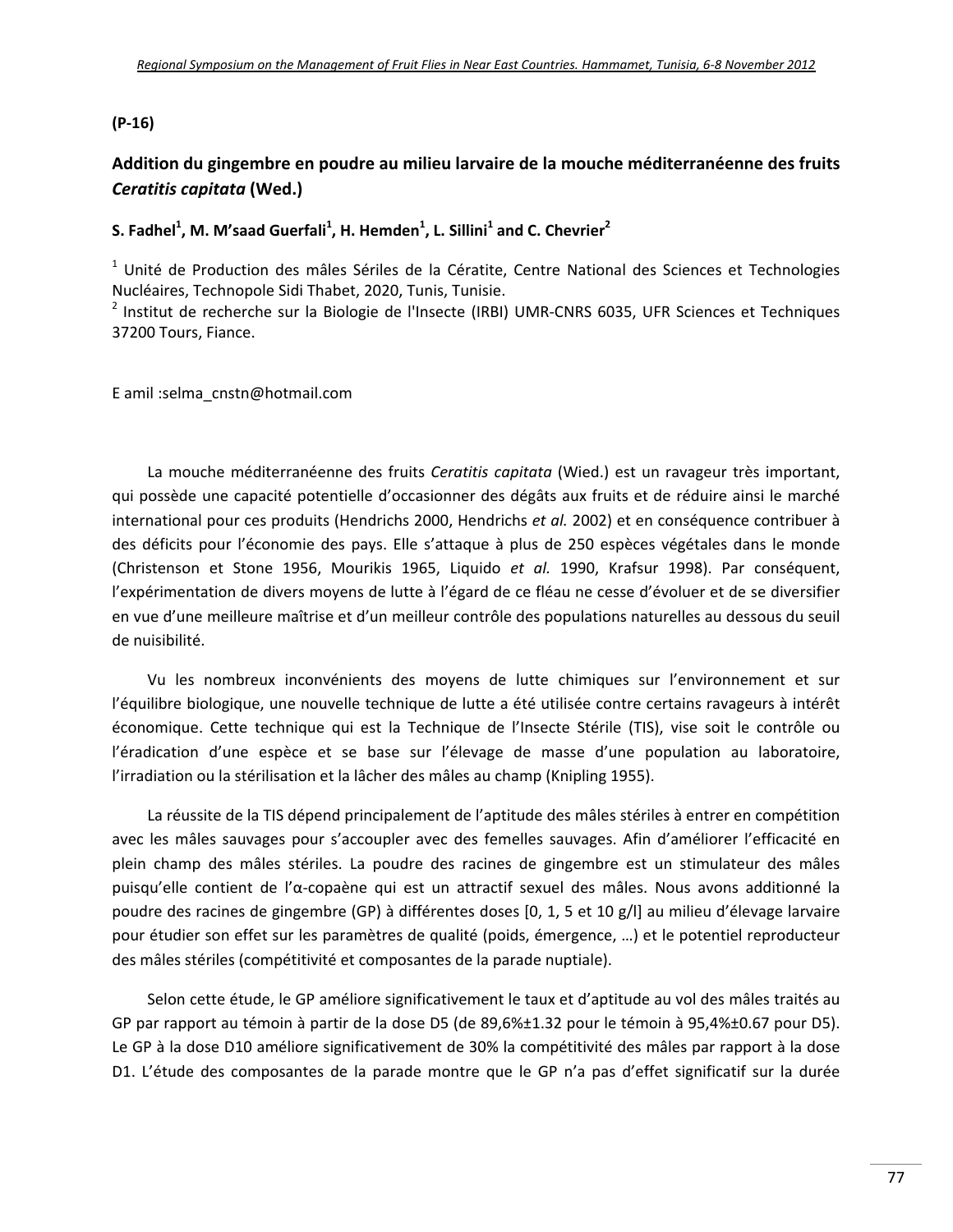d'accouplement mais le temps de latence diminue significativement de 104,42±5.81 min avec D10 à 53.16±3.04 avec D5.

**Key words:***Ceratitis capitata*, ginger root powder, larvae diet.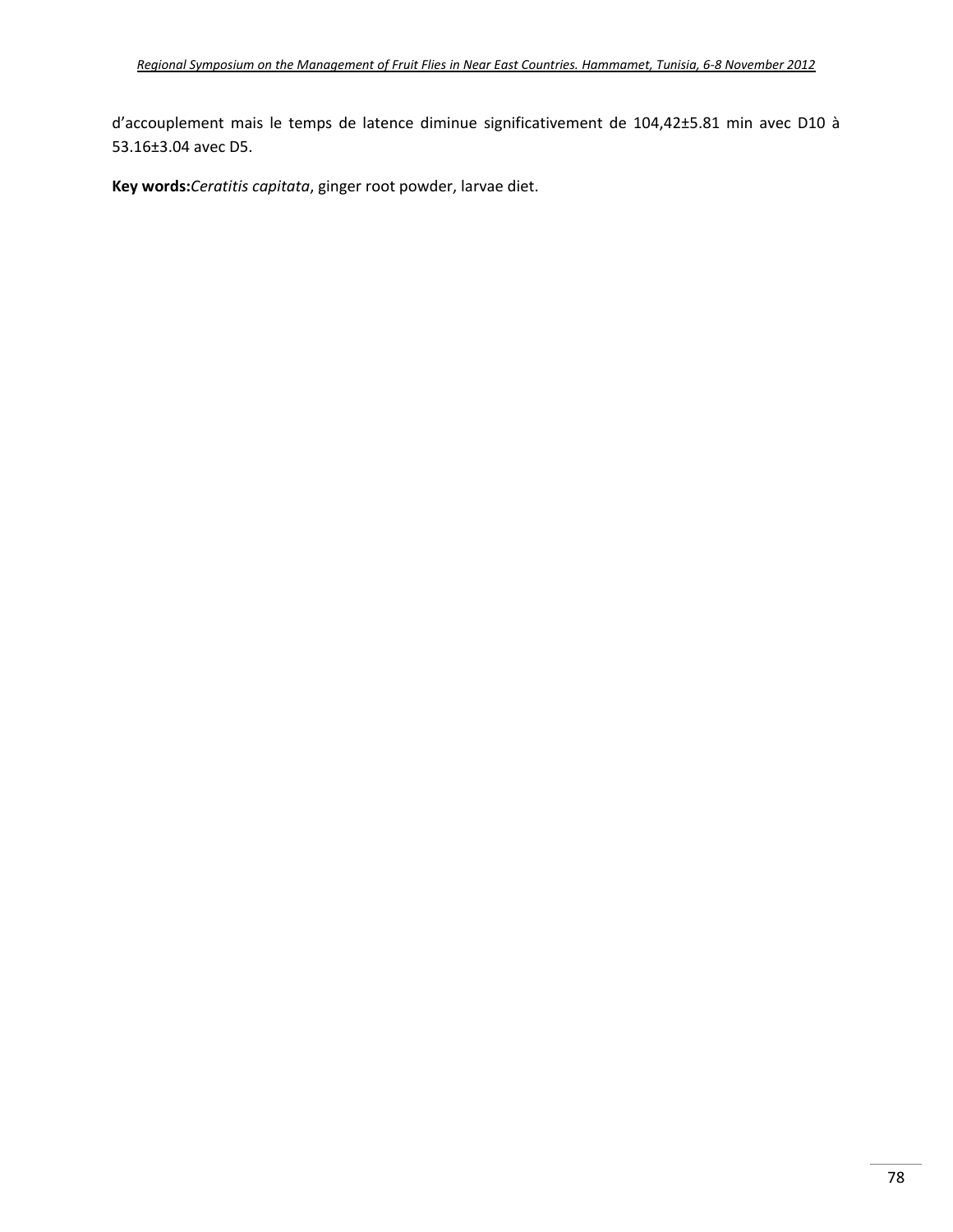## **(P‐17)**

## **Technical Panel on Pest Free Areas and Systems Approaches for Fruit Flies of the International Plant Protection Convention**

**Julie Aliaga, (USA) Mary Bahdousheh (Jordan), Soledad Castro (Chile), Robert Duthie (Australia), Walther Enkerlin (Mexico), José Fernandes (Portugal), Jaime González (Chile), Magda González (Costa Rica), Aldo Malavasi (Brazil), David Opatovski (Israel), Rui Pereira (FAO/IAEA), Odilson Ribeiro e Silva (Brazil), Jan B. Rossel (Australia), Keng‐Hong Tan (Malaysia), Kenji Tsuruta (Japan), Alies Van Sauers‐ Muller (Suriname), Jan H. Venter (South Africa), José L. Zavala (Mexico),** 

The Technical Panel on Pest Free Areas and Systems Approaches for Fruit Flies (TPFF) was established in 2004 by the International Plant Protection Convention (IPPC) Commission on Phytosanitary Measures (CPM) to review scientific and technical data and to draft International Standards for Phytosanitary Measures (ISPM) in support of international agricultural trade through the establishment of fruit fly free areas, systems approaches for fruit flies and other related matters.

A list of topics relevant to fruit flies was proposed by National Plant Protection Organizations (NPPOs) and developed into specifications. Based on these specifications, the TPFF has developed ISPMs, including annexes and appendices that are currently adopted or at different stages of the adoption process.

Four ISPMs have already been adopted by the CPM:

- Establishment of pest free areas for fruit flies (ISPM 26, 2006).
- Establishment of areas of low pest prevalence for fruit flies (Tephritidae) (ISPM 30, 2008).
- Fruit fly trapping (Appendix 1 of ISPM 26, 2011).
- Systems approaches for pest risk management of fruit flies (ISPM 3**5**, 2012).

Other drafts have been submitted to the IPPC Secretariat for approval by the Standards Committee (SC) and are expected to be adopted in the next few years:

- Determination of host status of fruits to fruit fly (Tephritidae) infestation (approved for Country consultation in 2012).
- Phytosanitary procedures for fruit fly (Tephritidae) management.
- Establishment and maintenance of fruit fly quarantine areas within a pest free area in the event of outbreak detection (approved for Country consultation in 2012).